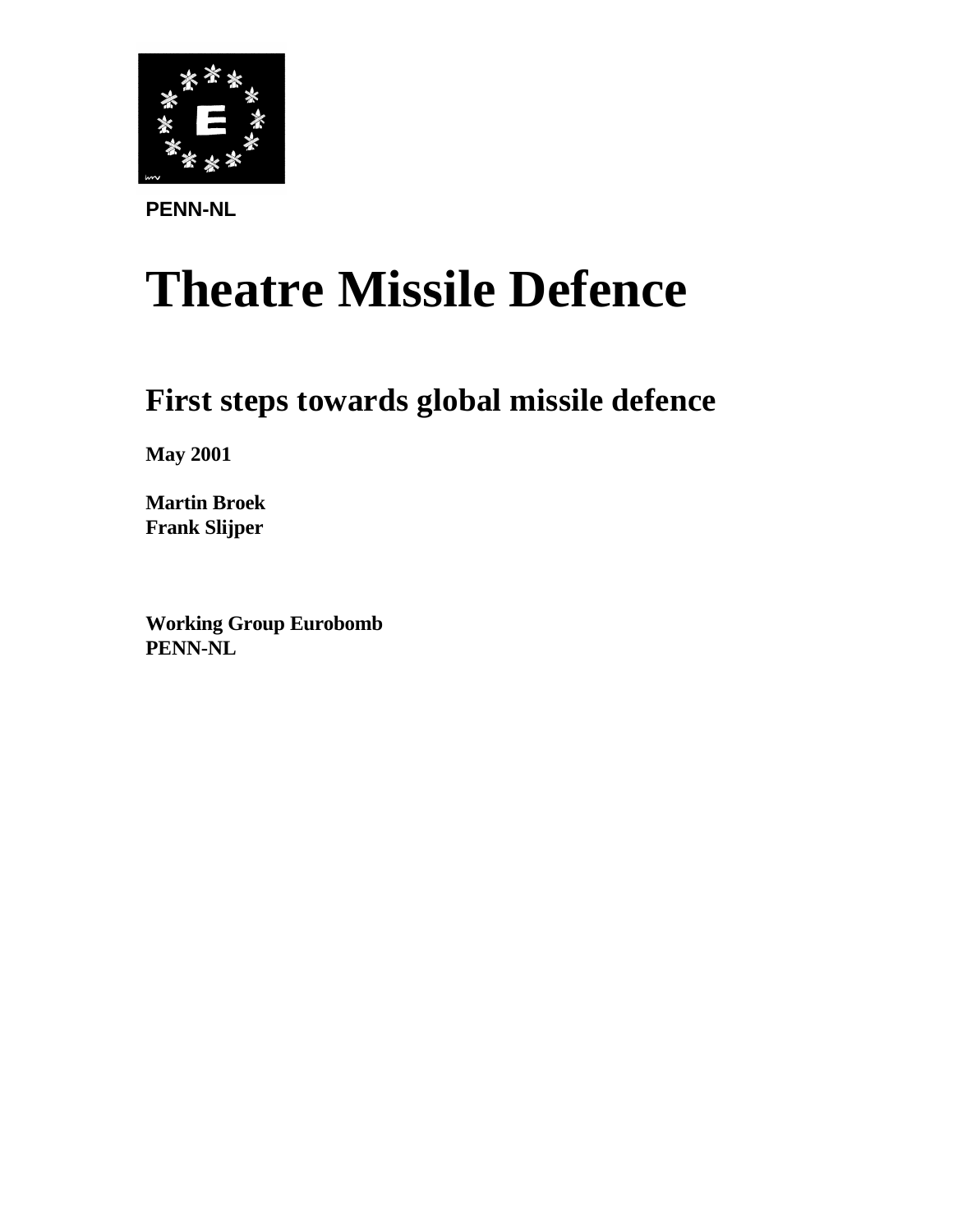# **Theatre Missile Defence**

#### **First steps towards global missile defence**

**May 2001 Utrecht The Netherlands**

**(Ed.) K. Koster**

**This publication was made possible by the W. Alton Jones Foundation (Charlottesville, USA)**

#### **PENN: Project on European Nuclear Non-Proliferation**

Working Group Eurobomb is the Netherlands part of the international PENN network set up with the following aims:

- to monitor official discussions about the future of nuclear weapons in Europe and to help make them more transparent
- to publish analyses and political commentaries on these developments
- to promote further nuclear disarmament steps in Europe and substantial European contributions to nuclear arms control, disarmament and non-proliferation
- to promote full compliance with the Non-Proliferation Treaty by NATO, the European Union and their member states
- to encourage the creation of political obstacles to developments which might lead to a nuclear armed European Union
- and to promote developments encouraging the European Union and all its member states to become nonnuclear members of the NPT.

#### **Working Group Eurobomb/PENN-NL**

Obrechtstraat 43 NL - 3572 EC Utrecht The Netherlands Tel (+31) (0)30 271 43 76 (+31) (0)30 272 25 94 Fax (+31) (0)30 271 47 95 Email: k.koster@inter.nl.net Logo: Len Munnik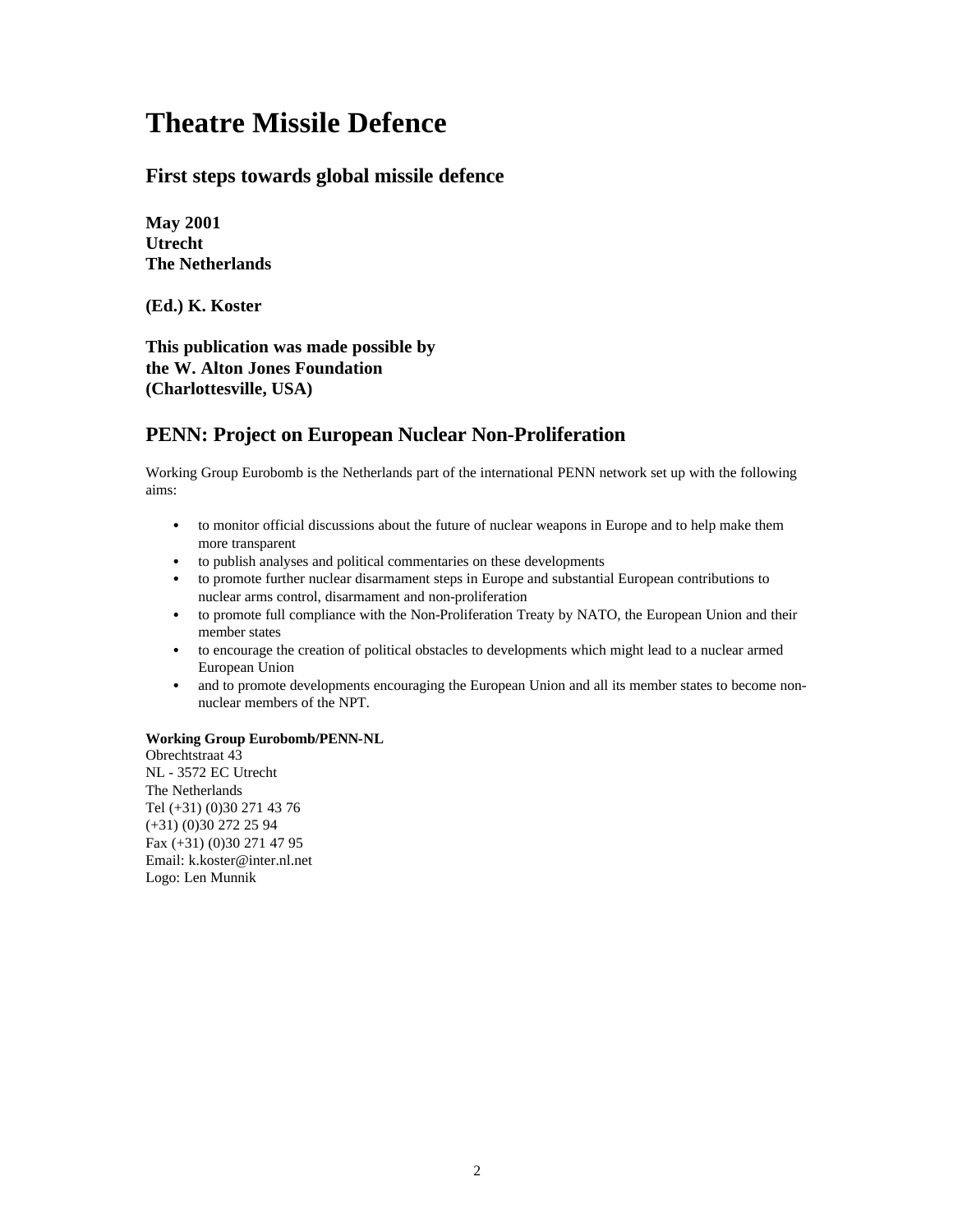#### **Introduction**

The concept of Missile Defense or more popularly, 'Star Wars' is fairly familiar for a broad public, thanks to the extensive media and political attention given to the US plans for deploying the National Missile Defense system (NMD). This is often understood to refer to a system of anti-missile launchers to be deployed on the territory of the continental United States, in conjunction with outlying long range early warning radar systems built on the soil of US allies. It is generally seen as a (misguided) attempt to protect the US population against limited numbers of ICBM's armed with weapons of mass destruction fired by accident or design at the superpower. Much has already been written on these plans: there is opposition to them, not just from the strategic rivals of the US like Russia and China, but also from the Western allies who are greatly concerned about the destabilising consequences of NMD. It is seen as a first step towards a dangerous new arms race. At present it looks as if the Bush administration will eventually go ahead with the plan, while keeping the allies informed of its progress. In response to the criticism the project is no longer described as a US 'national' plan.

In fact President Bush stated in a policy speech on 1 May that he had "asked Secretary of Defense Rumsfeld to examine all available technologies and basing modes for effective missile defences that could protect the United States, our deployed forces, our friends and our allies."

Clearly, a national missile defence against intercontinental ballistic missiles is not the only plan on the table. Other systems, meant to counter intermediate and short-range ballistic missiles and to protect more limited areas, are being developed, on the basis of existing weapons. The theatre missile defence plans based on Aegis cruisers constitute one of the better known systems, usually in connection with Japanese and Taiwanese defence plans. But in NATO, too, the Patriot and Standard missiles are being upgraded as part of one plan to protect NATO forces operating overseas, or parts of European territory. Some exercises have been taking place for years, development contracts are being signed. It is the development of these theatre missile defences which we believe should be debated as well as the betterknown NMD. For that reason PENN-Netherlands commissioned two Dutch researchers to look into the state of development of TMD. Their work has resulted in this paper.

*Karel Koster* **PENN-Netherlands May 2001**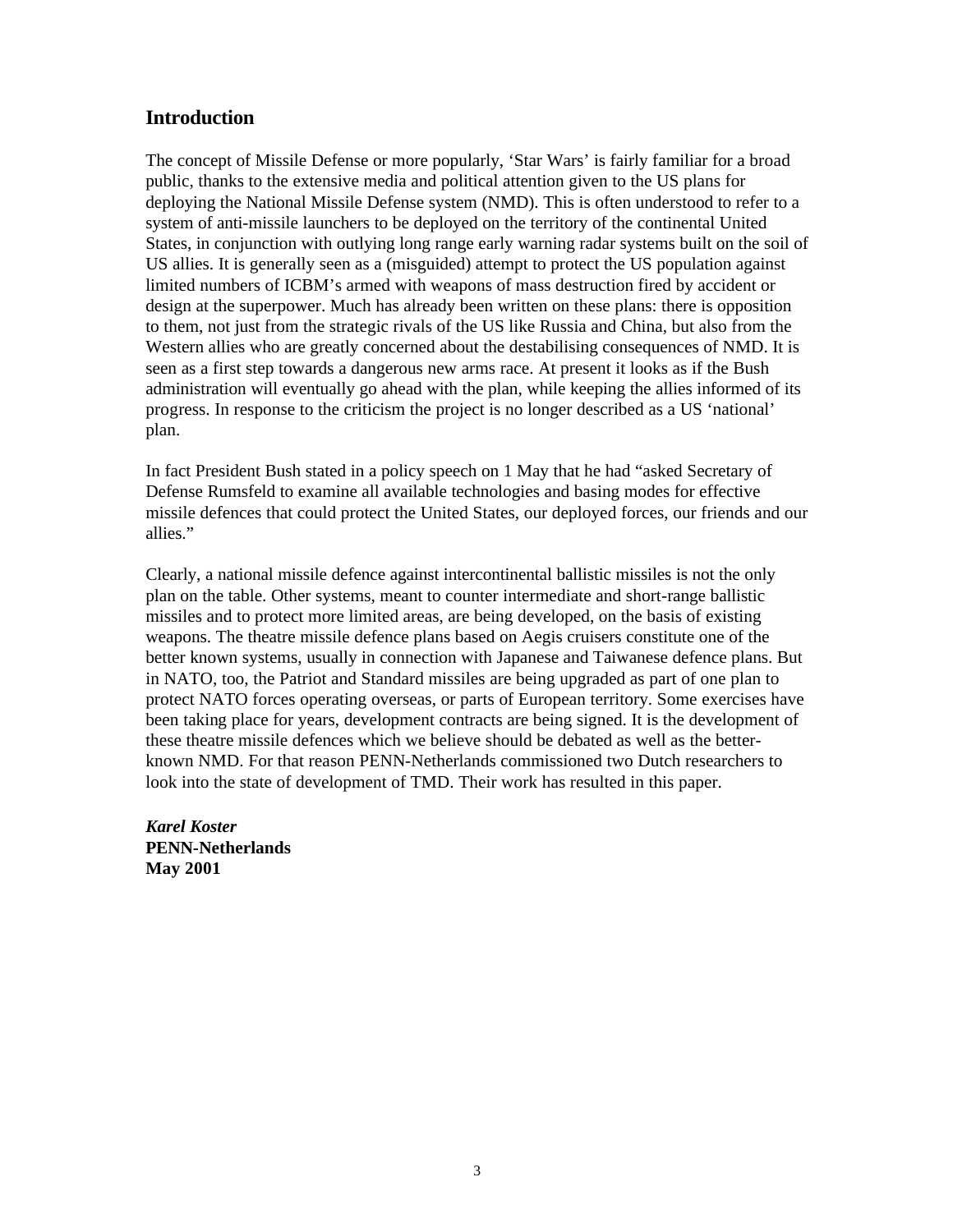## **CONTENTS**

| Executive summary                                     |    | 5  |  |  |
|-------------------------------------------------------|----|----|--|--|
| Abbreviations                                         |    | 8  |  |  |
| Theatre Missile Defence in Europe: Process by Stealth |    | 9  |  |  |
| Purpose                                               |    | 10 |  |  |
| From star wars to NMD                                 |    | 11 |  |  |
| TMD and NMD compared                                  | 12 |    |  |  |
| Differences in regional military relations            |    | 14 |  |  |
| Russia                                                |    | 14 |  |  |
| East Asia                                             |    | 15 |  |  |
| Europe                                                |    | 16 |  |  |
| Decisions and history of NMD within NATO              |    | 17 |  |  |
| Why Vardo?                                            |    | 19 |  |  |
| The Dutch view on TMD                                 |    | 19 |  |  |
| Sea-based systems                                     |    | 21 |  |  |
| Conclusion                                            |    | 23 |  |  |
| Appendix                                              |    | 29 |  |  |
| Internet sources for further research<br>33           |    |    |  |  |
| About the authors                                     |    | 34 |  |  |
| <b>Notes</b><br>35                                    |    |    |  |  |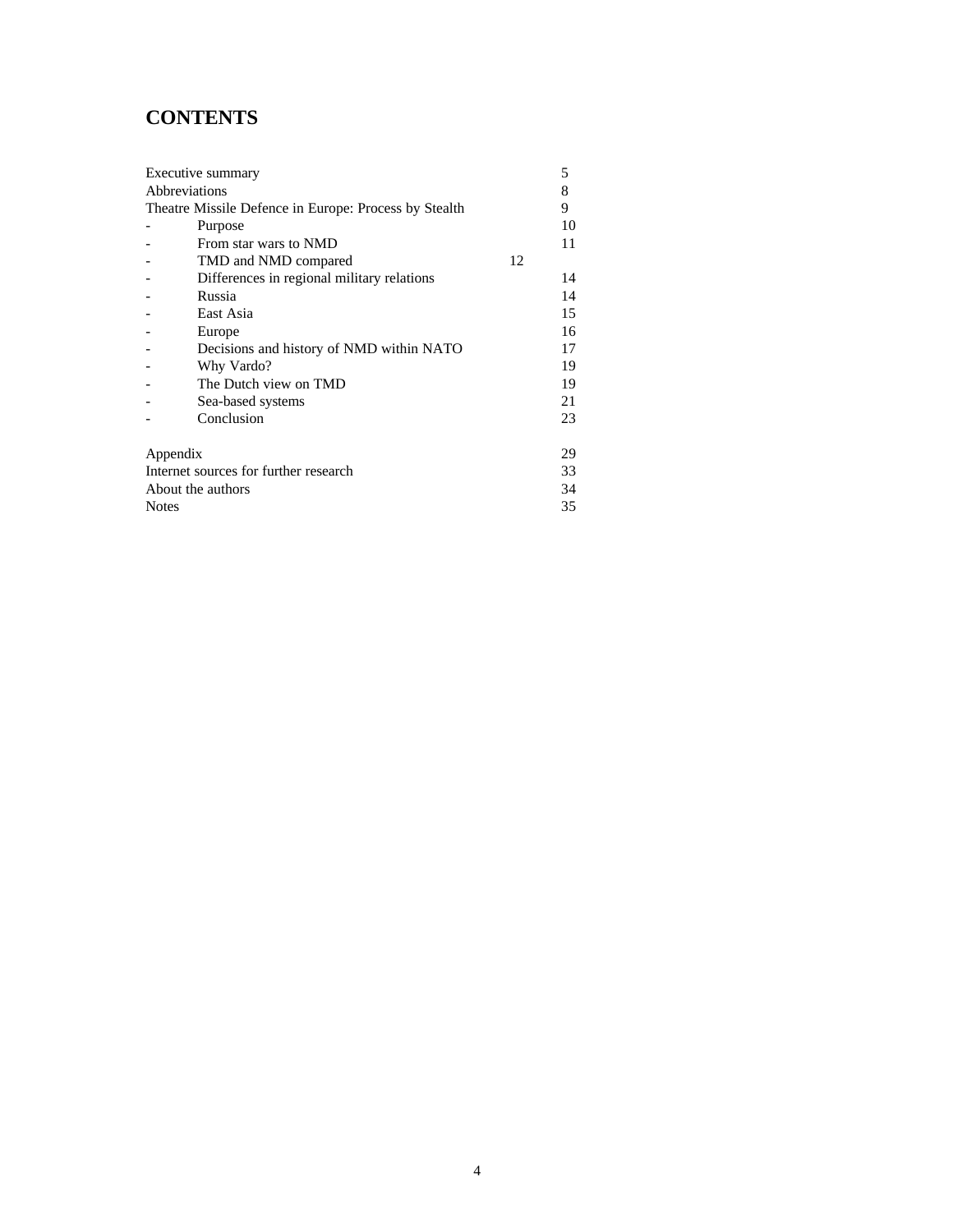#### **Executive summary**

The National Missile Defence (NMD) program of the US is widely covered by the mainstream media. NMD is one of the legs of Ballistic Missile Defence (BMD). The other leg, the so-called Theatre Missile Defence (TMD) is not so much part of the debate on BMD. In this essay the argument is made that TMD must be part of the debate on ballistic missile defence as well.. The necessity of this has become evident recently, with the US charm offensive aimed at taking away international concerns about NMD, partly by offering a place for allies under the missile defence umbrella. Secretary of Defense Rumsfeld recently illustrated this development by stating that the U.S. will no longer differentiate between TMD and NMD.

NMD is a system to create a shield over all 50 states of the US to protect against Inter Continental Ballistic Missiles (ICBMs), while TMD is a system against Tactical Ballistic Missiles. TMD is a mobile system created for protecting forward deployed troops as well as smaller countries or regions. There are generally speaking three kinds of TMD systems: systems defending the lower tier of the atmosphere, upper tier systems and systems targeting enemy missiles during their boost phase.

Drawing a line between TMD and NMD is difficult. Russian opposition against the Vardo radar station in Norway becoming part of the US NMD policy, is explicitly connected with the naval Aegis system, which is generally seen as a TMD system. This does not mean that any distinction between NMD and TMD is artificial. Differentiating between both is still possible on technical grounds as well as for military strategic reasons.

Technically TMD is less ambitious than NMD. While NMD is being developed to protect the whole of the United States, including Alaska and Hawaii, TMD is designed to defend 'areas of operations', which are smaller in size. NMD will target Intercontinental Ballistic Missiles (ICBMs), while TMD is directed against Tactical Ballistic Missiles (TBMs) with a range of up to 3,500 km. Testing TMD interceptor missiles against ICBMs is not allowed by a protocol to the ABM treaty. However, the US Senate has yet to vote on this protocol.

On the level of military strategic arguments the difference between NMD and TMD is significant. When looking at the balance of power between the U.S. and Russia the advantage will shift towards the US. The thousands of nuclear warheads delivered by ICBMs still deployed by Russia are nevertheless a force to reckon with. These ICBMs cannot be intercepted by TMD, but could in time be countered by an extended NMD, if the technological problems were overcome. Current plans are limited to the deployment of 100 launchers.

In this context it is notable that for East Asia the situation is very different. The Chinese armed forces possess 20 nuclear-armed ICBMs. NMD could be sufficient to neutralise any Chinese attack with those ICBMs. But TMD has even more strategic consequences for China. Their introduction is changing the regional balance of power in favour of US allies South Korea and Japan. US-made TMD systems may also be used to defend Taiwan against China. So NMD as well as TMD have serious effects on a region which already has a very fragile security situation.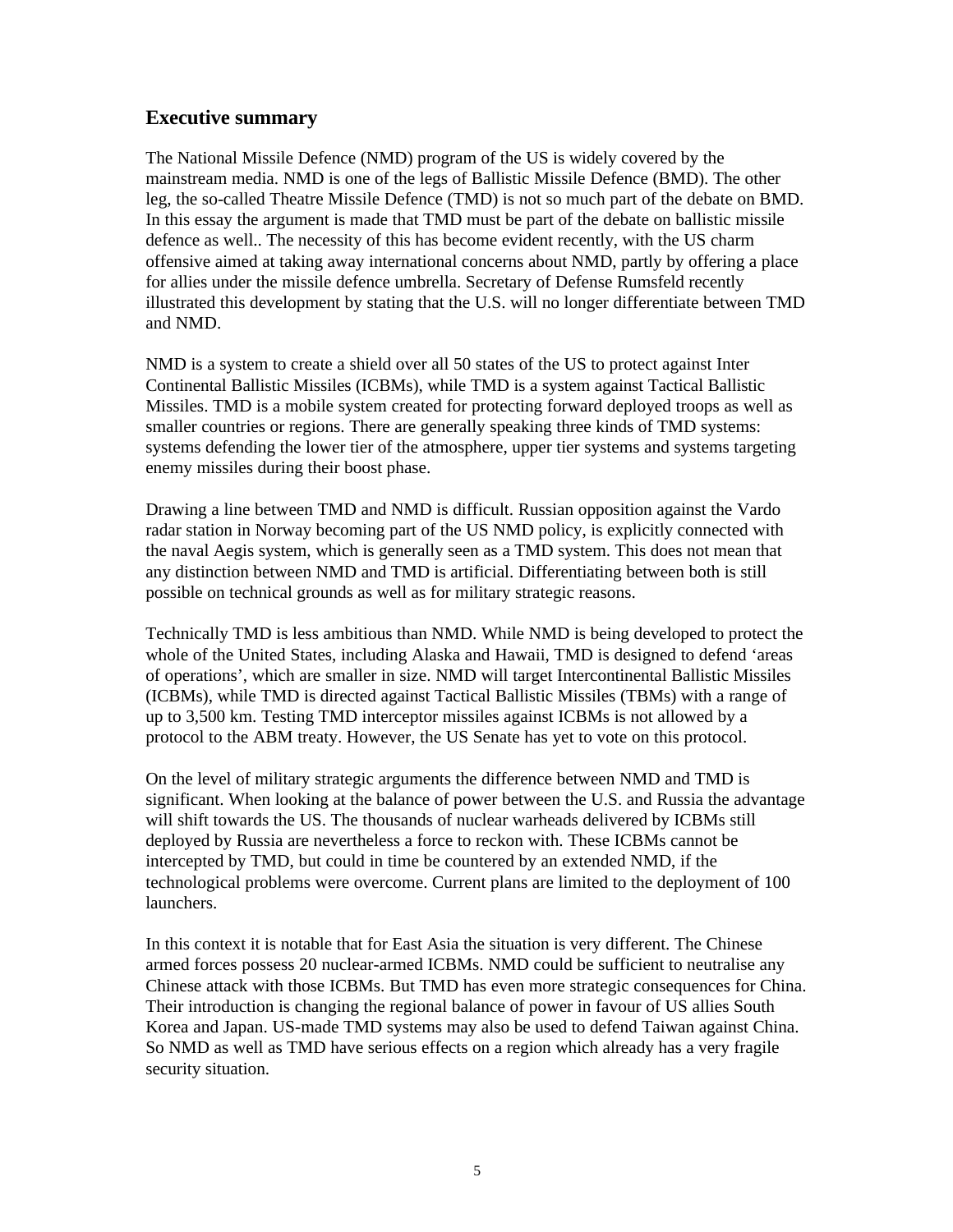TMD however should also be part of the security debate concerning Europe. The strategic impact of TMD on the situation in Europe differs from the effect it has in East Asia. In view of:

- the still increasing capabilities of the weapon systems developed for TMD,
- the close links between TMD and NMD,
- the proposals to have a NMD program evolving from TMD
- and currently implemented and planned capabilities of TMD (like the possibility that a boost-phase intercepting system will be able to counter a ICBM when close enough to the launch point), it can be expected that TMD will be able in the future to target ICBMs also. So in the longer run TMD can turn into a system for national missile defence against missiles with a longer range than 3,500 km.

The distinction between tactical and strategic shields against missiles can be defended if seen from the perspective of defending U.S. national territory, but is a misconception if seen from a non-US perspective. Moreover, TMD also has a strategic value for the US, because it can be used for defending strategic interests abroad.

After this first contextual part of the essay, the ongoing efforts in Europe for creating a TMD capability are examined. The political decision-making process in NATO is crucial in this. Since 1995 serious efforts are ongoing in NATO to create a NATO-wide BMD program. Since the NATO summit in Washington all member states have committed themselves to acquire the necessary means for this task. The Dutch involvement is taken as an example.

When reading through the numerous articles, reports and analyses of TMD, one very often gets the impression that TMD is science fiction. However, the U.S., along with other countries, is currently developing, testing and improving TMD. Among these countries is the Netherlands, which is:

- equipping its new air defence frigates with TMD capable radar and missile systems;
- organising in co-operation with Germany and the U.S. one of the biggest TMD exercises in the world, Joint Project Optic Windmill (JPOW). Part of the JPOW exercise is to practice interoperability and to refine tactics, techniques and procedures – all key aspects of the TMD system. JPOW is meant to integrate new concepts and technologies such as ABL, SBIRS and naval TMD;
- acquiring upgraded the Patriot (PAC-3), while the Ballistic Missile Defence Organisation (BMDO) named the Netherlands as one of the likely future purchasers of the upper-tier TMD Standard Missile SM-3; and
- together with Germany and the US, the Netherlands has formed in 1999 the 'Extended Air Defence Task Force' (EADTF). This task force can deploy air defence units at very short notice and can quickly form a fully integrated combined TMD cluster overseas.

At present the most important step is the NATO feasibility study for an alliance-wide lower and upper-tier TMD system. Major defence companies of Europe and the US, like EADS, Boeing and Raytheon together with several smaller companies from Canada, Greece, Italy, the Netherlands, Spain and Turkey have teamed in four groups to compete for the study.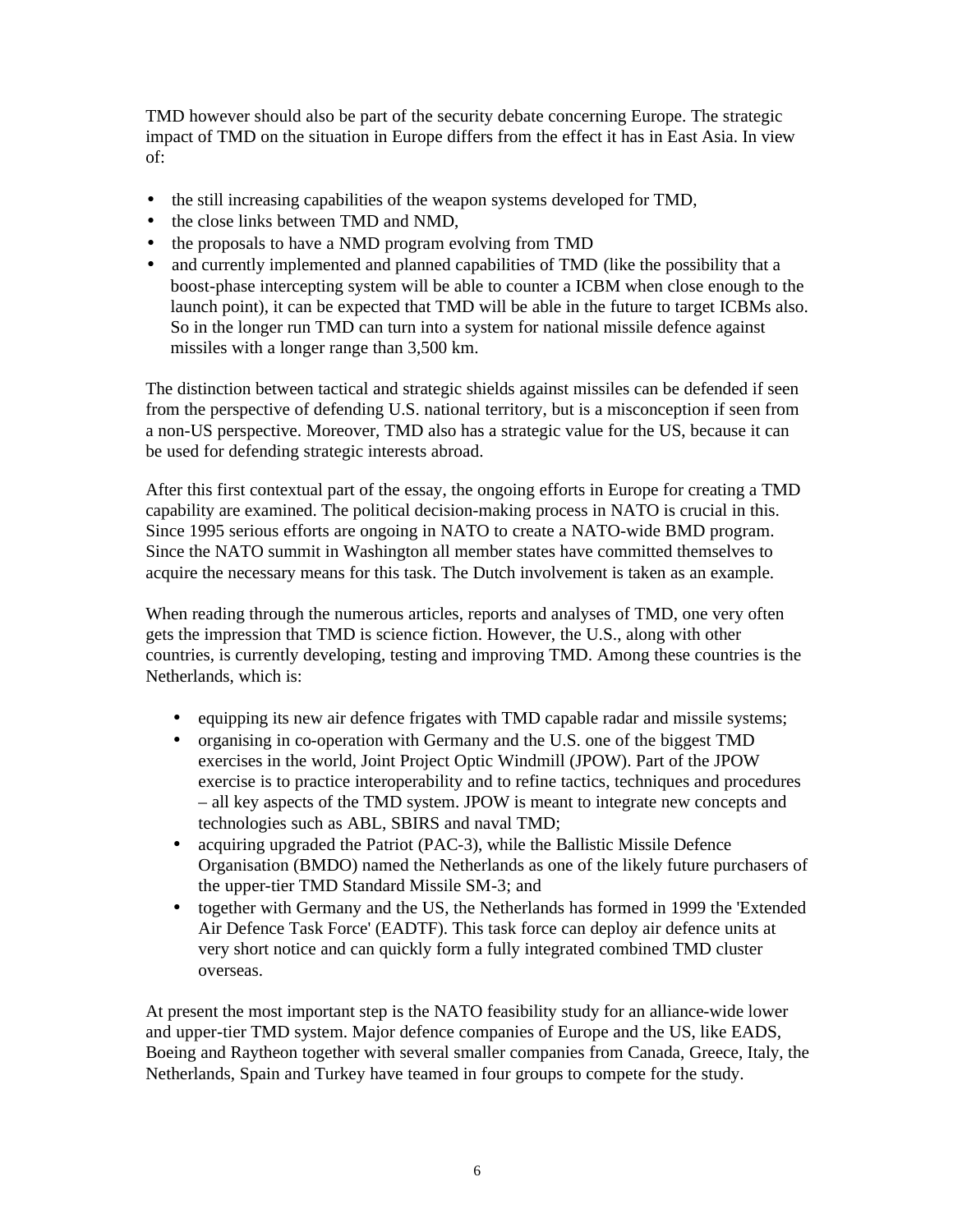Looking at ongoing naval programs is shedding some light on the 'hidden' tracks toward (naval based) TMD. For example close contacts between US, Dutch and German arms manufacturers and military planners ensures that technology is developed in a way that it needs only minor modifications on German/Dutch vessels to introduce advanced missiles for upper-tier defence which are now developed for the US Navy. Technology is being developed ahead of the political decisions concerning actual acquisition.

Although protecting intervention forces looks like the primary task of TMD, it will be possible in the future to expand it to protect complete countries or regions. The authors are aware of the technological and financial hurdles which have yet to be taken. The programs however do progress and the 'lesser known anti-missile weapons' must be monitored closely to prevent creating a destabilising European NMD, as it is already taking shape in East Asia.

Two tables and a list at the end of the essay give an overview of (potential) TMD-capable weapon systems.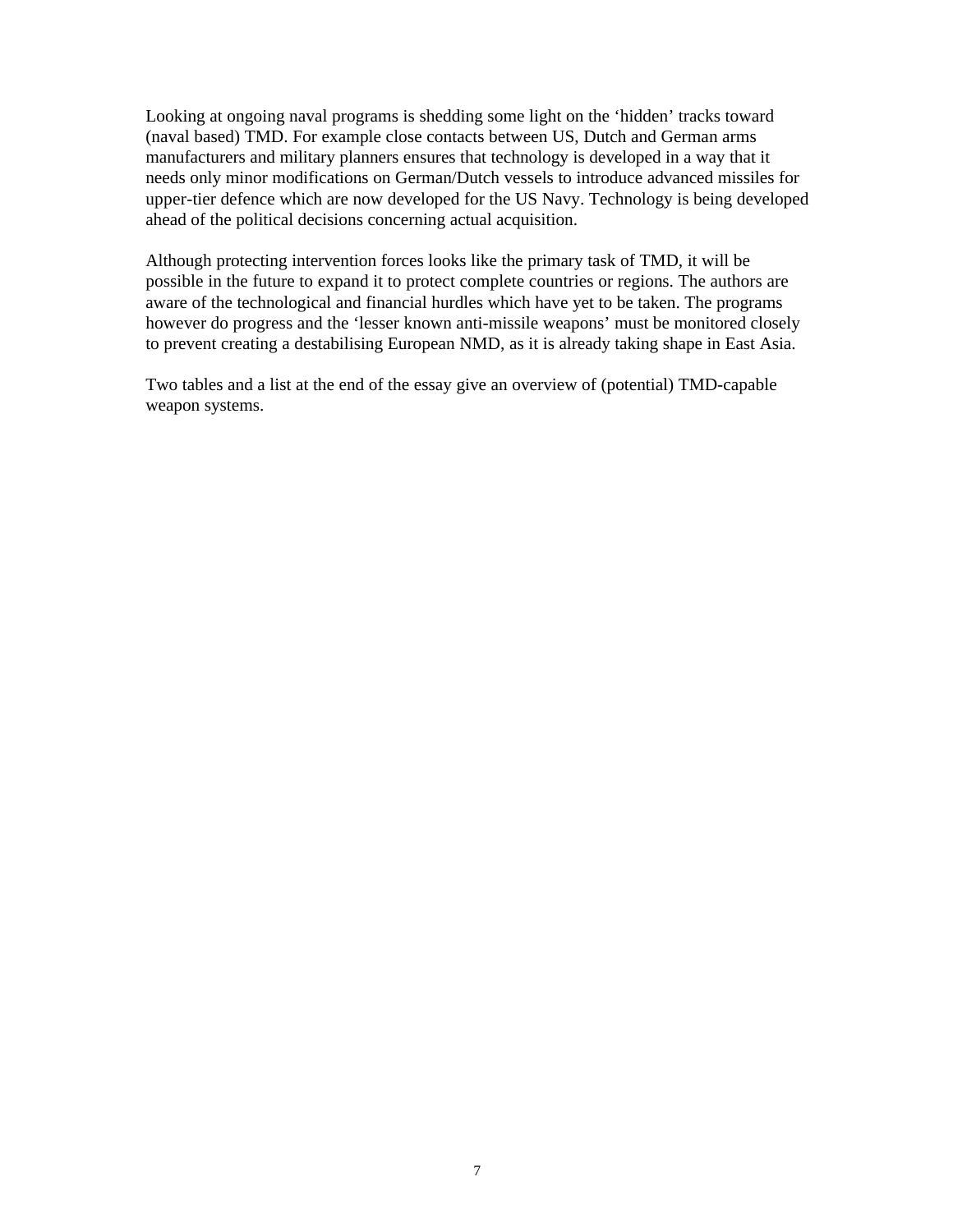### **Abbreviations:**

| ABL          | $=$ Airborne Laser                         |
|--------------|--------------------------------------------|
| <b>ABM</b>   | $=$ Anti-Ballistic Missile                 |
| <b>ACCS</b>  | $=$ Air Command & Control System           |
| <b>BMD</b>   | $=$ Ballistic Missile Defence              |
| <b>BMDO</b>  | $=$ Ballistic Missile Defence Organisation |
| CBMA         | $=$ Confidence Building Measures Agreement |
| ICBM         | $=$ Inter Continental Ballistic Missile    |
| <b>EADTF</b> | $=$ Extended Air Defence Task Force        |
| <b>JPOW</b>  | $=$ Joint Project Optic Windmill           |
| <b>MDAHG</b> | $=$ Missile Defence Ad Hoc Group           |
| <b>MEADS</b> | = Medium Extended Air Defence System       |
| NAC          | $=$ North Atlantic Council                 |
| NAD          | $=$ Navy Area Defence                      |
| NADC         | $=$ NATO's Air Defence Committee           |
| <b>NMD</b>   | $=$ National Missile Defence               |
| NTW          | $=$ Navy Theatre Wide                      |
| PAC-3        | $=$ Patriot Advanced Capability-3          |
| <b>SBIRS</b> | = Space-Based InfraRed System              |
| SBL.         | $=$ Space-Based Laser                      |
| SDI          | $=$ Strategic Defence Initiative           |
| TBM          | $=$ Tactical Ballistic Missile             |
| THAAD        | $=$ Theatre High Altitude Area Defence     |
| TMD          | $=$ Theatre Missile Defence                |
| WEU          | $=$ Western European Union                 |
| WMD          | $=$ Weapons of Mass Destruction            |
|              |                                            |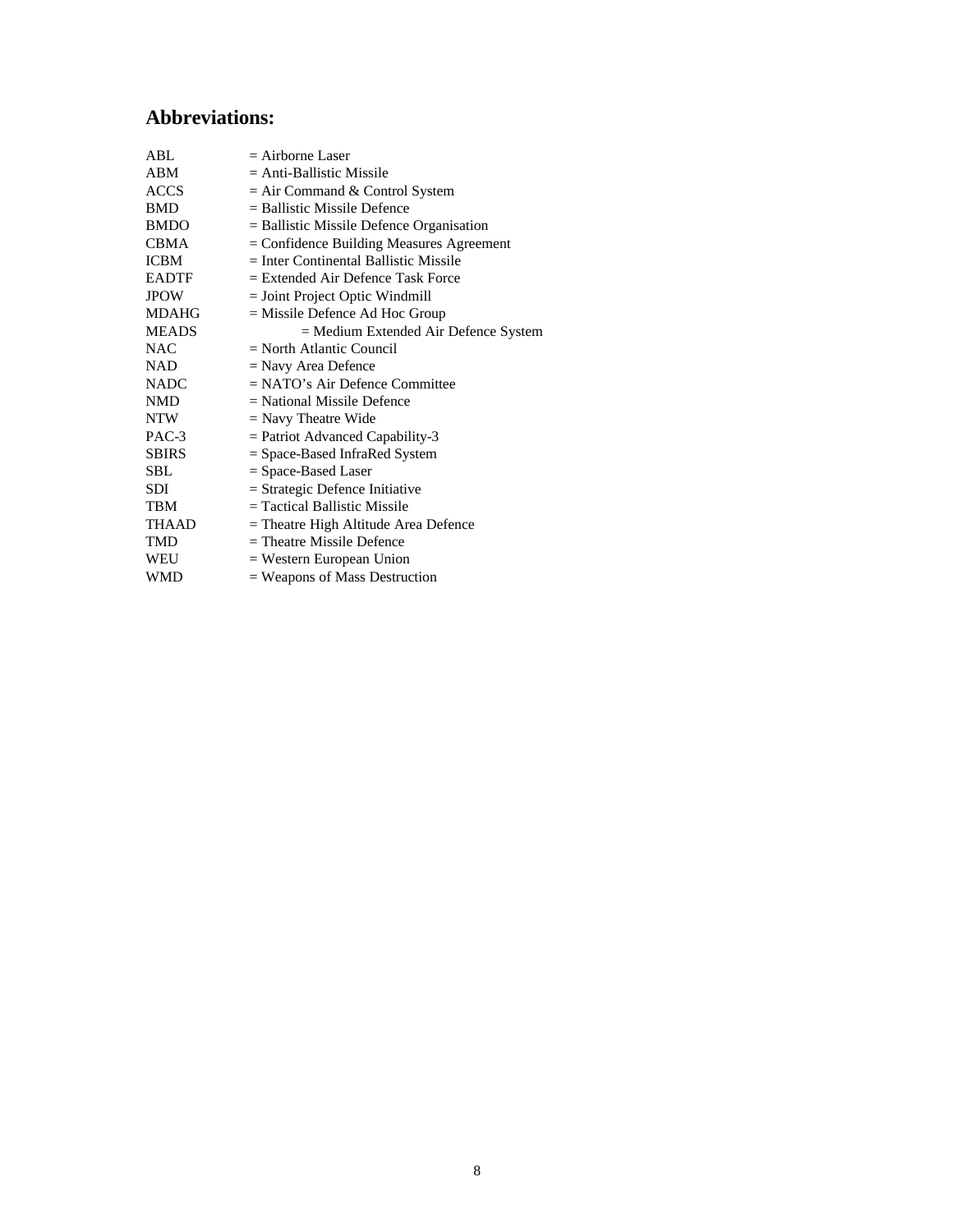# **Theatre Missile Defence in Europe: Process by Stealth**

*Martin Broek and Frank Slijper<sup>1</sup>* March 2001

*"If you look at world history, ever since men began waging war, you will see that there's a permanent race between sword and shield. The sword always wins. The more improvements that are made to the shield, the more improvements are made to the sword."* Jacques Chirac, The New York Times December 17, 1999

On 30 May 2000, at 2.24.28 PM, a Libyan Al-Fatah missile (an upgraded version of a Scud missile) containing thickened nerve gas is intercepted by a Dutch Patriot missile. Though the interception prevents a large-scale disaster in the densely populated area around Amsterdam and Rotterdam, nerve gas causes deaths throughout the eastern regions of the Netherlands and parts of Germany.

This scenario is part of one of the biggest Theatre Missile Defence (TMD) exercises in the world, Joint Project Optic Windmill. But the scenario is far from realistic, even though the naming of a specific country and a specific missile gave the impression of a real threat. Rotterdam is more than 2000 kilometres from the northern border of Libya and the Al-Fatah missile has an intended range of only 950 kilometres. Furthermore the Al-Fatah missile has been successfully tested to only 200 kilometres.<sup>2</sup> As such, this exercise is based on an overestimated threat perception, effectively used in the media as if this threat is already real.

With Joint Project Optic Windmill (JPOW), the Royal Netherlands Air Force has hosted since 1996 what is said to be one of the three most important Theatre Ballistic Missile Defence exercises in the world. The Pentagon identifies this exercise as a key research tool for improving TMD. Thus, JPOW 3 in 1998 marked the first deployment outside the United States (US) of the AirBorne Laser (ABL) systems engineering model and the first display abroad of the computer model simulating the Space Based Infrared System (SBIRS) satellite constellation for missile warning, missile defence and technical intelligence gathering.

The latest exercise coincided with 'Clean Hunter 2000' (CN00), NATO's Air Component Command North's largest annual live-flying exercise. The US European Command and the German Luftwaffe co-organised CN00/JPOW-V. Several US missile defence organisations (among them the Ballistic Missile Defense Organization, BMDO) supported CN00/JPOW-V as part of an assessment of TMD by the US European Command. Thousands of military personnel from 15 NATO member states were directly involved in the combined exercise, which took place 22-31 May 2000. The main objective of the JPOW 5 exercise was to develop interoperability and to refine tactics, techniques and procedures – all key aspects of the TMD system. This exercise has evolved from a small-scale, low technology event to a high-tech exercise integrating new concepts and technologies such as ABL, SBIRS and naval TMD.

The defence forces participating in this joint exercise included live and virtual lower-tier landand sea-based systems like Patriot, Hawk, Aegis and LCF air defence frigates, together with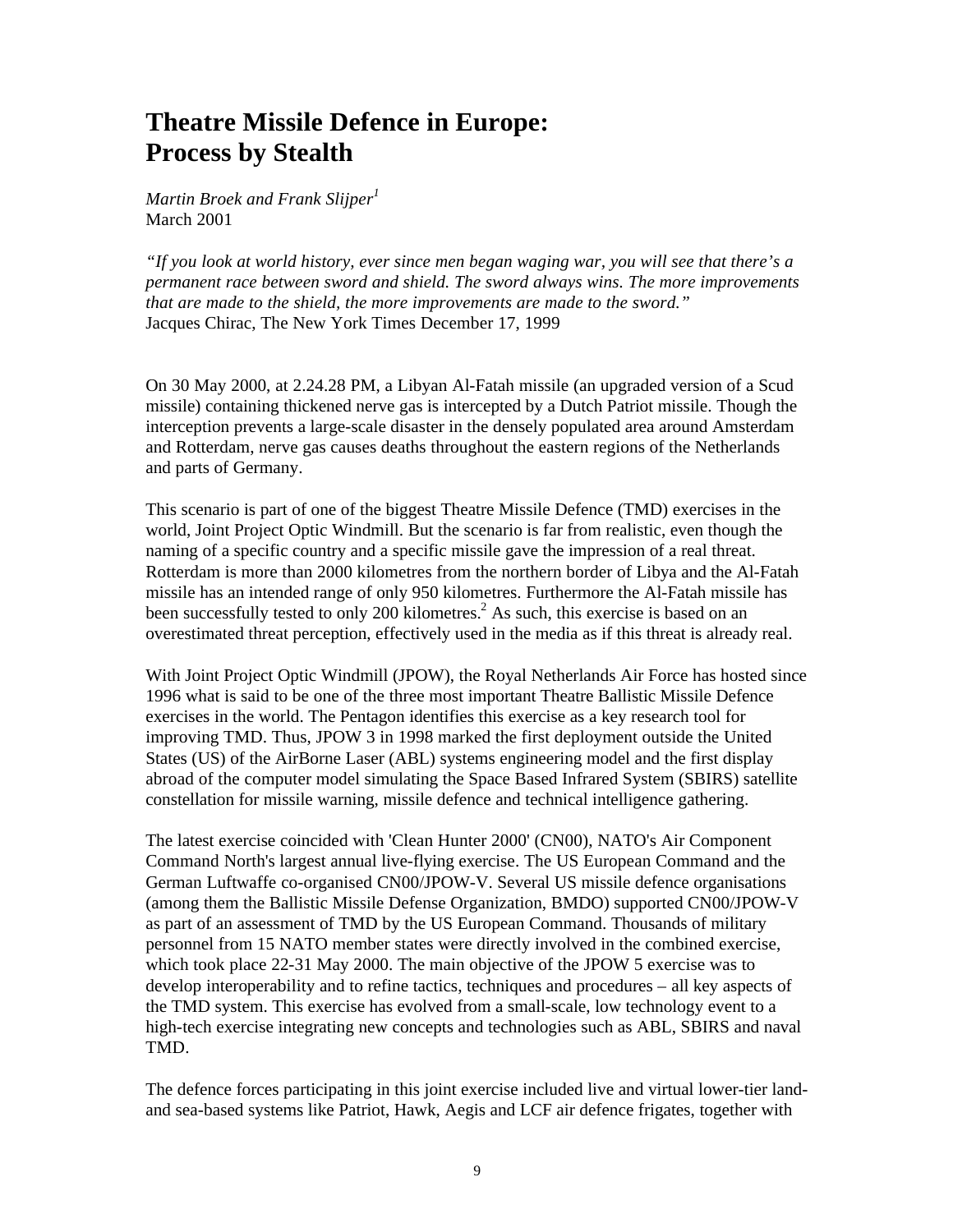the USAF ABL. For the intelligence-gathering simulations early-warning planes, surveillance aircraft , unmanned aerial vehicles as well as five types of spy satellites participated. There were several types of exercises: locating and destroying transportable and erectable launchers (TELs) (counter force operations), 'active defence' (destroying incoming missiles), and simulations of 'passive' civil defence against the effects of weapons of mass destruction. As such, the Netherlands-based JPOW exercise has become ".. *a baseline for future NATO and US TAMD [theatre air- and missile defence] developments"*, as Dutch Lieutenant Van der Graaff stated<sup>3</sup>

#### **Purpose**

This paper draws strongly on technical information. But it is aimed solely at people closely monitoring the discussions and developments around Theatre Missile Defence (TMD) and National Missile Defence (NMD). The purpose is not to elaborate on all the arguments against TMD. Those arguments against TMD and NMD are expressed quite well in a number of publications and there are numerous elaborate studies from all sides of the political spectrum going into the issue in detail. Our main aim is to show the creeping process in Europe in which an expanded TMD slowly becomes part of the political reality of a combined NMD/TMD system.

When reading through the numerous articles, reports and analyses of TMD, one very often gets the impression that TMD is science fiction. However, with other countries the U.S. is currently developing, testing and improving TMD, as we can see from the Windmill scenario described above. The military is already using a wide range of weapon systems, including real or computer simulated laser weapons and space-based sensors and satellites. TMD is not a finished product, but rather an ongoing project. The purpose of this paper therefore is to highlight the process of European involvement in US, NATO and European TMD programs. Discussions on TMD often ignore the extent to which the project is already under way in Europe and NATO. These ongoing efforts are important because in the long run they will undermine European opposition to the US attempt to build a National Missile Defense system (NMD). TMD discussions in NATO will "*also provide a less volatile forum for the US representatives and companies to sell the missile defence and rogue threat concept to their European counterparts.*" 4 If all European and NATO projects proceed as planned, Europe will have its own 'national' missile defence in ten years time.

If the current US NMD program were to be cancelled or revised the US might focus more on the TMD programs ongoing in Europe and Asia. Some political analysts already propose a policy shift from NMD to TMD: *"We propose an alternative approach that builds on the theatre missile defence (TMD) systems now under development for defence against intermediate-range ballistic missiles. We believe this approach is a more balanced way to address the varied missile threats facing the United States and that it has technical and cost advantages over the proposed NMD system."* According to this proposal TMD will have greater capabilities. The same authors state that: "*A national missile defence capability that evolves from TMD will probably be cheaper, better contribute to defence against both longand intermediate-range ballistic missiles, and allow for more effective growth in capability as the threat increases"*<sup>5</sup> Others, like the director of the Ballistic Missile Defense Organization (BMDO), are denying that TMD can be used in this way.<sup>6</sup>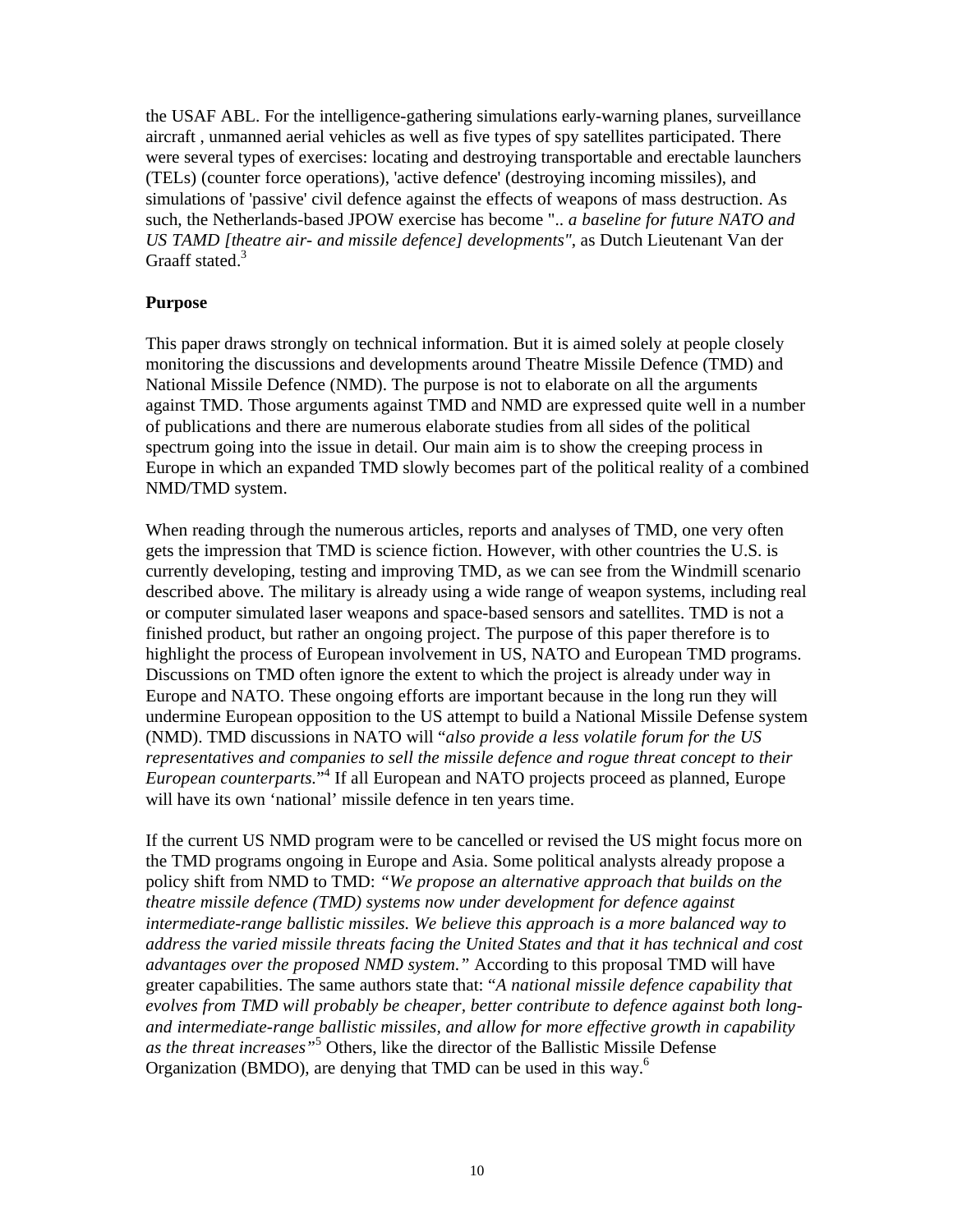Currently TMD and NMD are both part of the Ballistic Missile Defence programs, but not yet the same. We will look into those differences. What is clear is that TMD and NMD are closely interlinked. This is also clear from the budget allocations, as proposed by the BMDO. Those proposals shift money from higher tier TMD systems and NMD to lower tier TMD programs like 'Navy Area Defense' and the Patriot Advanced Capability (PAC-3) program.<sup>7</sup> Furthermore US secretary of defence Ronald Rumsfeld decided to stop differentiating between 'national' and 'theatre' missile defence for reasons of not creating "significant differentials in vulnerabilities between the United States and its allies."<sup>8</sup> So also on the level of US policy NMD and TMD are becoming one.

#### **From Star Wars to NMD**

Ballistic missile defence is not something new. In 1983, Ronald Reagan launched the Strategic Defence Initiative (SDI), better known as Star Wars. With the disappearance of the Cold War in the late 1980s, the ambitious program was shelved. However, a program to develop stronger defences against Tactical Ballistic Missiles (TBMs) was reinforced in 1991, when Iraq fired missiles on US troops in Saudi Arabia and cities in Israel. In addition to Iraq, more countries now have access to missile technology. Possession is no longer limited to a happy few, who earlier decided they should have the exclusive right to control missile technology, denying it to others. Besides the proliferation of TBMs, other missile threats have become part of military planning. In May 1987, the US frigate Stark was hit by an Iraqi missile when patrolling the Persian Gulf. A debate started on how to tackle the missile threat.

The US and NATO military reaction to these attacks and perceived increased threats has led to the creation of what are called Theatre Missile Defence systems. In addition, state-of-theart technologies (especially laser, tracking and imaging technologies) have enabled progress on ballistic missile defence.<sup>9</sup> For Star Wars alone US\$ 26 billion has already been invested in research and development (R&D). This has resulted in increased knowledge of high-energy lasers, infrared technologies, satellite communication systems and radar and missile technology. Part of this technology will now be used for further R&D for TMD and NMD, in which the US has invested another US\$ 36 billion already.<sup>10</sup>

Has Ronald Reagan's Star Wars, estimated to cost US\$ 1 trillion, re-emerged? Not fully. The NMD program proposed today is smaller than the SDI proposal of 1983. For instance, the proposed NMD would only target a maximum of 100 incoming Intercontinental Ballistic Missiles (ICBMs), while SDI was meant to defend against all incoming missiles. Estimates about the financial costs of NMD vary. It is clear that the costs are enormous. The purchase and 20-year operating costs of just one 20-missile battery with all radars, satellites and ancillary technology has been estimated at \$26.6 billion by the Pentagon's Director of Testing and Evaluation.<sup>11</sup> The price tag for Clinton's plan was estimated at \$60 billion and an additional \$8 billion to \$10 billion a year to start with. Although Bush's bigger shield will be even more expensive its price is still lower than that of Star Wars.<sup>12</sup>

Moreover TMD is not yet openly being discussed as a shield against ICBMs. Many analysts consider the current TMD programme as still unfit for that role (see below).

However, most of the original arguments against Star Wars remain valid. The introduction of NMD and TMD will: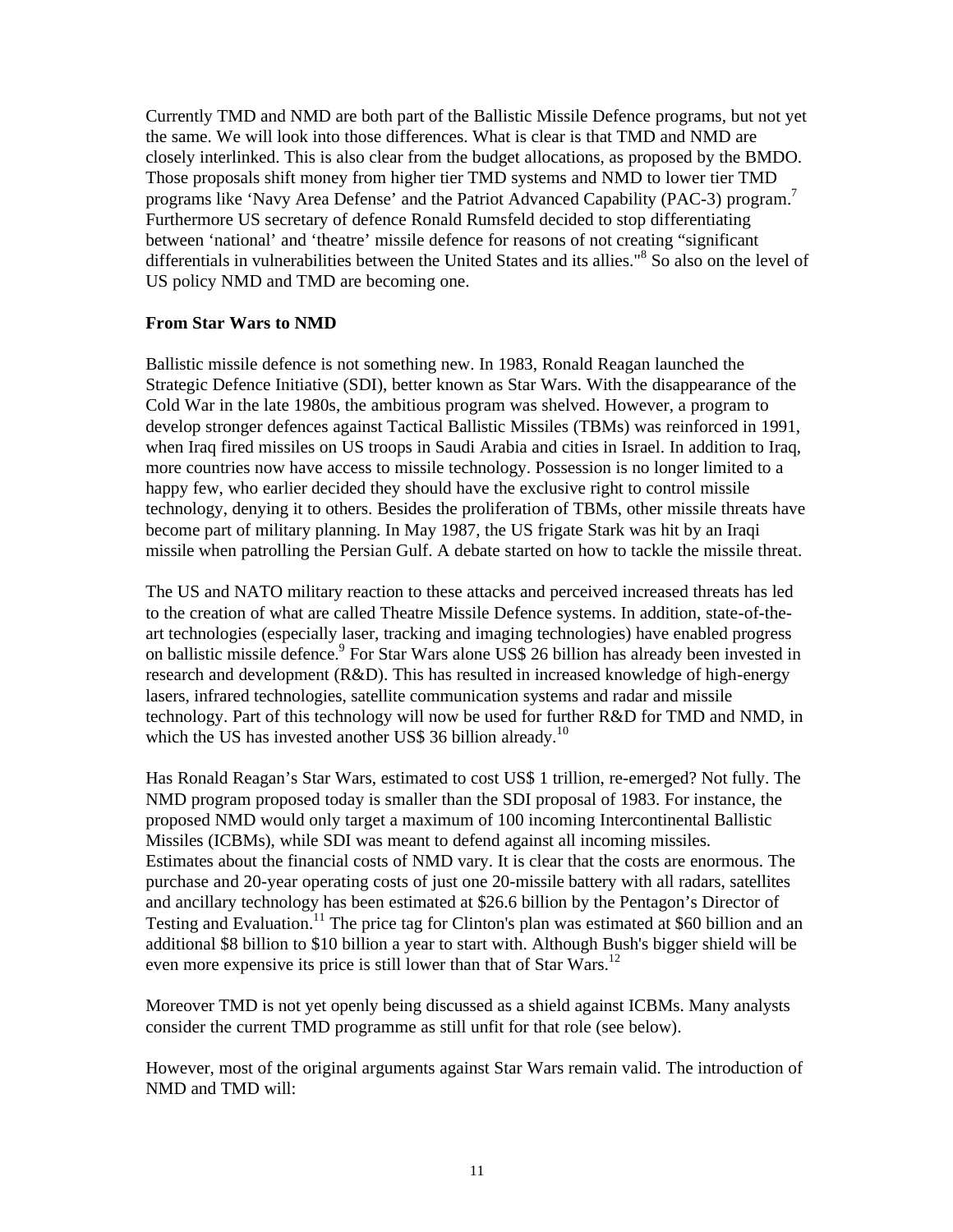- lead to a new arms race;
- increase proliferation of missile and anti-missile technology
- create more tensions among nations; and
- cost enormous amounts of money.

#### TMD and NMD compared

Outspoken European opposition to NMD and silence around TMD might lead one to believe that TMD development is not going on in Europe or that the NMD and TMD programs have nothing to do with each other. Recently Mark Hewish, technology editor of Jane's International Defence Review, stated that: *"Despite the recent high profile of the NMD program in the United States, TMD programs generally remain the priority throughout the world.*"<sup>13</sup> Why has most European and US attention been paid to NMD when many analysts argue that it is difficult to distinguish between TMD and  $NMD$ <sup>14</sup>

Nevertheless most governments make a distinction between TMD and NMD. Most European countries opposed the U.S. NMD initiative but not TMD (although this opposition looks like it is weakening.15) Russia even threatened to target its cruise missiles on European capitals and halt future arms reductions if the US went forward with the program.<sup>16</sup> At the same time, Russia expressed interest in participating in a TMD program focused on a system targeting missiles in their boost phase. Russia is not opposed to a system that neutralises TBMs launched by countries hostile to Russian policies (including former Soviet republics). Russia and the US came up with a proposal for co-operation in September and October 2000.<sup>17</sup> China, meanwhile, is mainly focusing its criticism on TMD and the connections between TMD and NMD, not NMD directly (see below for more detail on this issue).<sup>18</sup>

The biggest difference between the two programs is size. TMD is a mobile system that can defend smaller areas. NMD is designed to protect all 50 U.S. states (including Hawaii and Alaska) against primarily intercontinental missile threats. NMD will protect not only the people of the US but also its industrial and military installations, including its thousands of strategic nuclear weapons. While the balance of power has already very much shifted in favour of the US, NMD will totally destroy the 'nuclear balance' between the superpowers. If Russia wants to prevent this from happening, it must improve its missile technology (for example, improving its decoys to overwhelm the NMD system) and expand the number of nuclear missiles and warheads. This renewed strategic competition between the US and Russia will endanger thirty years of all arms reduction agreements. The *Bulletin of the Atomic Scientists* strongly condemns NMD: *"It is bad enough if the [Clinton] administration simply does not understand what it is doing. It is even worse if it does."<sup>19</sup>*

While the US NMD system is larger, TMD is not designed simply to protect small areas. In fact, national defence against ballistic missiles is possible on a national scale with TMD technology. TMD has three different tasks:

- 1. protecting smaller countries and regions where the systems are based,
- 2. protecting allies and
- 3. protecting expeditionary forces against TBMs and cruise missiles.

Thus protecting national territory is not the only aim of TMD, protection of rapid deployment forces is also the goal. During the Gulf War of 1990-91 most of the US military casualties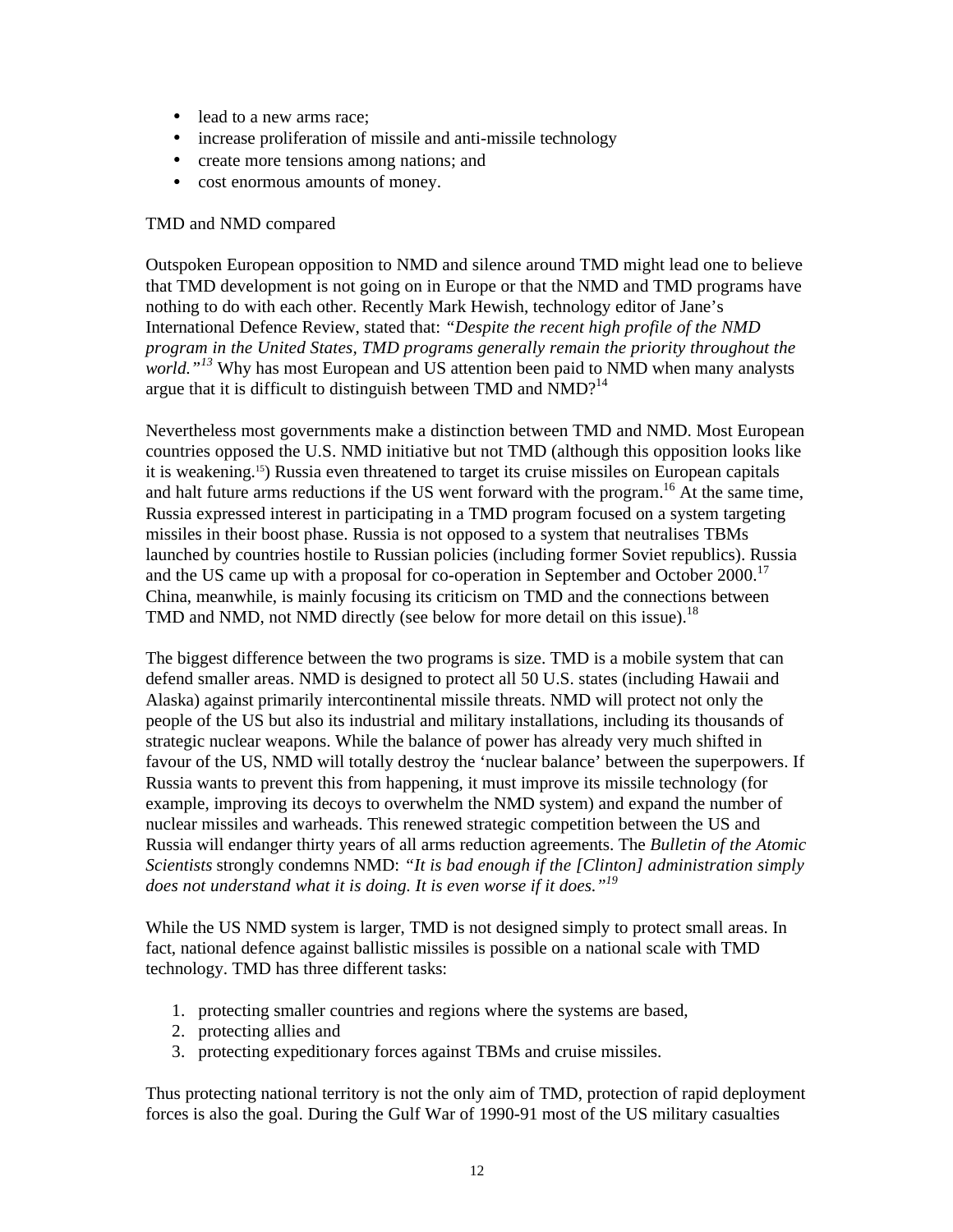were caused by an attack with a Scud missile on US troops based in Saudi Arabia, as the Pentagon recently commented.<sup>20</sup> TMD is meant also to create the freedom to intervene despite a missile threat and to reduce the threat to intervening troops. TMD units are already used for this purpose. This happened in April 1999 when the US deployed two TMD units in Bosnia and Southwest Asia (connected to operations against Iraq).<sup>21</sup> Some commentators even assume that TMD is not actually developed for missile defence but is *"being designed to allow the US to not be deterred from intervening militarily in support of an ally in the face of a ballistic missile threat."*<sup>22</sup> More specifically they surmise that the system is useful for sea-based protection of amphibious landing areas and ports of disembarkation<sup>23</sup> or for defending US economic interests in for example the Middle East.<sup>24</sup>

There are roughly three kinds of TMD systems: lower-tier, upper-tier defences and systems designed to hit a missile in the so-called boost phase (this is the period directly after the launch of the missile).

Lower-tier anti-ballistic missiles can intercept a missile in the atmosphere (endo-atmospheric) and can reach altitudes up to 25 km. The PAC-3 missile, for instance, is able to defend an area as large as  $6,000 \text{km}^2$ . The Navy Area Defence system can protect an area as big as 17,000km<sup>2</sup>.<sup>25</sup> Israel, for example, can be entirely protected against TBMs by its lower-tier Arrow system.

Upper-tier missiles, on the other hand, can intercept missiles far into the atmosphere (exoatmospheric) and reach altitudes of over 50 km. With this last system it is possible to defend a country as big as Italy. Two naval vessels equipped with upper-tier TMD technology and missiles can defend South Korea and Japan.<sup>26</sup> In the case of Europe three or four ships in the Mediterranean Sea, fitted with an anti-air warfare system like that to be introduced on the new German and Dutch frigates *"could protect almost all of Europe against a North Africanbased TBM threat."<sup>27</sup>* As Hewish states, for smaller countries or regions NMD and TMD become one.<sup>28</sup>. Also article 1 of the ABM treaty states it is prohibited to deploy a missile defence system protecting the whole territory of one state, although a demarcation line is drawn to exclude TMD from the provisions of the ABM treaty (see below).

In addition, NATO is discussing how to integrate battle management for TMD into the Europe-wide NATO Air Command & Control System  $(ACCS)^{29}$ . In July 2000 Germany inaugurated a new air defence centre near the Polish border.<sup>30</sup> Plans are being developed to get Central European countries on board.<sup>31</sup> This system will give NATO a theatre missile defence tracking capability over all NATO countries, which is not only crucial for TMD, but also essential for countering ICBMs. According to senior German air force officers, if the quality of missiles improves, then ACCS must be expanded accordingly.<sup>32</sup>

There is another difference between TMD and NMD. NMD basically defends against the threat of strategic intercontinental missiles (ICBMs), while TMD targets shorter range (Tactical) Ballistic Missiles (TBMs). However, the distinction between Strategic and Tactical Missiles is artificial and based on a US-centric viewpoint of defence. The upper-tier systems of TMD are able to target missiles with ranges up to 3,500km. Only Alaska can be reached by potential adversaries using tactical ballistic missiles. For Europe, Taiwan, Korea and Japan, however, missiles with a range up to 3,500 km can be considered strategic because these countries are situated well within range of the same potential adversaries.<sup>33</sup> From an offensive U.S. point of view, defence against tactical missiles is also of strategic interest when it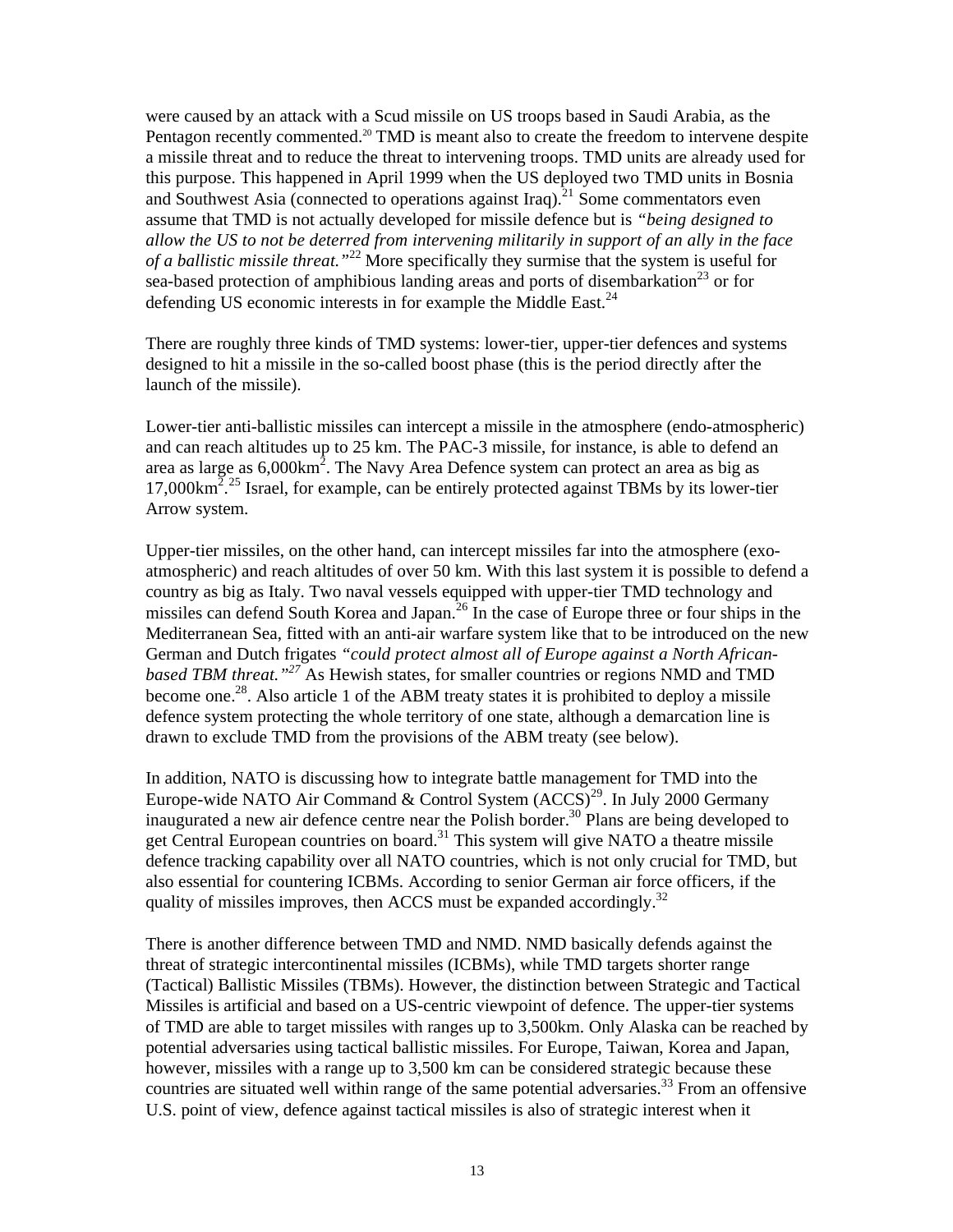protects U.S. troops deployed abroad. A TMD capability will change the balance of power in some regions, notably East Asia and Europe, but has fewer implications for the military balance between the US and Russia.

Furthermore, it is also possible for TMD to counter ICBMs (during the boost phase) if the TMD (launching) system is positioned close enough to the ICBM launch point, if there is sufficient information provided on the ICBM's trajectory, and if the intercepting missile is fast enough.<sup>34</sup> The capabilities of missiles are increasing year by year. For example, the THAAD (Theatre High Altitude Area Defense) missile with a speed of 2.7km/s is able to destroy incoming missiles with speeds up to  $5 \text{km/s}$ .<sup>35</sup> This  $5 \text{km/s}$  is an important limit set by Yeltsin and Clinton in March  $1997^{36}$  to prevent the use of interceptors against ICBMs which have a speed of 6 to 7 km/s.<sup>37</sup> The SM-3 missile designed for upper-tier defence already has a velocity of 4km/s, which is above the 3km/s speed in an earlier agreement (1995) reached by the US and Russia. Following these technological developments Russia and the US agreed in March 1997 an ABM/TMD demarcation line composed of four elements:

- limitation of the velocity of ballistic target missiles to 5 km/s;
- limitation of the flight range of ballistic target missiles to 3,500 km;
- no development, testing or deployment of space-based TMD interceptors or components based on alternative technologies that could substitute for space-based TMD interceptors;
- annual exchange of detailed information on TMD plans and programs.<sup>38</sup>

In September 1997 it was decided to make the higher speed interceptor systems subject to the Confidence-Building Measures Agreement (CBMA). Now interceptor missiles are no longer constrained or prohibited by agreements between the US and Russia, as long as they do not have the capabilities to counter ICBMs. Both parties inform each other on developments. So the September agreement was in line with the provisions made in the demarcation agreement on ABM/TMD of March. However, those agreements have not been endorsed by the US Congress.

Though not irrelevant, the debate on the parameters is certainly highly academic. According to Postol these parameters are not sufficient for setting a threshold.<sup>39</sup> TMD interceptors can be over-designed, like a car whose advertised maximum speed is lower than its real speed. Also, the longer warning time after the launch of an  $ICBM<sup>40</sup>$  offers more possibilities for the interceptor, when ground-based and space-based detection systems work closely together. The division between defences against strategic and tactical missiles is at the very least a grey area; the development of new technologies only makes it more difficult to distinguish between the two types of missiles.

#### Differences in regional military relations

The opposition towards the US NMD systems is outspoken in Russia, Europe (although diminishing) and East Asia. But there are clear differences in the background of this opposition. Highlighting not only the European political developments, but also those in the Asian region and their possible consequences, can give a better understanding of the implications TMD might have for Europe.

Russia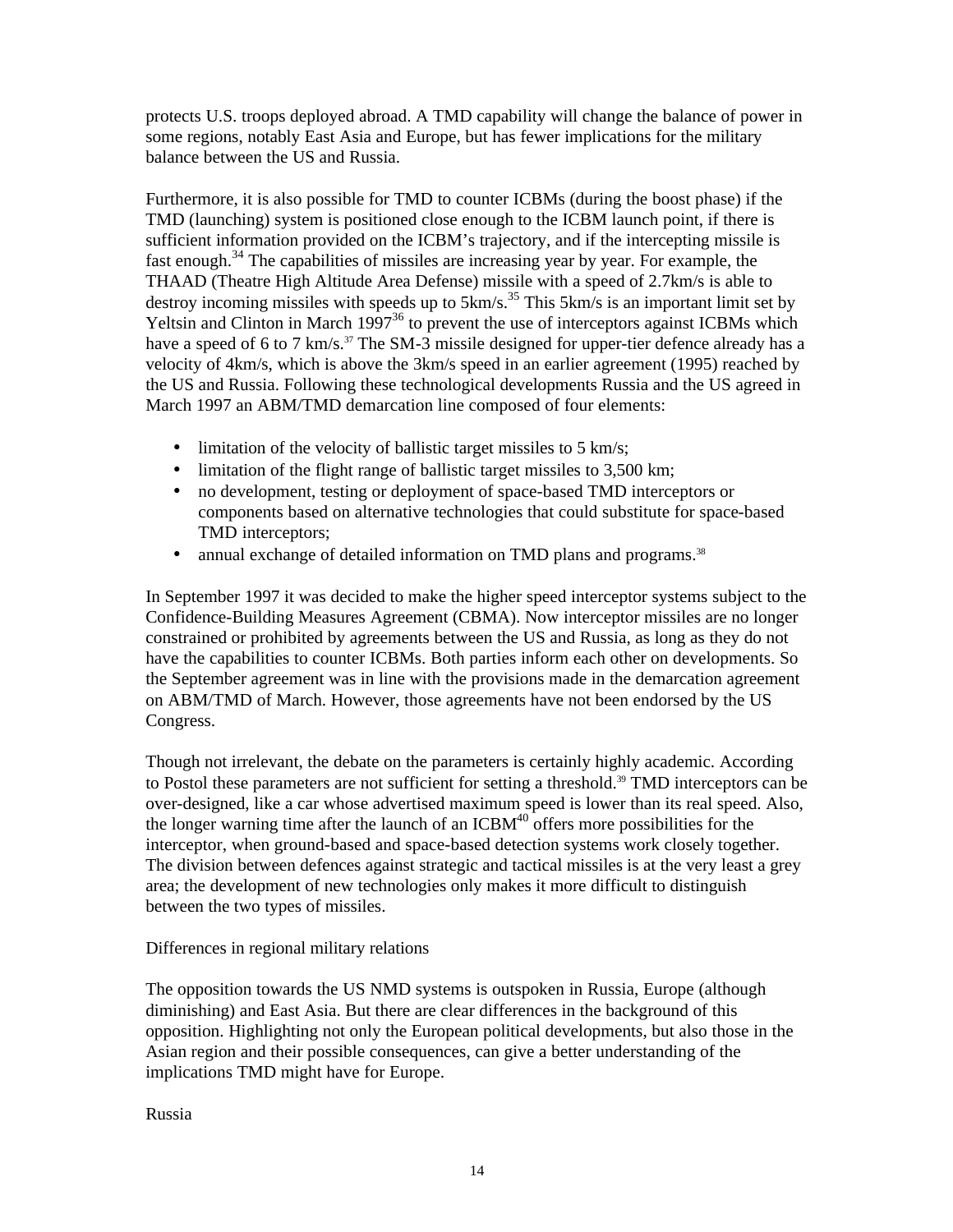One of the reasons for the differences between Russia and China regarding TMD and NMD may be that TMD systems are not aimed at countering ICBMs, but at shorter-range missiles, in accordance with the ABM treaty, which prohibits missile defence against missiles with ranges greater than  $3,500 \text{ km}$ <sup>41</sup> For Russia, with its  $*6,000$  strategic nuclear weapons, this is an essential distinction. Because TMD is not yet able to counter ICBMs, Russia can maintain its capacity to attack the US. However, TMD is slowly transforming into an NMD system by covering ever larger areas and defending against longer-range missiles (although some are proposing policies to prevent these developments).<sup>42</sup> For the near future, Russia is likely to opt for a less capable system than NMD.<sup>43</sup> Russia may also try to drive a wedge between the US and Europe. In any case, Russia is trying to have it both ways:

- working together with the US to develop a system against TBMs that also threaten Russia;
- countering TMD developments that are taking place without Russian participation.

#### East-Asia

For China, it is a different story. Although NMD can significantly undercut or even neutralise China's small nuclear force<sup>44</sup>, China is chiefly worried about TMD. It fears that further research into TMD will enable the US and its regional allies to implement a system that will disrupt the delicate balance of power in Northeast Asia. Furthermore, TMD:

- would integrate Taiwan into the U.S.-Japan security alliance;
- further elevates the role of Japan in regional security; and
- contributes to US efforts in strengthening its military presence in the region. $45$

China's greatest concern is the effect of TMD on Taiwan policy. Although the US follows a 'one China' policy, this is constantly subject to debate. Moreover, US defence co-operation with most states surrounding China has led to a suspicion that the US is trying to pursue a containment policy. TMD can play a role both in defending Taiwan and containing China. China would face more difficulties in launching a military assault on Taiwan, since the early stages of the assault would involve missile attacks similar to US military tactics during its recent interventions. TMD, because it can act as a national missile defence system for smaller areas, can offer a defence against such strikes. China's Foreign Minister Tang Jiaxuan stated: *"I wish to point out emphatically that if some people want to include Taiwan in the TMD, then that would amount to an encroachment on China's sovereignty and territorial integrity."*<sup>46</sup>

Secondly, distrust of Japan is widespread throughout East Asia, not least in China. Some commentators say China fears a resurgent nuclear-armed Japan under the shield of TMD. $47$ Lee Samsung offers another angle on the nuclearisation of military relations in the region by suggesting, among other things, that if China reacts to NMD/TMD by strengthening its nuclear force, Japan and South Korea might follow suit by arming themselves with nuclear weapons. He also states that without confidence among the non-nuclear countries in East Asia it is impossible to control the nuclear ambitions of the major powers. The introduction of TMD will intensify distrust in the region.<sup>48</sup> The NATO Parliamentary Assembly states that the scope and speed of China's nuclear program has also been motivated by any deployment of TMD systems in either Taiwan or Japan.<sup>49</sup> Former US Secretary of Defence William J. Perry noted: *"I share the Chinese concern over the deleterious effect of an arms race in the region,*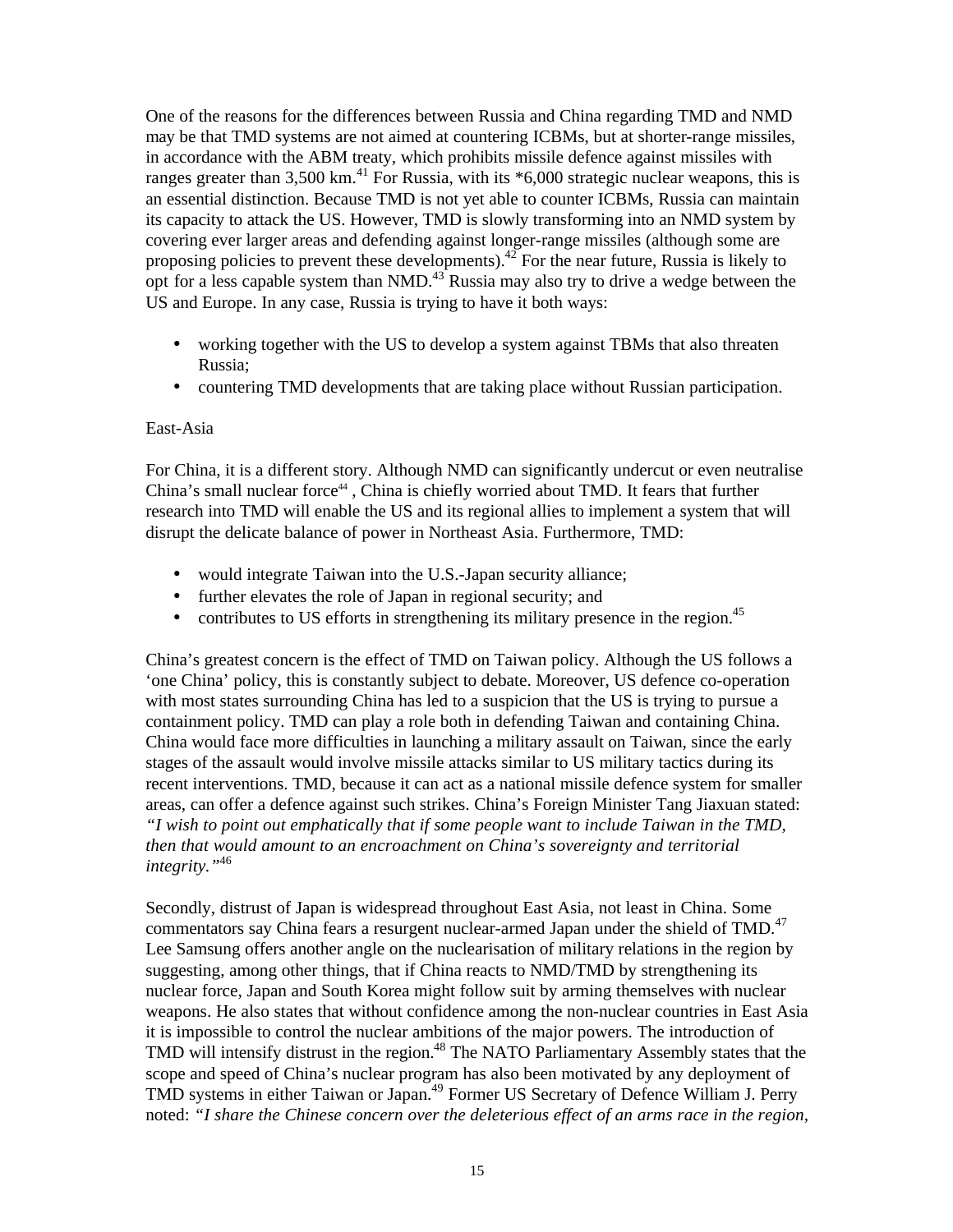*but I believe that if an arms race does get underway, it will have been stimulated by the extensive deployment of missiles, not the deployment of missile defences."*<sup>50</sup> Such words must be regarded as another sign of the arrogance of the world's only military superpower, not conciliatory rhetoric from a country sincerely looking to improve arms control mechanisms. Further Japanese research into TMD (in co-operation with the US) will certainly exacerbate tension and contribute to deteriorating relations in the region. Japanese Minister for Defence Tsutomu Kawara said in February 2000: *"The Missile defense research just began in August involving joint research on protective missiles, including the kinetic warhead, the seeker, the second-stage rocket motor. It is something the United States and Japan need to make fruitful."* <sup>51</sup> In 1998 Japan decided to spent US\$ 7.7 million in fiscal year 1999 and US\$ 27 million for the next year on TMD-related developments.<sup>52</sup> Both Taiwan and South Korea are much more cautious on this issue.

For South Korea,  $53$  good relations with China are important for going forward with the main thrust of Korean politics: the reunification process between North and South. Embarking on TMD would sour Korean-Chinese relations. TMD is also from the military point of view not a solution against the threat of North Korean ballistic missiles because of the very limited reaction time (a North Korean missile can reach South Korea in less than 4 minutes) and because the launching areas are close and can be targeted with other weapon systems. $54$ 

As for Taiwan the Clinton administration was careful to let it develop its own TMD system because it does not want to create bigger problems with the Chinese mainland. This is however not an absolute position. When the U.S. refused to sell Aegis class destroyers (with radar able to track missiles over a longer distance), Taiwan obtained the software for Aegis anyway.<sup>55</sup> It is also expanding its early warning radar<sup>56</sup> and wants to acquire interceptor missiles like the third generation Patriot (PAC-3). These weapon systems, however, are not the state-of-the-art technology necessary for upper-tier TMD tasks. In order not to increase tensions with China, the US has withheld such technology from Taiwan so far. The Bush administration will decide on the delivery of Aegis in April 2001. ``*Among the arms they*  have sold or proposed to sell to Taiwan, Aegis is the worst," Chinese negotiator Sha Zukang said.<sup>57</sup>, confirming that TMD is what China feared most. In general it can be said that TMD capabilities are not being introduced in Taiwan and South Korea because of the likely overall negative effects on their own national security problems.

#### Europe

European governments have a different policy than the US "bull in the china shop" approach. For instance, Europe is opposed to NMD for several obvious reasons. First, the introduction of NMD is creating a new cold war with the lame, but still dangerously armed, Russian bear on Europe's borders. Russia may react by withdrawing from the agreement on intermediate range missiles (the INF treaty) and unilateral commitments concerning short-range weapons. This may turn *"Europe into the hostage of the super powers' confrontation,"* because *"the US has much more financial and industrial possibilities to quickly restore its group of intermediate- and shorter-range missiles in Europe,"*<sup>58</sup> according to the Russian newspaper *Segodnya*. The nuclear arms race protested by so many during the eighties will then start again. Europe also fears that NMD will undermine global nuclear stability. An argument specially relevant for Britain and other small-sized nuclear weapon states is that *"if Russia were to develop a ballistic missile defence system herself, British security would be undermined since Russian BMD would reduce the effectiveness of the British nuclear*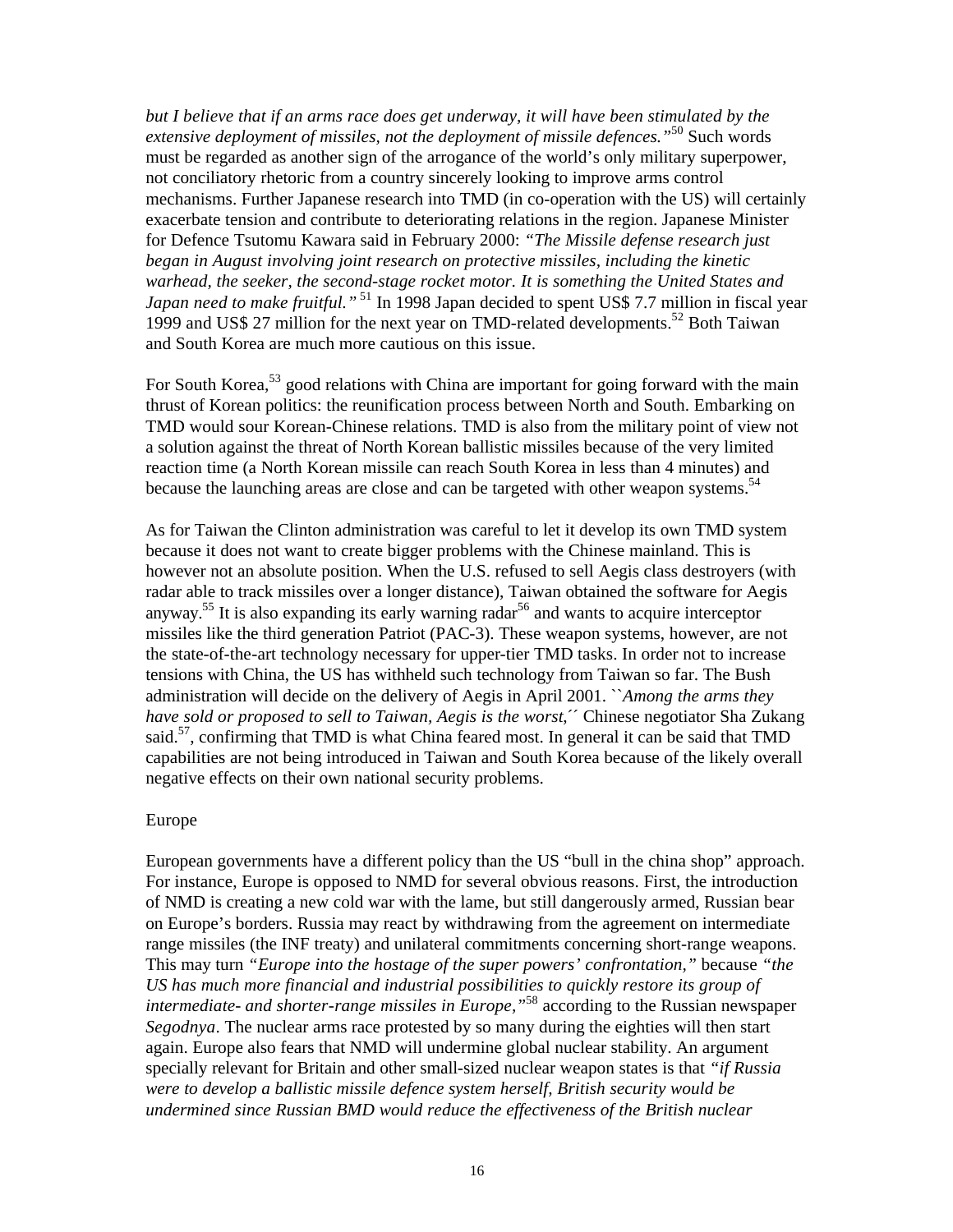#### *deterrent. In order to maintain the value of her nuclear deterrent, the UK would have to spend vast amounts of money resources on this avoidable arms race."*<sup>59</sup>

As it is currently being developed, TMD can defend against missiles including Russian up to 3,500 km in range. The TMD track provides a defence against TBMs while leaving open the possibility of defending against long-range missiles in the future. More importantly, TMD research and development is not as confrontational a policy as NMD development.

At the same time, both nationally and bilaterally, European governments are developing TMD capabilities or systems that can be used for TMD. Almost all observers state, however, that European countries cannot develop a TMD capability on their own, so co-operation with the US is essential. The danger, from this vantage point, is that the US will drop NMD in order to co-operate with Europe and Japan on developing an improved TMD system. This trend is already visible with the NATO-wide developments on TMD (see below).

So, while opposition to NMD is strong in East Asia and Europe, countries in the two regions take different positions on TMD. With opposition against TMD much more outspoken in Asia, European activists should pay more attention to the discussion there, to better understand the global implications that a world-wide introduction of TMD could have. This should create greater awareness of the similarities between TMD and NMD, as seen from a non-American point of view and stimulate the almost non-existent discussion about it in Europe. Such an exchange between activists need not be limited to East Asia, the US and Europe. Bahiq Nassar from Egypt clearly emphasises the necessity of joint action against NMD as well as TMD. Instead of military answers to the threat posed by 'rogue states', he proposes diplomatic and political responses.<sup>60</sup>

#### Decisions and history of TMD within NATO

In 1993 the Clinton administration proposed to permit the testing and deployment of new advanced capability Theatre Missile Defence systems designed to defend US Armed Forces and Allied Forces operating overseas.<sup>61</sup> Already in 1991 TMD tasks had been introduced in the so-called 'New Strategic Concept' of NATO. NATO's joint structured approach to TMD started in 1994. In that year NATO's national armaments directors decided that there was a need for continued co-operation on missile defence and created the Missile Defence Ad Hoc Group (MDAHG). The group was formed by Canada, France, Germany, Italy, The Netherlands, Norway, the United Kingdom and the United States.<sup>62</sup> On May 1996, the chairman of this ad-hoc committee recommended a multi-tiered defence system (capable of intercepting enemy missiles at high and low altitudes) based at sea and on land.<sup>63</sup> MDAHG is responsible for developing future TMD programs for all of NATO, which according to a German air force general must be NATO-wide. $64$  To create a really effective NATO-wide TMD system NATO's Air Defence Committee (NADC) is advising the North Atlantic Council (NAC) on their defence policy for the organisation. NADC is developing a program for air defence weapons. By following programmed air defence acquisitions by member states it maintains a regular oversight and is able to advise member states on programs, if necessary.<sup>65</sup>

The introduction of TMD is pushed by the United States for reasons of cost-sharing and riskreduction. This does not mean that the concept of targeting the missile threat is only being introduced in the US. Several European countries have also identified a ballistic missile threat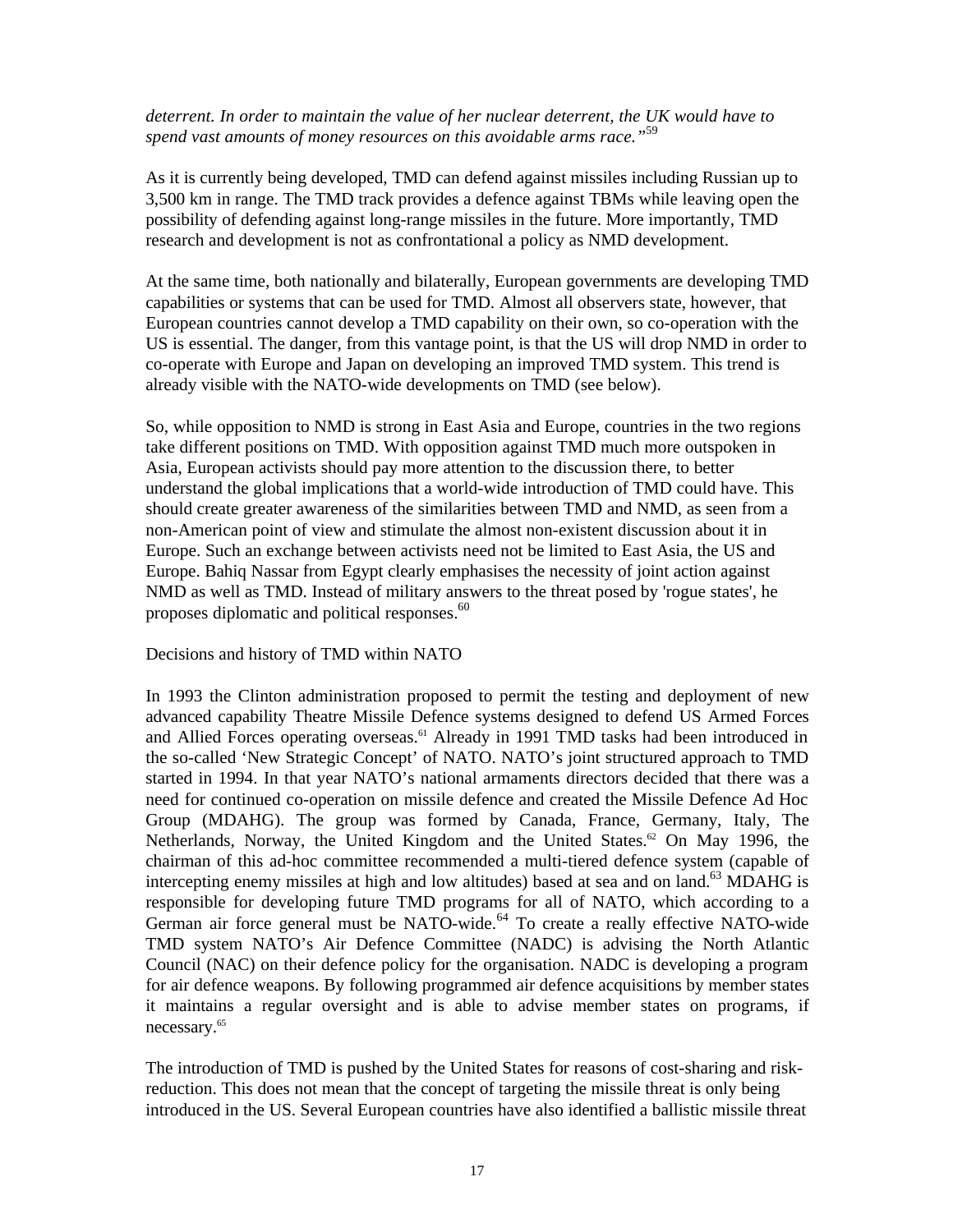and embarked on missile defence programs. Often mentioned are MEADS (Germany, Italy and the US) and Aster (France, UK and Italy). For the European countries co-operation with the US has the same advantages as the other way around. Active Co-operation on TMD with the US is also promoted by the West European Union, aiming for an equal partnership with the US on BMD and expanding ongoing TMD efforts like MEADS, in which DASA, Lockheed Martin and Alenia Marconi Systems co-operate.<sup>66</sup>

During the NATO Washington summit in 1999 the Allies agreed to improve their military capabilities, including TMD.<sup>67</sup> It was stated that *"the alliance's defence posture against risks and potential threats of the proliferation of NBC weapons and their means of delivery must continue to be improved, including through work on missile defences.*"<sup>68</sup> Early 2000 discussions on TMD in NATO were still going on, $\frac{69}{10}$  but at the same time several programs were running. In its view on strengthening transatlantic security, the US Department of Defense (DoD) summarises TMD systems already fielded or which will be acquired shortly. The Netherlands and Germany are named as countries having the PAC-2 missile, and naval forces of several allies are considering cooperation with the US. National programs without the US may be included (see table; '(Potential) TMD Capable ships'). The creation of a trilateral US-German-Dutch Extended Air Defence Task Force in December 1999 is also mentioned. Exercises like Joint Project Optic Windmill and the plans to acquire PAC-3 by Germany and the Netherlands, the maritime TBMD forum created by Canada, Germany, Italy, the Netherlands and the US have to be added to this summary.<sup>70</sup>

The next step was made in late 2000 with the request to the defence industry for a feasibility study for a layered missile defence architecture<sup> $71$ </sup> This is following NATO conceptual, operational and technological studies of NATO's Panel on Air Defence Weapons and Industrial Advisory Group and studies on possibilities for multilateral industrial Co-operation on TMD systems.<sup>72</sup> At present this is the most concrete NATO development on this issue, which will lead to further implementation of what was agreed during the Washington summit.

So there are already several joint efforts underway in the US and Europe (and between the US and Japan<sup>73</sup>) to develop TMD capabilities. Theatre Missile Defence was identified as the primary candidate for planned US funding boosts in 1998.<sup>74</sup> This is good news for the defence industry. NATO is expected to award two contracts for a feasibility study of an alliance-wide upper- and lower-tier TMD system to defend Europe and intervention forces elsewhere from ballistic missiles with ranges up to 3,000 km. The feasibility studies will not be focused on long-range intercontinental ballistic missiles, according to David Martin, deputy for strategic relations at BMDO, pointing at the controversy on NMD.<sup>75</sup> As the result of the feasibility studies are not (yet) ready or public, it is impossible to comment on this prospect. Given the covert developments and expanded capabilities of TMD so far, Martin's remarks can be taken as a sign that the planners are well aware of the political implications of such a system, not that such an upper-tier system will in the long run be limited to mediumrange missiles. Teams competing for the US\$ 15 million award are being formed by:

| <b>Groups on feasibility study</b> |                           |                                  |                            |  |  |
|------------------------------------|---------------------------|----------------------------------|----------------------------|--|--|
| Lockheed Martin Missiles           | Raytheon/Thales (former)  | Science Applications             | Northrop Grumman's         |  |  |
| and Fire Control (US)              | Thomson CSF) (US/France)  | <b>International Corporation</b> | Logicon Unit en Integrated |  |  |
|                                    |                           | (US)                             | Systems Unit (US)          |  |  |
| <b>EADS</b> (France)               | EADS (Germany)            | Boeing (US)                      | EADS (France/Germany)      |  |  |
| Matra-BAe Dynamics (UK)            | Aerojet (US)              | EADS (France)                    | Teledyne Engineering (US)  |  |  |
| <b>TRW Space &amp; Electronics</b> | Signaal (the Netherlands) | <b>Industrieanlagen Betriebs</b> | Alenia Aerospazio (Italy)  |  |  |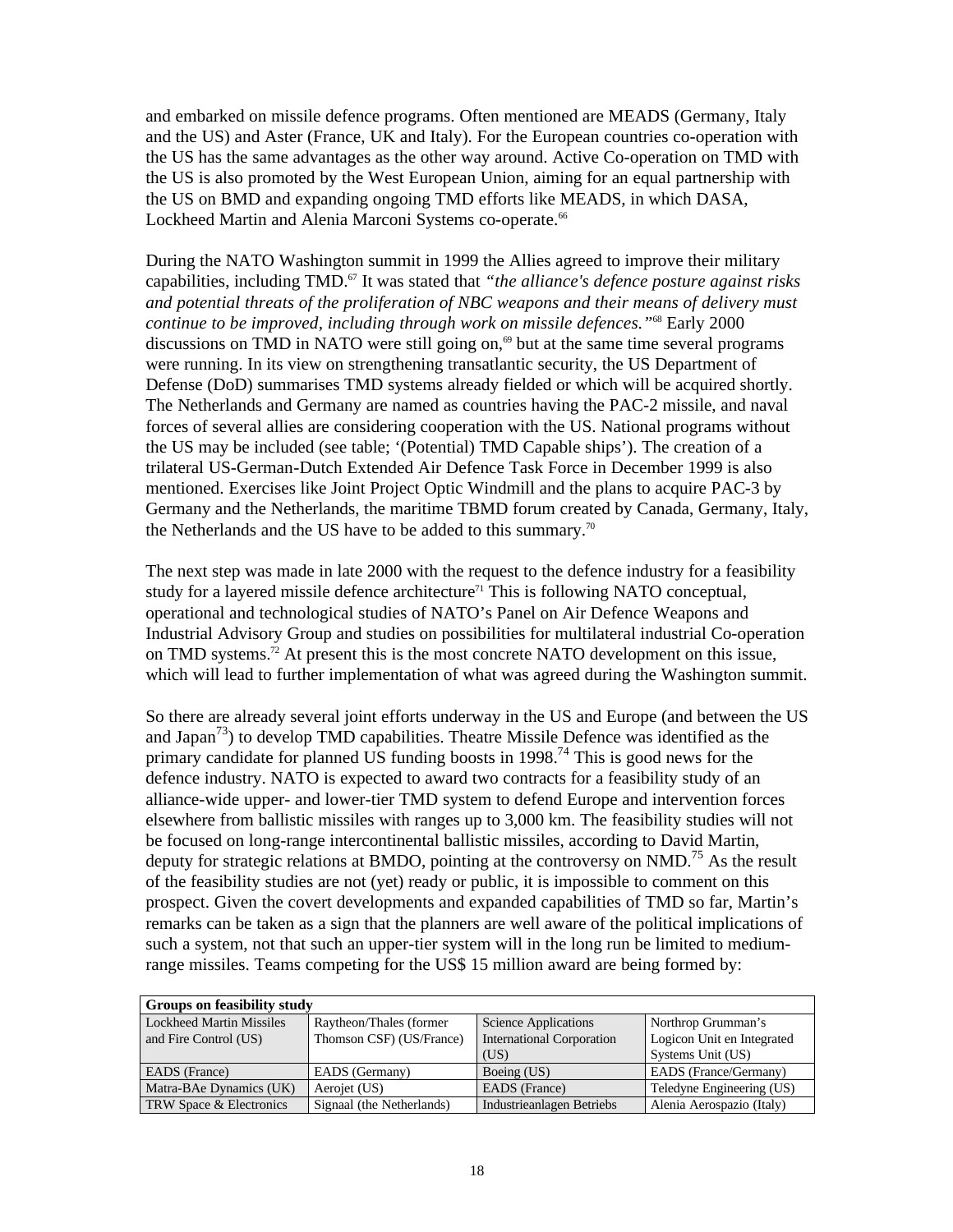| Group (US)                                                                                                      |                                                                                                         | (state research institute)<br>(Germany) |                   |  |  |
|-----------------------------------------------------------------------------------------------------------------|---------------------------------------------------------------------------------------------------------|-----------------------------------------|-------------------|--|--|
| EADS (Germany)                                                                                                  | Dassault Aviation (Canada                                                                               | DERA (state research<br>institute) (UK) | Havelsan (Turkey) |  |  |
| Astrium N.V. (French-<br>German-British satellite<br>builder, 75% owned by<br>EADS)                             | Hunting Defence (UK)                                                                                    | TNO (the Netherlands)                   |                   |  |  |
| Stork Aerospace Group (the<br>Netherlands)                                                                      | Grupo Indra (Spain)                                                                                     |                                         |                   |  |  |
|                                                                                                                 | Bodenseewerk Gerätetechnik<br>(affiliate of the Diehl Group)<br>(Germany)                               |                                         |                   |  |  |
|                                                                                                                 | Info Data (Italy)                                                                                       |                                         |                   |  |  |
|                                                                                                                 | Elfon (Greece)<br>Tubituk (government owned<br>scientific and technical<br>research institute) (Turkey) |                                         |                   |  |  |
| Sources: "TMD Teamings the four main contenders", Jane's Defence Weekly, 3 January 2001, p. 27. Gopal Ratham en |                                                                                                         |                                         |                   |  |  |

Luke Hill, "Stakes Rise for Studies of NATO Missile Defence; Four Contractor teams Bring together U.S., European Companies To Submit Bids," Defence News, 28 August 2000, p. 22; Luke Hill and Douglas Barrie, "Teams Vie for Tiny Contracts Now, Hope for Huge Payoffs Later," Defence News 26 June 2000, p. 1/74.

These studies will result, as currently planned, in a decision on a NATO missile defence requirement in 2004.<sup>76</sup>

Other programs are also developing. The European Defence and Aerospace Company (EADS) is co-operating with a South African partner, Reutech Radar, to develop an early warning/TBM radar system. Also BAE Systems is developing an early warning/TBM radar system together with Lockheed Martin.

Some analysts point out that the US is not able to develop TMD alone but has to co-operate because of costs so enormous that even the US cannot afford to bear them alone.<sup>77</sup> Others point out that "*most of the NATO allies are reluctant to buy a US system that does not involve European industries as much as possible."*<sup>78</sup> So, since NATO's TMD has largely to rely on US systems, there is mostly co-operation between European and US companies. This despite the fact that restrictive US export regulations (aimed at defending national security by protecting strategic knowledge) complicate such co-operation.<sup>79</sup>

-------------------------------------------------

Why Vardo?

The difficulty in distinguishing between TMD and NMD in the European context becomes clear when considering the reaction of the Russian commander of the Strategic Missile Force Vladimir Yakolev to the establishment of a new radar station near Vardo in northern Norway <sup>80</sup>. The Vardo radar is the most advanced tracking and imaging radar in the world. In an echo of Cold War rhetoric, another Russian general, Ivashov, threatened this radar with a nuclear strike in case of conflict in a broadcast on Norwegian TV in July  $2000$ <sup>81</sup>. In June of the same year Jakolev commented on the radar station:*"There are two radars in Norway, Globus I and Globus II. If they are linked up with the radar in Alaska, they will be able to tackle the tasks of the US ABM system [NMD]. The Norwegian radar controls the areas patrolled by our navy in the Barents Sea and the Northern trajectory between Pletetsk and Kamchatka. (…) If this station works jointly with the radars of cruisers with guided missiles, which Norway will*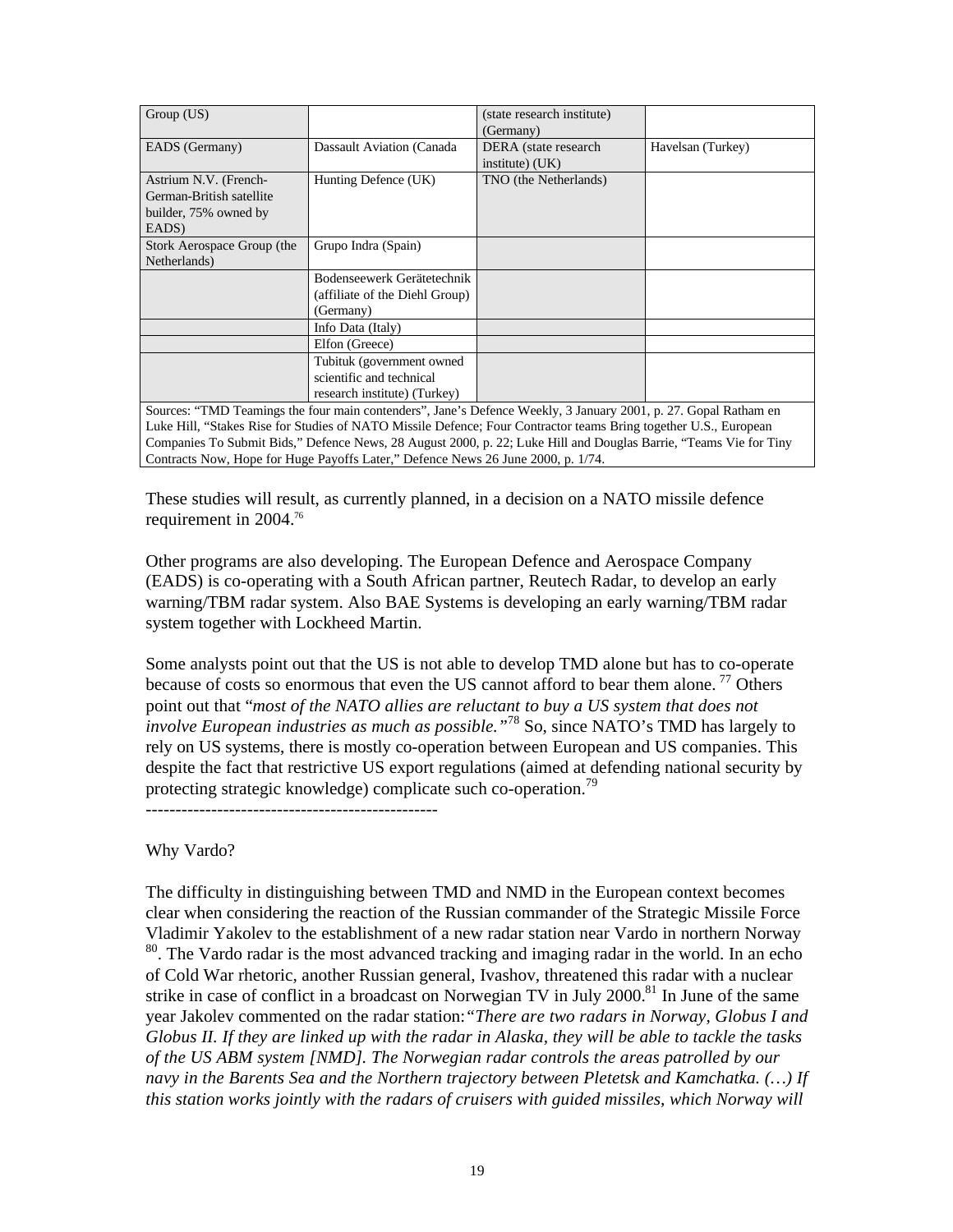#### *receive and which can be hypothetically armed with Aegis and Standard anti-missile systems, the system can be used to liquidate our missiles at the boost phase."*<sup>82</sup>

So according to this Russian general, NMD efforts in Europe have already begun with the building of radar stations with NMD capability. But another point he raises is even more interesting with respect to European TMD initiatives. According to Yakolev, naval technology currently sold to European nations, like the Aegis system, can be used for tracking and destroying missiles in their launch phase. NMD and TMD are not simply gadgets of the future. Research and development of the relevant technology is already underway; equipment that can be used for Ballistic Missile Defence is already being used and sold. The development of a TMD system, therefore, is a creeping process, accomplished step by step.

#### The Dutch view on TMD

Missile defence has been part of Dutch defence policy ever since the Patriot air defence system was procured in the late eighties. With the increased importance of BMD in US and NATO strategy the issue slowly got a more prominent place in the Netherlands as well. The Dutch government, however, says it has always been one of Europe's frontrunners in this regard. "Though not in the Netherlands, the TMD-concept has been very low on the agenda in Europe<sup>"83</sup>. The Dutch involvement in talks at NATO level goes back to at least 1994, at the NATO summit, when it was decided to develop a common TMD-capacity.

That until recently TMD never got much public attention is not very surprising though. In a parliamentary letter on 'high tech' international research projects in early 1995, then-deputy minister of defence Jan Gmelich Meijling described the Dutch involvement in a blunt way: *"It concerns projects within a multinational context, potentially involving a lot of money. These projects are also described as <<ghost projects>>. Because of the associations which this word raises, I prefer to speak of international co-operation projects. (…) The Netherlands takes part in the investigations to get insight into the use, the costs and the industrial interests that are connected with those projects, so that later a proper decision on participation can be taken"<sup>84</sup>*

One of the projects referred to was the Extended Air Defence/Theatre Missile Defence program. At that stage the Dutch recognised the need of a TMD capability, assuming that this could be fulfilled by further upgrading current systems, like the Patriot<sup>85</sup>. The adjusting of SM-2 air defence missiles for the new air defence and command frigates is also foreseen in the near future. Being on a tight defence budget, Meijling promised to judge projects "with restraint".

But only a few months later Meijling informed Parliament about the need to upgrade the Patriot against the increasing threat from tactical ballistic missiles. The proposed modernisation program is part of the Patriot Advanced Capability III (PAC-3) program. For the time being the Dutch government only chooses for a software upgrade, the so-called Post Deployment Build 5/Sweepdown 5 (PDB-5/SD-5), to improve radar capabilities for 75 million Dutch guilders, at that time about US\$ 37 million . The other part of PAC-3, improved interceptor missiles, were expected to be procured only after the year 2000. PDB-5/SD-5 should enable a connection with THAAD, "which is currently being developed in the United States. THAAD should counter attacks by TBMs at high altitude, so as to protect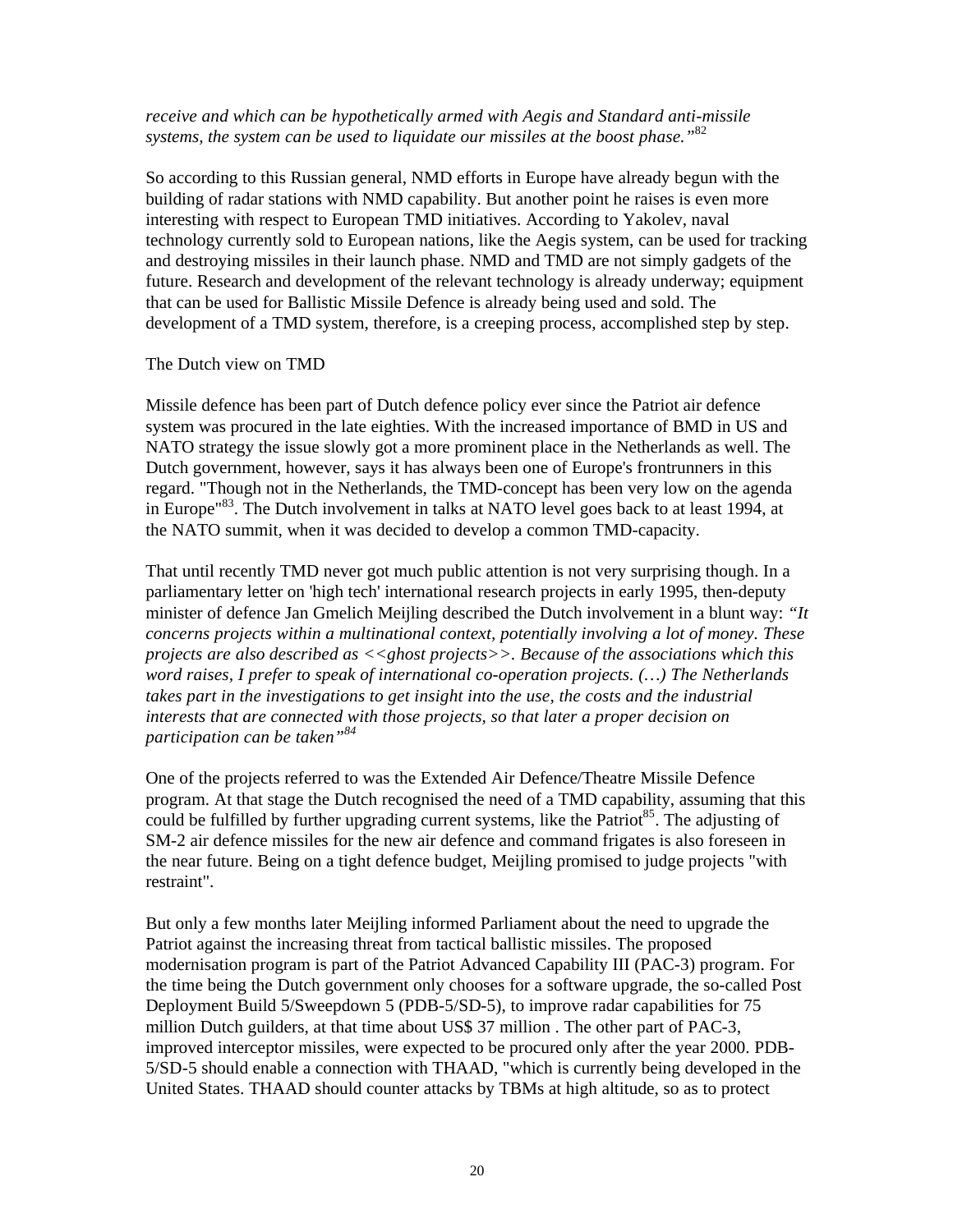larger areas<sup>86</sup>. Depending on the evolving of the security risks the option for THAAD is left  $open<sup>87</sup>$ .

Another two years later the procurement of 64 PAC-3 missiles was proposed. Additional launch systems will also be procured. This upgrade program is budgeted at 260 million guilders, around US\$ 130 million at that time $^8$ <sup>88</sup>.

While Dutch MP's went along with PAC-3 with hardly any argument, the introduction of the US-Italian-German Medium Extended Air Defence System (MEADS), which also uses the PAC-3 as interceptor missile, causes one delay after another in Germany. The price of the missile (US\$2 million apiece) is one of the major obstacles for signing the US\$ 230 million risk-reduction effort contract. Irritation about US unwillingness to share technology, though apparently settled now, also played a role<sup>89</sup>. More importantly German deputy minister of defence Walther Stützle earlier bluntly raised his doubts about the whole project, stating that MEADS "clearly does not satisfy [Germany's] needs"<sup>90</sup>. He seems to have made a turnabout recently though, paving the way for German MEADS funding<sup>91</sup>.

The increased emphasis on TMD becomes visible in the Dutch defence white paper *Defensienota 2000*<sup>92</sup>, where it gets a prominent role. The Defensienota calls proliferation of weapons of mass destruction (WMD) one of the greatest security risks in the post-Cold War situation. It mentions the 1999 NATO Strategic Concept description of the defence task ("to deter and defend against any threat of aggression"), while acknowledging that proliferation of WMD, arms control and disarmament should be supported by confidence building measures. Nevertheless, deterrence and defence play a dominant role in the Dutch approach. As a member of NATO, the Netherlands wants to make a "significant contribution"<sup>93</sup> to passive and active BMD. The Dutch regard their ground-based air defence capability valuable for protection at home, but even more for deployment abroad, to protect Dutch intervention troops or allied strategic assets, like in Israel during the Gulf War. Exercise Joint Project Optic Windmill (JPOW, see page #) clearly is the Dutch calling card. It is mentioned to allow the Netherlands to play a leading role in the development of doctrines.

The Netherlands has also co-operated closely with Germany and the US, in the 'Extended Air Defence Task Force' (EADTF) since 1999. This task force can deploy air defence units at very short notice and can quickly form a fully integrated combined TMD cluster overseas.

In another development, research is taking place to evaluate a naval TMD capacity by adapting the APAR radar of Dutch air defence and command frigates (LCF) to TMD tasks. Roughly US\$ 118 million is being reserved for the development and modification of this naval TMD capacity. Because of financial constraints, the Dutch navy works together with the US and German navies. A follow-up Memorandum Of Understanding (MoU) for a concluding concept-validation study on TBMD on board LCFs was signed with Germany in December 1999 and is expected to be finished in 2003, after which a decision on procurement will be made (see also below).

#### Sea-based systems

In the US there are two different naval TMD programs: Navy Area Defence and Navy Theatre Wide. Navy Area Defence is mainly designed to protect military forces, airfields, ports and other valuable assets. Its weapon systems are for lower-tier defence. Missiles for this program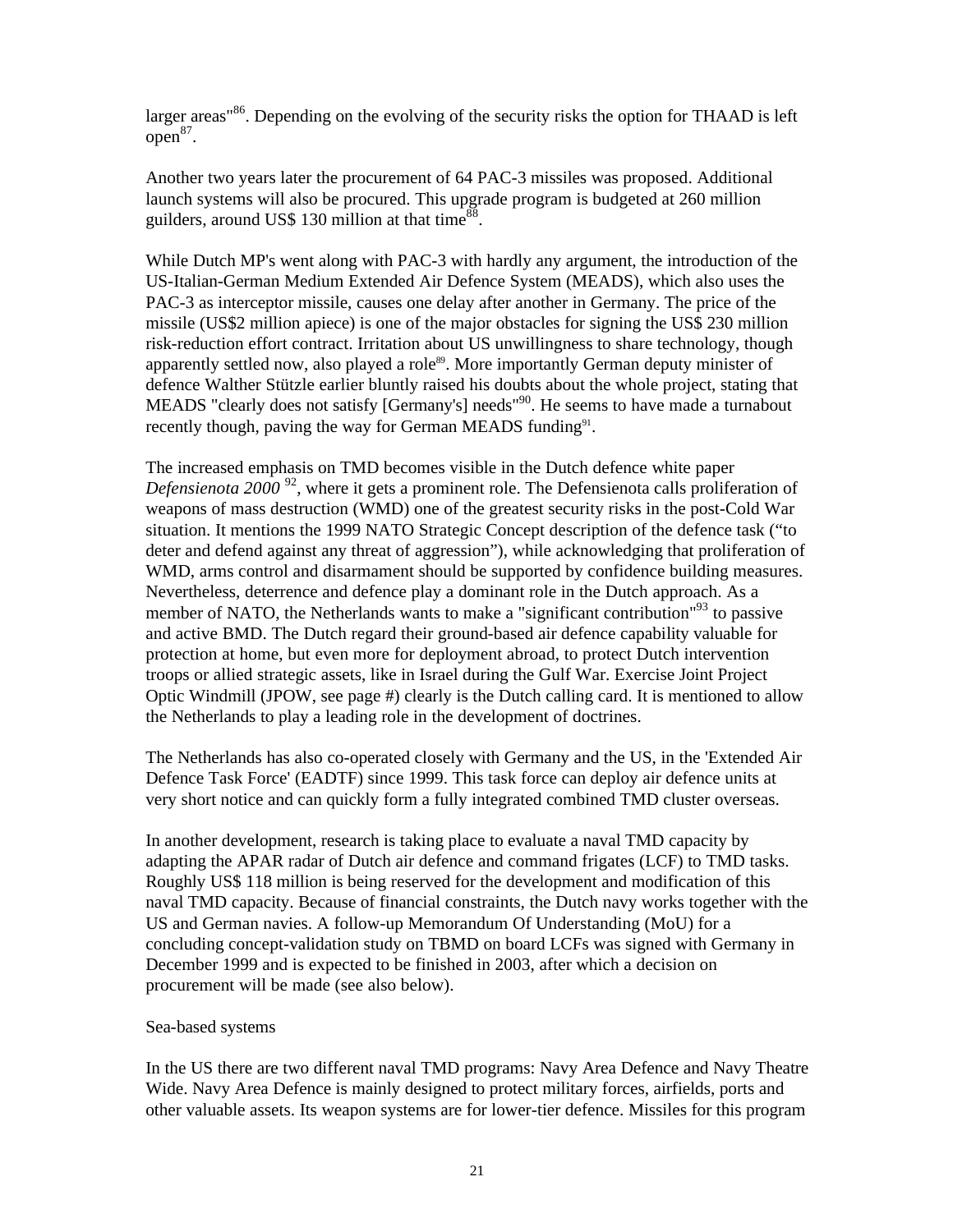are already in service (the SM-2) and have been modified for improved capabilities. Navy Theatre Wide is under development and will be able to destroy enemy ballistic missiles at altitudes higher than 100 km. For this purpose the SM-3 and Airborne Laser (ABL) is being developed. The ABL will destroy TBMs during their boost phase. (See more in annex **Some systems for TMD tasks**) Interceptor missiles can be either the THAAD or SM-3 missile. The future role of the navy in TMD hinges on successful tests. The program is supported by more and more opinion makers in the US including former secretaries of defence Harold Brown and William Perry.<sup>94</sup> The budget is now US\$ 383 million for FY 2001 and totals US\$ 1.9 billion for FY<sub>s</sub> 2000-2005.<sup>95</sup>

Sea-based TMD systems have several advantages over land-based systems. They are flexible and can be deployed outside territorial waters without the co-operation of a host nation and also without necessarily raising international tensions. At the same time they can cover a vast area of land. These systems consist of a combination of:

- missiles (for air warfare and for destroying launch stations),
- combat data systems (for processing incoming information from satellites, early warning aircraft and the ships' own radar systems), and
- radar technology (for finding the TBM and guiding the missiles to their targets.)

European anti-missile programs sometimes fall under the heading TMD and sometimes not, perhaps because TMD is often not distinguished from conventional anti-air-warfare tasks. For example, British research and development of TMD is rarely mentioned in this context. On questions in parliament concerning British involvement in TMD research, the government claims that it spends only £ 12.5 million. <sup>96</sup> The British White Paper on defence states: *"We continue, however, with a program of work to understand the technology needed for active defence against ballistic missiles (…) Consistent with our defence priorities, this work is directed towards the protection of deployed forces and focuses on Theatre Ballistic Missile Defence.*"<sup>97</sup> This is, however, more than an attempt to merely 'understand' the technology and Britain is spending far more than  $\pounds$  12.5 million on this. Besides co-operation between the US and Britain on Ballistic Missile Defences since 1985 (research experiments, flight trials and information exchanges both at industry and government level98), the projected Type 45 destroyers – a multi-billion pound acquisition program - will be equipped with technology suitable for TMD tasks. So the UK budget for TMD is radically underestimated. In February EUROPAAMS, the builder of the missile system PAAMS, won a contract worth US\$ 2.15 billion for full-scale engineering development and initial production. Other contracts for the Type 45 destroyer cover fire control and command systems and are worth US\$ 26 million and US\$ 66 million respectively. These contracts are not solely related to TMD, and do not show up in "TMD" budgets. As is the case in many similar European programs, the technology produced under these contracts will be part of TMD.

Currently most reports on sea-based TMD systems focus on the US Aegis systems. TMD discussions generally tend to be more prominent in the US compared to Europe. Most of the technology is being developed by U.S. companies (as far as we know, only France will solely rely on systems developed in Europe – see table 1). Finally, US naval TMD capabilities are also much greater than Europe's. It has been estimated that projected US TMD systems on board destroyers and cruisers, equipped with altogether 6,000 vertical launching cells that can be used for firing either THAAD, SM-2 or SM-3, will be worth US\$ 40 billion. This far outnumbers the projected European capabilities.<sup>99</sup>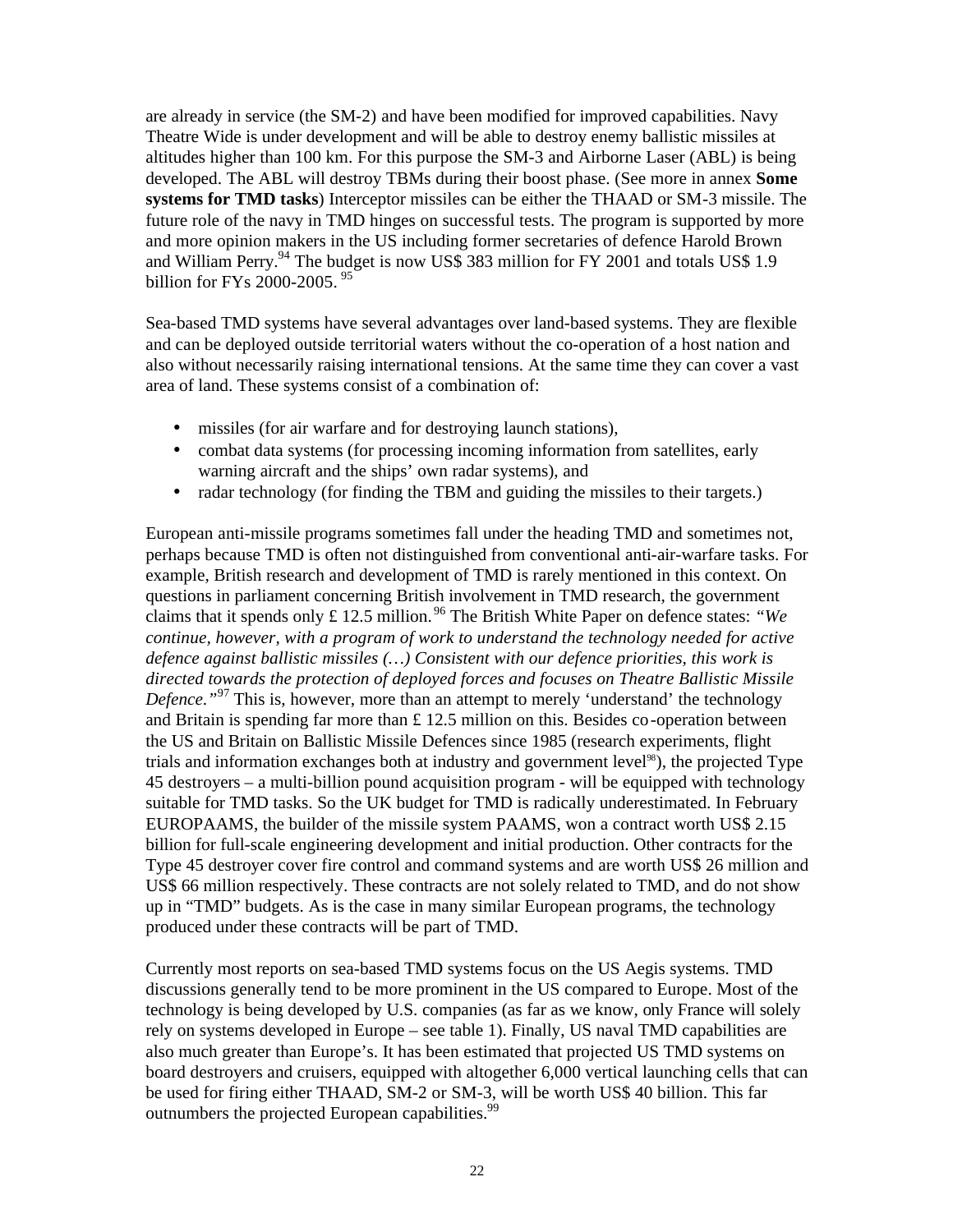The exclusive focus on US Aegis overshadows some smaller, but important programs. One possible form of co-operation between European and U.S. industries is for the US to develop missile systems while Europe concentrates on the radar systems. Co-operation on radar technology among the US, Germany, The Netherlands and the United Kingdom is already taking place and will proceed.<sup>100</sup> In addition to political considerations, Europe's focus on radar makes technological sense, since European radar technology by some estimates is better than U.S. technology.<sup>101</sup> Active phased-array technology, for instance, is reputed to be better than Spy-1 radar, which is connected to the Aegis combat data system; for this reason, the US Ballistic Missile Defence Organisation was testing the UK-developed Multi-function Electronically Scanned Adaptive radar (MESAR, its operational version is SAMPSON). An employee of the Hollandse Signaal Apparaten in the Netherlands - producing ship-based radar technology - stated that given the range and quality of its systems it is not necessary to have access to information from the US early warning system (either space or air-based).<sup>102</sup> The same company is also working with the US on implementing its Sirius sensor system for TBM. US and Dutch studies have shown that Sirius can detect TBMs during the boost phase at a range of hundreds of kilometres; and to detect TBMs re-entering the atmosphere at an altitude of approximately 70 km. One of the Sirius systems will be delivered to Lockheed Martin Integrated Systems for supporting the development model of US Infra-Red Search and Track system (IRST)<sup>103</sup>. According to one report, the Japanese Asuka trial ship originally fitted with the US SPY-1 system is now testing Dutch technology.<sup>104</sup> Paradoxically however, the Dutch government acknowledges the dangerous effects that proliferation of TMD systems elsewhere can trigger. It says it hopes the US will show "restraint" in its TMD ambitions in Southeast Asia, particularly around Taiwan, "to prevent the danger of an arms race in this region as much as possible" $105$ .

In the future British, Dutch, French, German, Italian, Japanese, Norwegian and Spanish vessels of frigate size and larger will be equipped with technology capable of handling TMD tasks. Dutch, German, British and Spanish vessels need only slight modifications to the already developed systems. According to the head of operational requirements of the Dutch Navy (RNlN), Pim Bedet, the US Aegis Cruisers and Dutch LCF-frigates are almost the same in terms of weapon systems, firing installations, command and sensor systems.<sup>106</sup> Lockheed Martin and Alenia Marconi Systems are currently involved in studies to develop an antenna with TMD capabilities for installation aboard the Italian Horrizonte-class frigates. Many ships are fitted with technology to fire the SM-2 missile and its successors which can be used for upper-tier TMD defence.

The Dutch and German frigates, for the time being, will be equipped with missiles for lowertier defence. But the navy is anticipating the acquisition of SM-3 or naval THAAD missiles for upper-tier defence (as did the US Secretary of the Navy in a chart outlining a TMD scenario). These missiles will intercept TBMs in their ascending, descending and mid-course flight. Close contacts between US and Dutch/German arms manufacturers and military will ensure that technology is developed in such a way that only minor modifications will be needed to use either a naval THAAD or SM-3 missile developed for the US Navy aboard the German/Dutch vessels.<sup>107</sup> The programs for the upper-tier systems are ongoing. The technology develops in advance of the political decisions concerning actual acquisition.

#### Conclusion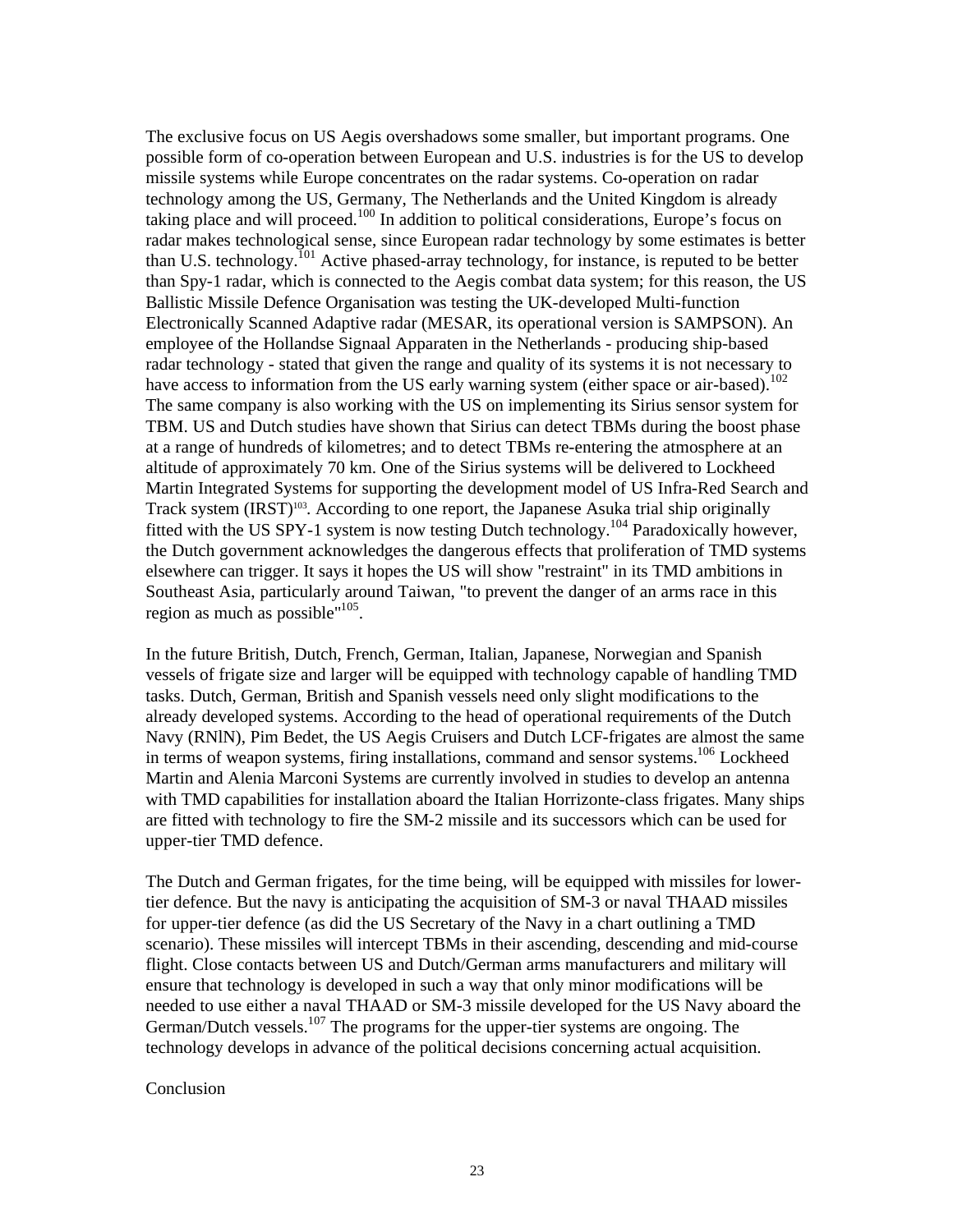This paper would never have been written without the dedicated, inventive and skilled labour of people working in the field of applied physics who are developing the weapons, transmitters, satellites, radar technology etc. needed for a shield against ballistic missiles. When addressing the concepts behind Theatre Missile Defence (TMD), one realises how much skill and knowledge is devoted to developing the tools of destruction and war. Some would claim that this major effort is required for defence against the missile attacks of rogue states, like North Korea, Iran and Iraq. Others, however, take a more sceptical view: *"Nevertheless, the community that scans the skies hoping for a missile threat to appear still pins its hopes on North Korea (…) they [North Korea] can hit several million empty hectares of Alaskan wilderness."<sup>108</sup>*

In a world where so many people live in life-threatening circumstances that could be remedied by focused scientific research, it is incredible that so many precious resources and such high-level skills are going into this military research. Of course, TMD is not the only field of military research, but its sheer size and ambitions make the waste of money and talent so striking.

This paper is a contribution to the debate surrounding the NMD and TMD programs. We have noted that TMD technology is being developed in Europe at several levels -- national, multilateral and through NATO – and with close co-operation between US and European industries. However, discussion on the TMD program is limited to financial and technological debates surrounding the acquisition of weapons systems which may become part of TMD. Such debates generally take place when expensive new arms are acquired and do not tackle the political implications of the introduction of TMD. Ongoing research projects – of the defence industry, the military and research institutes – go almost unnoticed..

More research on the differences between TMD and NMD still remains to be done. Much more technical information is needed to make better comparisons between the two programs, and further research is needed on national programs, weapon systems used in NATO-TMD exercises and current developments in the defence industry. Given the opposition to NMD and the efforts by key actors to transform TMD into a national missile defence system, it is important to track the projected capabilities of both programs.

 'Raytheon is a major player in all aspects of TMD and already received \$2 billion in bookings,<sup>109</sup> the company states on a slide for its shareholders. The arms race predicted following the introduction of NMD applies to the introduction of TMD as well, as can be seen from China's reactions. The result will be growing defence-industry revenues and higher tensions in international relations.<sup>110</sup> In the end, the defence industry and the armed forces will be the only parties who profit from the race between sword and shield.

The scenario of Joint Project Optic Windmill must be kept in mind when opposing TMD developments. Civil society may well applaud the defence of Rotterdam or Rome from showers of nerve gas. But TMD does not in the first place defend against threats or reduce threats to world peace. Instead, with arrogant military powers protecting their weapons of mass destruction, TMD increases the number of threats. Rather than supporting military responses like TMD, civil society should be supporting diplomatic solutions and arms reduction.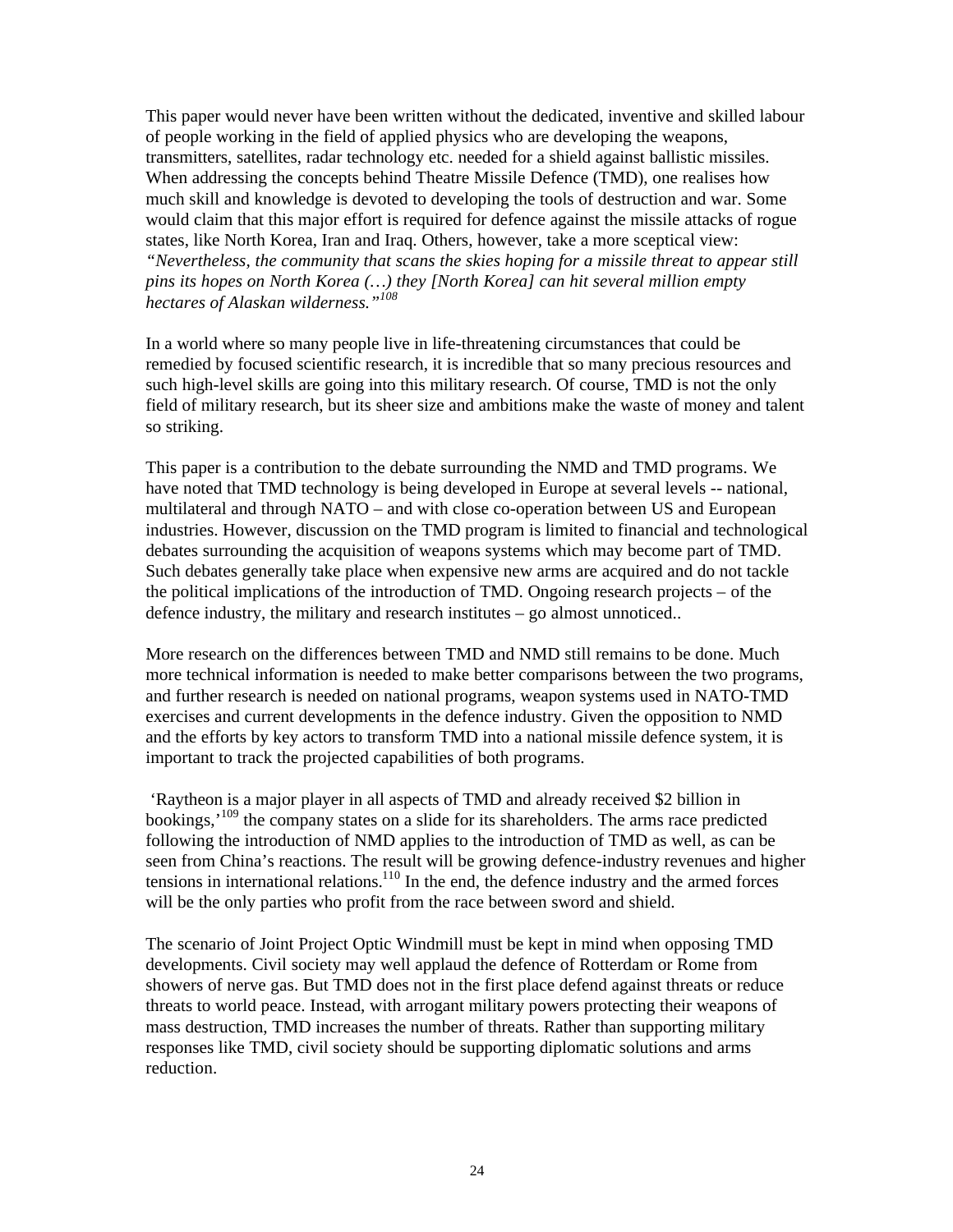Non-military solutions, however, become less relevant – or of less interest to the major powers – when NMD or expanded TMD are being developed. It is not at all unlikely however that in the future the world will have to deal with threats or attacks with weapons of mass destruction, delivered by other means than ballistic missiles. As is already the case in some countries, new programs will then emerge to specifically counter suitcase bombs or other threats. Such a scenario shows that a military approach will not create the safe environment its proponents are suggesting, despite the huge amounts of money spent on it.

Jacques Chirac forgot to remind us that the person carrying the most lethal sword is usually the one carrying the best shield as well. To win the war you must have not only the best offensive systems, but also the best defensive ones. This has become even more true given that body-bags are not acceptable to public opinion. TMD will become an essential part part of a rapid reaction force in regions where a threat of ballistic missiles exist.

Although protecting intervention forces looks like the primary task of TMD, it will be possible in the future to expand it to protect complete countries. David Martin, deputy for Strategic Relations in the US Ballistic Missile Defense Organisation, already said that *"(…) as the delivery range of ballistic missiles grows longer, NATO will have to consider multitiered, wide area defences for the protection of NATO territory and population."*<sup>111</sup> In other words: an area-wide missile defence system for Western and Central Europe. We are aware of the technological<sup>112</sup> and financial hurdles which yet have to be taken. However, the programs do make progress and the 'lesser known anti-missile weapons' must be closely followed to prevent creating a European NMD, as is already taking shape in East Asia.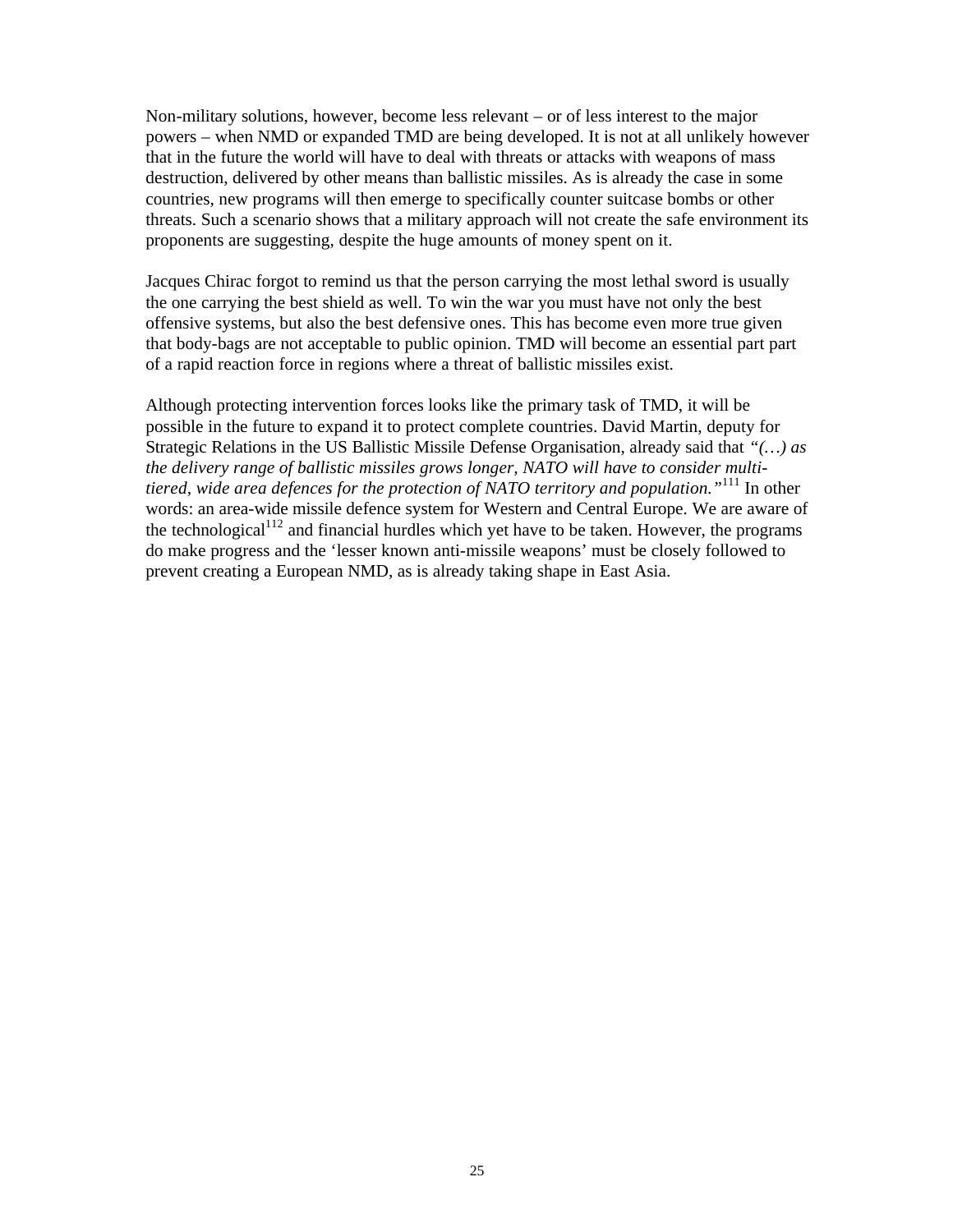| Table 1                       |                |                         |                    |                                                                                                                 |                                  |                                                                                 |                                                                                                                                                                                                                                                                               |
|-------------------------------|----------------|-------------------------|--------------------|-----------------------------------------------------------------------------------------------------------------|----------------------------------|---------------------------------------------------------------------------------|-------------------------------------------------------------------------------------------------------------------------------------------------------------------------------------------------------------------------------------------------------------------------------|
| (Potential) TMD Capable ships |                |                         |                    |                                                                                                                 |                                  |                                                                                 |                                                                                                                                                                                                                                                                               |
| Country                       | N <sub>o</sub> | Type                    | (commi<br>ssioned) | Missile<br>systems                                                                                              | Combat<br>Data<br><b>Systems</b> | Main radars and<br>optronic sensors                                             | Comments                                                                                                                                                                                                                                                                      |
| Canada                        | 12             | Mod Halifax<br>frigates | 2002               |                                                                                                                 | $\overline{\mathcal{L}}$         | <b>APAR</b> after<br>modernisation                                              | Possibly Standard<br>missile                                                                                                                                                                                                                                                  |
| France                        | $\overline{4}$ | Horizon                 | 2006               | 64 cells for<br>ASTER-<br>15&30 and<br><b>DCN</b><br>Sylver<br>VLS.                                             | DCN/Elenia<br>Senit 8            | Thomson-CSF<br>DRBJ, SPG-51C<br>PAAMS (Principle<br>Anti-Air Missile<br>System) | Alenia Marconi<br>believes S1850 radar<br>(see under UK) will<br>also become the<br>standard for the<br>French Navy. (JDW<br>16/02/00, p. 53.)                                                                                                                                |
| German<br>у                   | 3              | $F-124$                 | 2002               | 32 cells for<br>$SM-2$<br><b>Block IIIA</b><br>and ESSM                                                         | <b>SEWACO</b><br><b>FD</b>       | APAR, Smart-L and<br>Sirius IRST                                                | Providing a potential<br>TBMD capability                                                                                                                                                                                                                                      |
|                               |                | $F-125$                 | 2010               | SM III                                                                                                          | $\gamma$                         | Id.                                                                             |                                                                                                                                                                                                                                                                               |
| Italy                         | $\overline{4}$ | Orizzonte               | 2005               | <b>PAAMS</b><br>48 cells for<br>ASTER-<br>15&30<br><b>DCN</b><br>Sylver<br>VLS.                                 | DCN/Elenia<br>Senit 8            | EMPAR, S. 1850M,<br><b>VAMPIR IRST</b>                                          | Expected to be fitted<br>with SM-2 and SM-<br>3 forward of Sylver.<br>PAAMS is meant for<br>medium-range area<br>protection, close<br>range defence and<br>self-defence of the<br>carrying vessel<br>(Communiqué issued<br>by the French<br>Ministry of Defence<br>11/08/99). |
| Japan                         | $\overline{4}$ | Congo                   |                    | SM-2MR<br>$(SM-3)$ in<br>due course)                                                                            | <b>AEGIS</b>                     | SPG-62, JRC OPS,<br><b>RCA SPY 1D</b>                                           | Asuka trials APAR<br>(Mil. Tech 3/2000)                                                                                                                                                                                                                                       |
| Netherl.                      | $\overline{4}$ | <b>LCF</b>              | 2002               | 40 cells for<br>SM-2MR<br><b>Block IIIA</b><br>and ESSM.<br>$SM-2$<br><b>Block IVA</b><br>is a later<br>option. | <b>SEWACO</b><br>IX              | APAR, Smart-L and<br><b>Sirius IRST</b>                                         | Providing a potential<br>TBMD capability.<br>APAR detected the<br>Mir space station<br>600km outbound and<br>600km inbound at a<br>height of 450km.                                                                                                                           |
|                               |                | Q                       | 2010               | Believed to<br>be SM III                                                                                        | $\overline{?}$                   | Id.                                                                             |                                                                                                                                                                                                                                                                               |
| Norway                        | 5              | <b>SMP</b>              | 2005               | Kongsberg<br>NSM,<br>ESSM,                                                                                      | <b>MSI-2005F</b>                 | SPY-1F                                                                          | Could result in a<br>later expansion to the<br>TMD role.                                                                                                                                                                                                                      |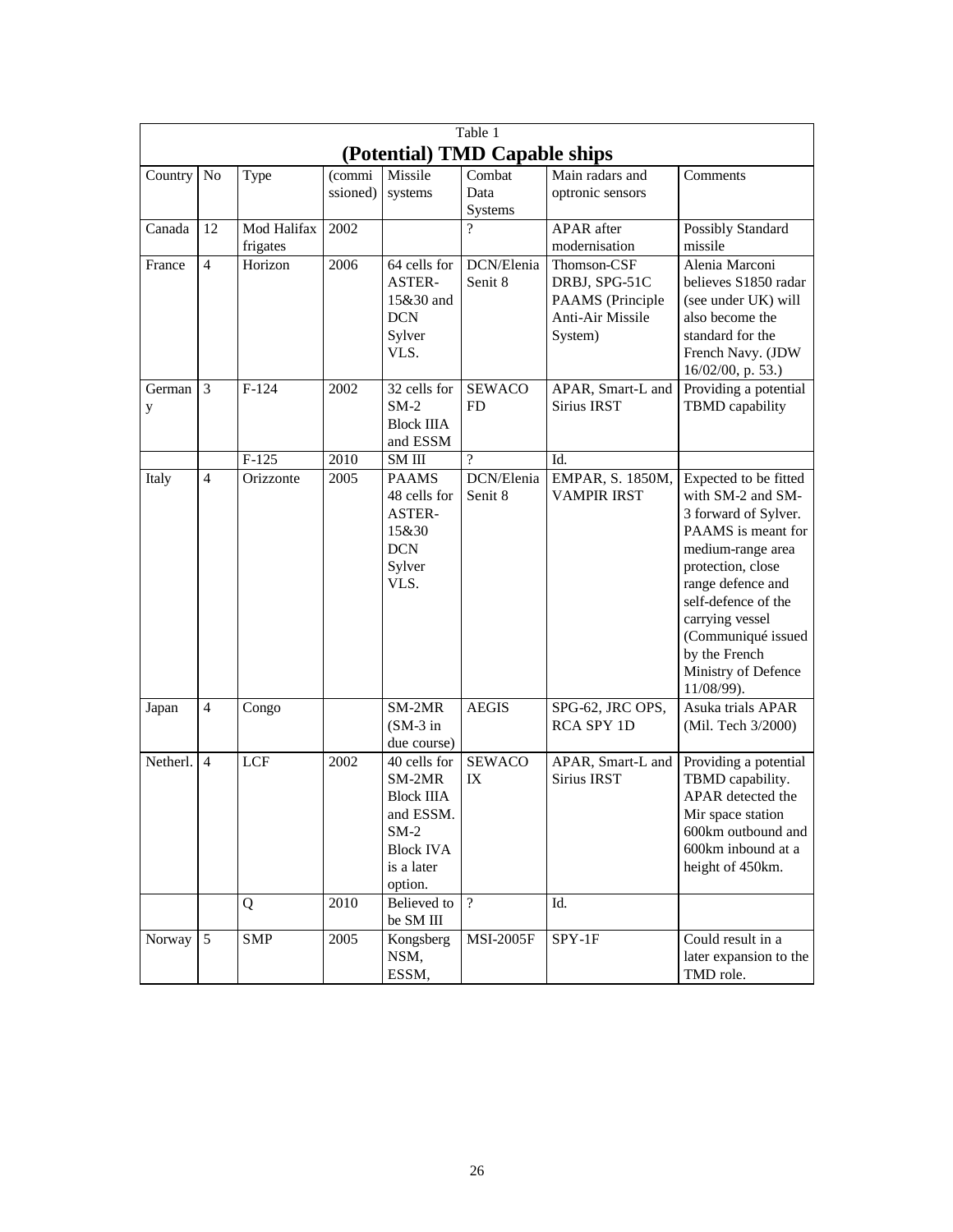| Spain     | $\overline{4}$ | $F-100$      | 2002  | 48 cells for      | <b>AEGIS</b>       | SPY-1D, 2 Mk99,   | Could result in a        |
|-----------|----------------|--------------|-------|-------------------|--------------------|-------------------|--------------------------|
|           |                |              |       | SM-2MR            |                    | Sirius IRST       | later expansion to the   |
|           |                |              |       | <b>Block IIIA</b> |                    |                   | TMD role.                |
|           |                |              |       | and ESSM.         |                    |                   |                          |
|           |                |              |       | This class        |                    |                   |                          |
|           |                |              |       | has the           |                    |                   |                          |
|           |                |              |       | potential to      |                    |                   |                          |
|           |                |              |       | carry both        |                    |                   |                          |
|           |                |              |       | Tomahawk          |                    |                   |                          |
|           |                |              |       | SLCM and          |                    |                   |                          |
|           |                |              |       | $SM-2$            |                    |                   |                          |
|           |                |              |       | <b>Block IVA</b>  |                    |                   |                          |
|           |                |              |       | <b>ATB</b>        |                    |                   |                          |
|           |                |              |       | systems,          |                    |                   |                          |
|           |                |              |       | although          |                    |                   |                          |
|           |                |              |       | neither are       |                    |                   |                          |
|           |                |              |       | currently         |                    |                   |                          |
|           |                |              |       | intended.         |                    |                   |                          |
| <b>US</b> | 27             | Ticonderoga  |       | SM-2MR,           | Aegis              | <b>High Power</b> | A combination of         |
|           |                |              |       | $SM-2$            |                    | Discriminator     | Aegis and an             |
|           |                |              |       | Block IIIB,       |                    | (HPD), developed  | upgraded Standard        |
|           |                |              |       | $SM-2$            |                    | by Raytheon for   | missile is to give the   |
|           |                |              |       | <b>Block IV</b>   |                    | THAAD can be      | first naval defence      |
|           |                |              |       | $SM-3$            |                    | added.            | against ballistic        |
|           |                |              |       | firings           |                    |                   | missiles.                |
|           |                |              |       | exercised.        |                    |                   |                          |
|           | 57             | Arleigh      | 91-99 | SM-2MR,           |                    | SPY-1D, Mk 99,    | To be converted to       |
|           |                | <b>Burke</b> |       | SM-2ER            |                    | $SPG-62$          | Aegis                    |
| U.K.      | 12             | Type 45      | 2007  | 48 cells for      | <b>BAe</b> systems | Sampson, S.1850M  | Built for extended       |
|           |                |              |       | ASTER-            |                    | (SMARTELLO)       | area defence (400        |
|           |                |              |       | 15&30 and         |                    | <b>PAAMS</b>      | max range). The          |
|           |                |              |       | $SM-2/SM-$        |                    |                   | Royal navvy is           |
|           |                |              |       | 3 or 6            |                    |                   | actively co-operating    |
|           |                |              |       | <b>DCN</b>        |                    |                   | with the US and          |
|           |                |              |       | Sylver A          |                    |                   | Lockheed Martin in       |
|           |                |              |       | <b>50 VLS</b>     |                    |                   | order to evaluate the    |
|           |                |              |       | (later            |                    |                   | possibility of using     |
|           |                |              |       | versions          |                    |                   | SAMPSON in anti-         |
|           |                |              |       | will              |                    |                   | ballistic missile roles  |
|           |                |              |       | probably be       |                    |                   | for which the SM-2       |
|           |                |              |       | equipped          |                    |                   | <b>Block IVA and SM-</b> |
|           |                |              |       | with US           |                    |                   | 3 are to date the only   |
|           |                |              |       | Mk 41             |                    |                   | feasible weapons.        |
|           |                |              |       | launchers         |                    |                   | Smarttello is based      |
|           |                |              |       | for land          |                    |                   | on the SMART-L           |
|           |                |              |       | attack            |                    |                   | radar of Hollandse       |
|           |                |              |       | missiles.         |                    |                   | Signaal. See for         |
|           |                |              |       | <b>JDW</b>        |                    |                   | PAAMS also JDW           |
|           |                |              |       | 19/07/00,         |                    |                   | 05/07/00, p. 28-29.      |
|           |                |              |       | p. 21)            |                    |                   |                          |

Sources:

Massimo Annati, European AAW Frigates; the New Generation, Military Technology 3/2000, pp 10-22 Jane's Fighting Ships 2000/01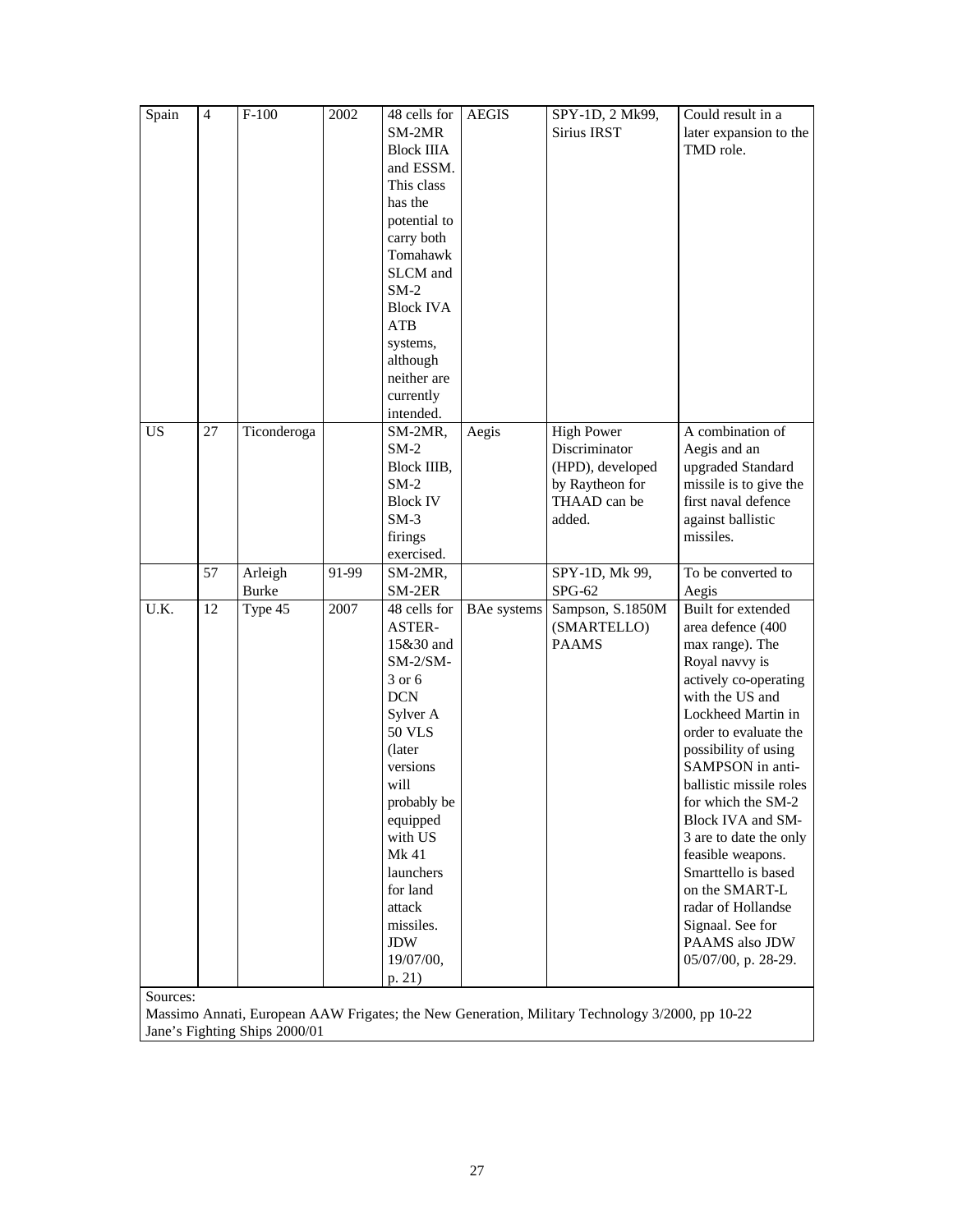| Table 2:                                                                                            |                                                                                                                                                                                                                                                                                                                                                                                                                                                                                  |                                                                                                                                                                                                                                                                                                           |  |  |  |  |
|-----------------------------------------------------------------------------------------------------|----------------------------------------------------------------------------------------------------------------------------------------------------------------------------------------------------------------------------------------------------------------------------------------------------------------------------------------------------------------------------------------------------------------------------------------------------------------------------------|-----------------------------------------------------------------------------------------------------------------------------------------------------------------------------------------------------------------------------------------------------------------------------------------------------------|--|--|--|--|
|                                                                                                     | <b>Missile Systems (TMD capable)</b>                                                                                                                                                                                                                                                                                                                                                                                                                                             |                                                                                                                                                                                                                                                                                                           |  |  |  |  |
| Name                                                                                                | Task/Range/comments                                                                                                                                                                                                                                                                                                                                                                                                                                                              | Sources                                                                                                                                                                                                                                                                                                   |  |  |  |  |
| <b>ASTER 15</b>                                                                                     | Ship self-defence and area defence.<br>Range: 3 to 80 km. Mach 3 in 2.5s.<br>Using PAAMS.                                                                                                                                                                                                                                                                                                                                                                                        | Aerospatiale Nature of business: Aeronautic,<br>http//www.france.org.my/commerce/enterprises/a<br>erospatiale/en/page4.htm<br>Jane's IDR 12/1996, p. 48                                                                                                                                                   |  |  |  |  |
| <b>ASTER 30</b>                                                                                     | Medium range land/naval area<br>defence. Range: 1.7 km to 30 km.<br>Mach 4 in 3.5s. Using PAAMS.                                                                                                                                                                                                                                                                                                                                                                                 | See: ASTER 15                                                                                                                                                                                                                                                                                             |  |  |  |  |
| (Standard Missile) SM-<br>2 SM-2 MR (Medium<br>Range)<br>SM-2 ER (extended<br>range)                | Surface to air missile<br>40-90 nautical miles (46-104 statute<br>miles) 65-100 nautical miles (75-<br>115 statute miles)                                                                                                                                                                                                                                                                                                                                                        |                                                                                                                                                                                                                                                                                                           |  |  |  |  |
| (Standard Missile) SM-<br>2 Block IVA                                                               | Retains SMs anti-air warfare<br>capability, while adding the ability<br>to engage short-range theatre<br>ballistic missiles in atmosphere. It is<br>enhancing US littoral warfare<br>capability by allowing Aegis ships<br>to provide TBMD for ships at sea<br>and ground force embarkation areas<br>ashore.<br>The blast fragmentation technology<br>must be improved compared to<br>PAC-2 Patriot missiles used during<br>the Gulf war 1990-91. For Navy<br>Area Wide program. | News release Raytheon, Standard Missile-3<br>Successfully Completes First test Flight.<br>http://wwww.raytheon.com/press/1999/sep/sm3fi<br>rst.html<br>RIM-66 / RIM-67 Standard missile<br>http://www.fas.org/man/dod-101/sys/missile/sm-<br>2.htm<br>Naval TBM defence matures, IDR 1/1998, pp.<br>28-34 |  |  |  |  |
| (Standard Missile) SM-<br>3 (equipped with a<br>Lightweight Exo<br>atmospheric Projectile<br>(LEAP) | For NTW-program. SM-3 combined<br>with Aegis comprises the NTW<br>ballistic missile defence system.<br>SM-3 is designed to intercept an<br>incoming medium or long range<br>ballistic missile (TBM) before it<br>enters the earth's atmosphere for<br>protecting US and allied forces.<br>Japan will co-operate with the US<br>in improving this missile.<br>For US Navy Theatre Wide<br>program.                                                                                | News release Raytheon, Standard Missile-3<br>Successfully Completes First test Flight.<br>http://wwww.raytheon.com/press/1999/sep/sm3fi<br>rst.html<br>http:<br>www.esys.com/finance/1997/annrprt/yr_01a1.ht<br>m<br>IDR 9/2000, p. 30                                                                    |  |  |  |  |
| <b>THAAD</b>                                                                                        | 2.7 km/s (probably also in a<br>navalised version                                                                                                                                                                                                                                                                                                                                                                                                                                |                                                                                                                                                                                                                                                                                                           |  |  |  |  |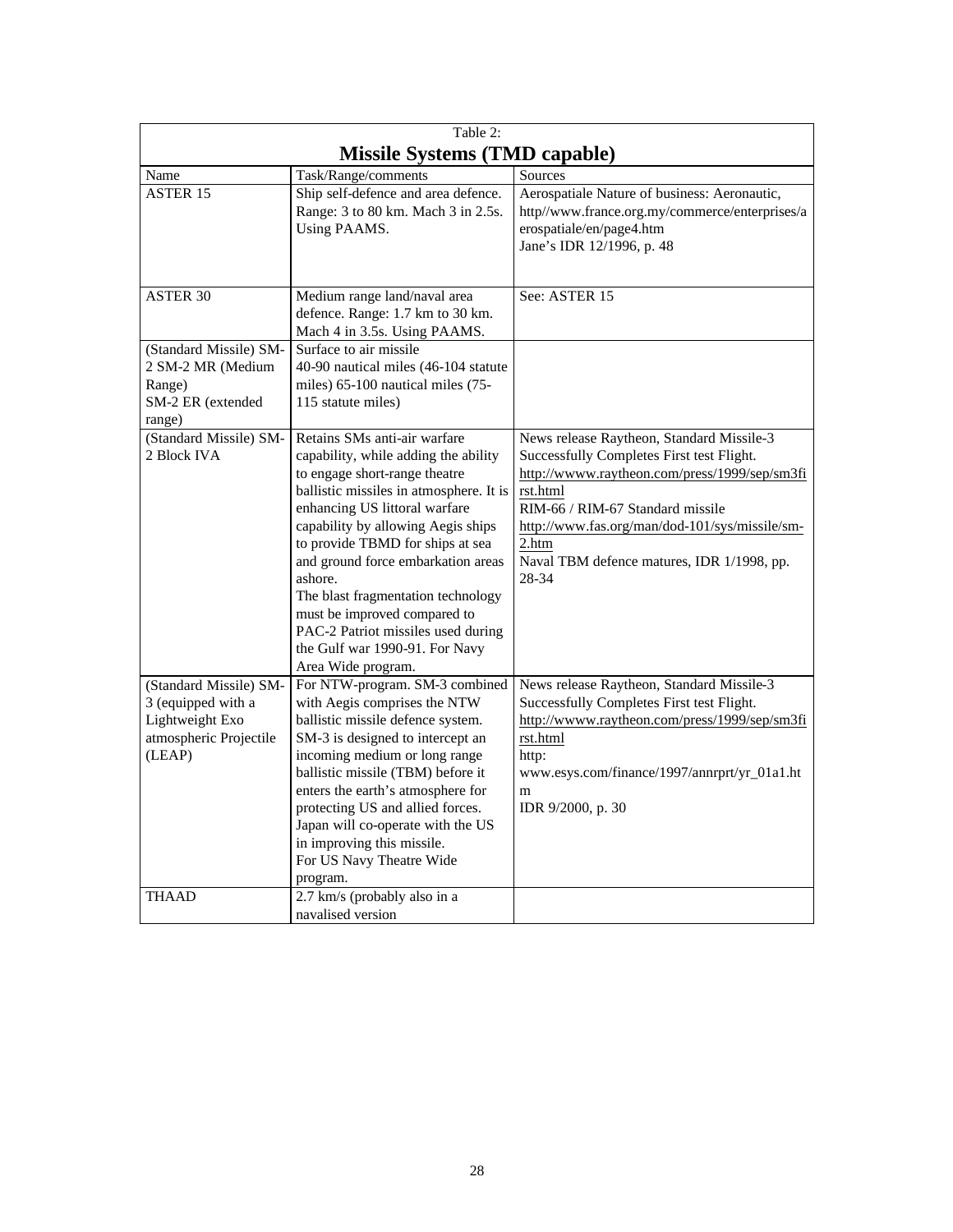#### Appendix: **Some systems for TMD tasks**

#### **Space Based InfraRed System (SBIRS High and Low)**

SBIRS twin satellite system is successor of the Defense Support Program System. Relays data to destroy missiles. Tough planned as part of NMD, now also mentioned as option for TMD tasks. Program is under Air Force control.

system: SBIRS-High is a program for the development of early warning satellites designed to track the hot plume of enemy missiles during their boost-phase. Must be able to calculate the launching spot.

status: The first launch is delayed for two years until 2004 and the second will take place in 2006. The whole system consists of four satellites and a spare one and must be operational in 2010. Simulations of SBIRS were already used during TMD exercise JPOW-V (see text).

industry: Lockheed Martin Space Systems selected as prime contractor in 1996, among subcontractors are Aerojet and Silicon Graphics (SGI).

costs: originally put at \$1.8 billion, but will increase to \$4.2 billion, due to the delay.

system: SBIRS-Low (30 satellites, of which 24 active and 6 test), operating in low earth orbit, must be able to track attacking missiles during the whole flight, to distinguish decoys from real warheads and to calculate the enemy's missile's target with relative exactitude.

status: Requirements Definition Phase completed; moving into Design Phase. Will become operational at the same time as SBIRS-High. Some in the Department of Defence doubt its need. 28 February 2001 General Accounting Office report says that "the Air Force's current SBIRS-Low acquisition schedule is at a high risk of not delivering the system on time or at cost or with expected performance."

industry: SBIRS-Low is currently being developed by 2 teams. One is the Spectrum Astro/Northrop Grumman Team (www.SBIRISLow.com), with also ITT, Litton, Lockheed Martin and Boeing; and a consortium led by TRW and Raytheon with a.o. Aerojet, Ball, HP/Agilent, Motorola and Honeywell participating.

costs: life cycle costs (through 2022): \$11.8 billion. Some argue that this 1998 figure is greatly underestimated.

#### **Space-Based Laser (SBL)**

system: Boost-phase intercept system, that should counter ICBMs. SBL program must bring a satellite carrying a high-energy laser into space.

status: Current SBL consists of a 18-month, first phase of a technology demonstration program of \$127 million awarded to joint venture comprising of Lockheed Martin, TRW and Boeing. Contract for second phase (\$97 million) was awarded in November 2000. Integrated Flight Experiment (IFX) will launch an experimental laser into space in 2012 to shoot down a ballistic missile in 2013.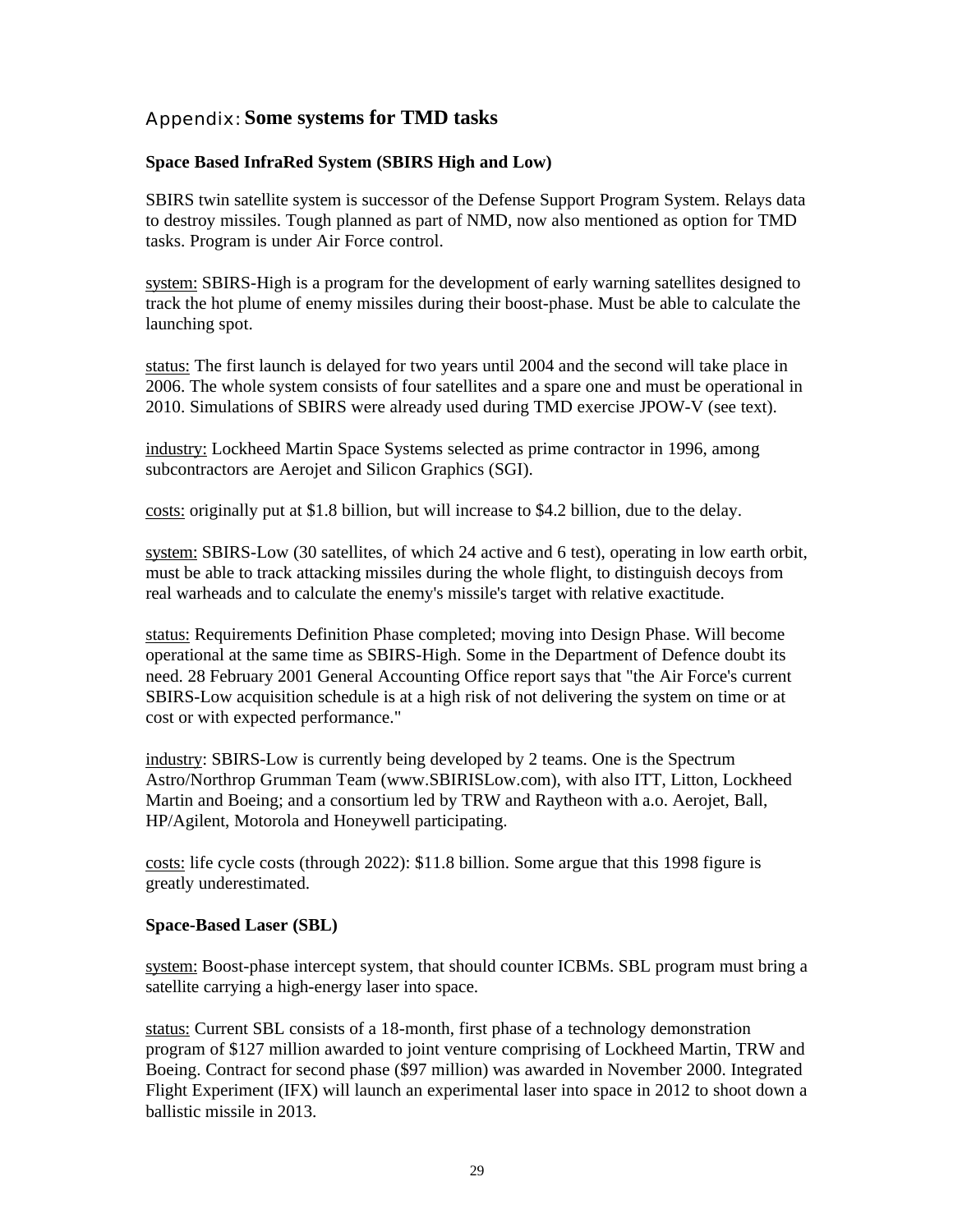industry: joint venture of Lockheed Martin, TRW and Boeing.

costs: estimated value of the SBL-IFX program is about \$3 billion.

#### **Airborne Laser (ABL)**

system: The ABL is a US Air Force TMD program. According to a Pentagon chief it is "a radically new weapon system in a high-risk development program<sup>"113</sup>. It consists of a Boeing 747 equipped with a powerful Chemical Oxygen Iodine Laser to destroy enemy TBMs while they are in their boost phase. ABL will also carry a beam and fire control system, and a BMC4I system. Boeing claims that no effective countermeasures are possible against the ABL.

status: The only major program both on schedule and within budget. After earlier budget cuts, ABL got a cash-injection in late 2000. Its first live test flight is planned for 2003. Initial deployment must occur in 2007. At the moment the program is in its initial design and riskreduction phase, which should be halfway at the end of 2000.

industry: Boeing is the ABL program integrator. Other team members are TRW (laser) and Lockheed Martin Missiles & Space (beam control and targeting system).

costs: When complete the USAF will have seven modified Boeing 747-400 aircraft in operation and support for twenty years at a cost of \$11 billion. Total costs through April 2000 amounted to \$750 million. For 2001 \$234 million has been budgeted.

#### **Theatre High Altitude Area Defence (THAAD)**

system: THAAD is the upper-tier leg in the US Army's TMD plan. PAC-3 (see below) is the lower-tier leg, complemented with MEADS when available. THAAD will provide theatrewide protection for ground forces and 'critical assets'. It is a mobile land system that can perform both endo- and exo-atmospheric hit-to-kill intercepts; it's most effective at heights between 40 and 100 kilometres ('high-endo band'). As a result of the long range covered by the interceptor missiles, any attacker seriously increases the risk that NBC (nuclear, biological, chemical) material and debris will fall down on its own area. Because the interceptor must hit the targetted missile in its early stages of flight.

THAAD consists of a ground-based X-band radar (XBR), BM-C4I system, truck-mounted launcher and single-stage interceptor missiles carrying a kill-vehicle that separates before intercept.

status: After two successive hits and a lot of effort, the Pentagon decided in August 1999 to move the program to the Engineering and Manufacturing Development phase  $114$ . The current phase (with 14 planned intercept tests, starting only from 2004) is considered to be "lowrisk". First entry of a THAAD unit is planned for 2007. A complete THAAD won't be ready before 2013. In September 2000 the US Army announced the redesign and simplification of the missile architecture. This would resolve quality control deficiencies in the manufacturing of the THAAD interceptor missile, which were a major factor in all but one of six previous intercept test failures in its previous risk reduction phase from 1995 to 1999. Moreover, the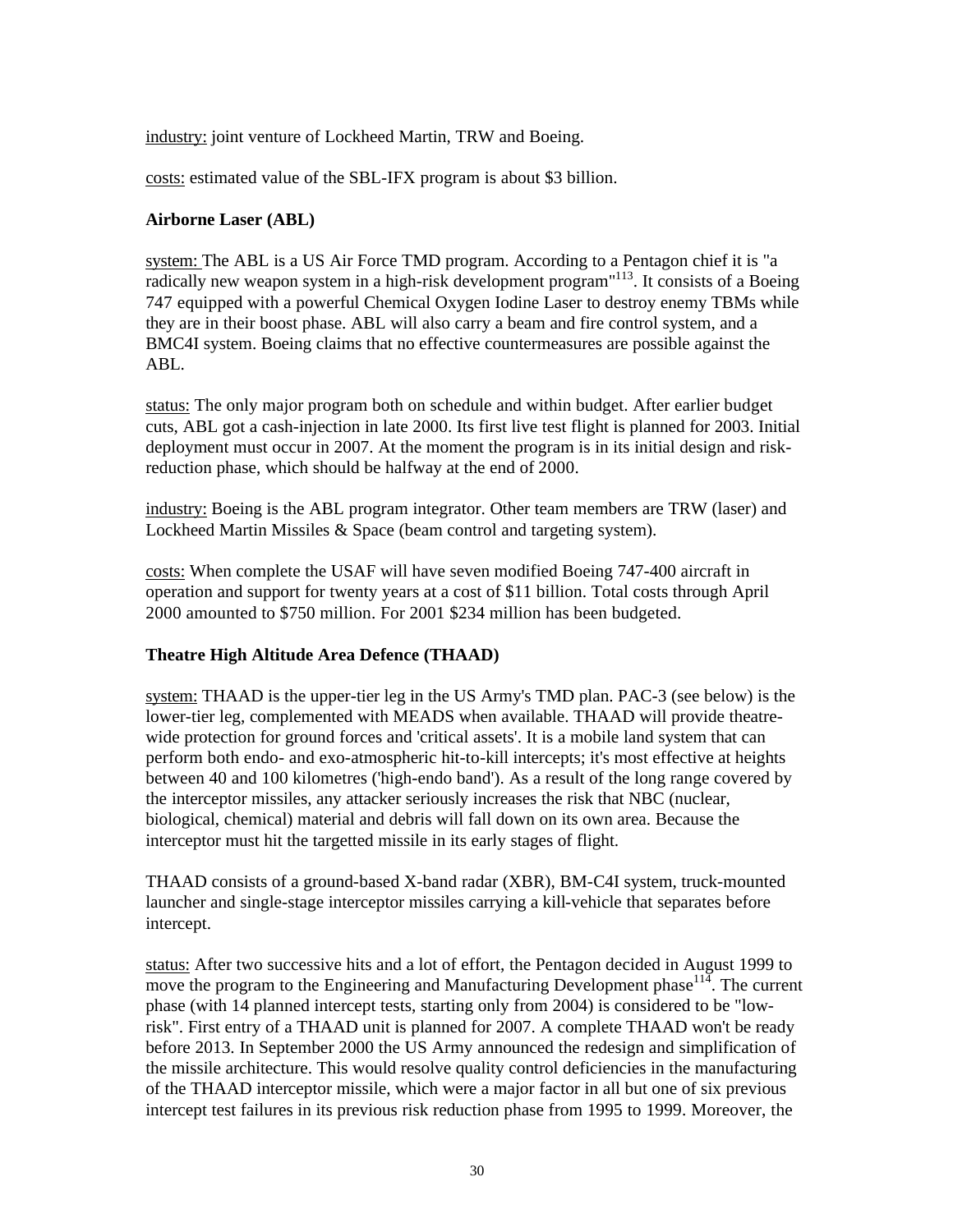cost of the missiles will be reduced to \$1.8 million each, compared to \$5 to \$7 million in the earlier stages.

industry: Lockheed Martin Missiles & Space is the main contractor for THAAD. It won the contract to continue with the engineering and manufacturing development (EMD) in June 2000; the value of the EMD contract is \$3.96 billion. Lockheed Martin is also proposing a "marinized" version for the US Navy Theatre Wide (NTW) requirement, plus an international version for sale to US allies. Raytheon develops the High Power Discriminator (HPD) 'activearray' X-band radar, of which it also develops a variant for the NTW system. Boeing develops the THAAD Divert and Attitude Control System (DACS), a hi-tech propulsion system. Sanders (a LM company) will provide an advanced missile seeker, mission checkout console and logistics support.

costs: THAAD program is estimated to have cost \$23 billion when fully complete in 2013.

#### **Medium Extended Air Defence System (MEADS)**

system: Lower-tier system, which is being developed by Germany, Italy and the US, under the umbrella of a NATO MEADS Management Agency. Will replace Hawk and Patriot systems. Must guarantee protection against attacks from short-range ballistic and cruise missiles and other aerial threats. For use at home as well as abroad.

Developed to be air-transported completely with C-130 Hercules. MEADS uses PAC-3 (see hereafter) hit-to-kill interception missiles and is seen as successor of current Patriot and Hawk air defence systems.

status: started in 1995. The current so-called Risk-Reduction Effort (contract worth \$230 million, spread over 3 years) began in May 1999. American reluctance to share anti-missile and stealth technology, for example, has delayed the development process considerably. Another setback is the reported rise in costs in the PAC-3 program, which may slow down the MEADS program. Another delay has come from the German military, which keeps stressing one-on-one replacement of the Hawk, which is politically/financially unrealistic and also operationally unnecessary. According to MEADS the German demand for 2600 PAC-3s is three times higher than needed. However, parts of the German political establishment seem unconvinced of the need of MEADS (see also under "The Dutch view on TMD"). Design and Development contract now expected in 2002. Planned date of entry: 2010 at its earliest.

industry: MEADS International is a consortium of Lockheed Martin, DASA and Alenia Marconi Systems (work share resp. 55:28:17)

total program costs: \$3 billion.

#### **Patriot Advanced Capability 3 (PAC-3)**

system: PAC-3 is a tactical antimissile system based on hit-to-kill technology. With an onboard guidance system, its missile is designed to seek and collide with short-range ballistic and cruise missiles, as well as aircraft. The system includes multi-function phased-array radar, and a fire control unit. Will also be integrated into MEADS (see above).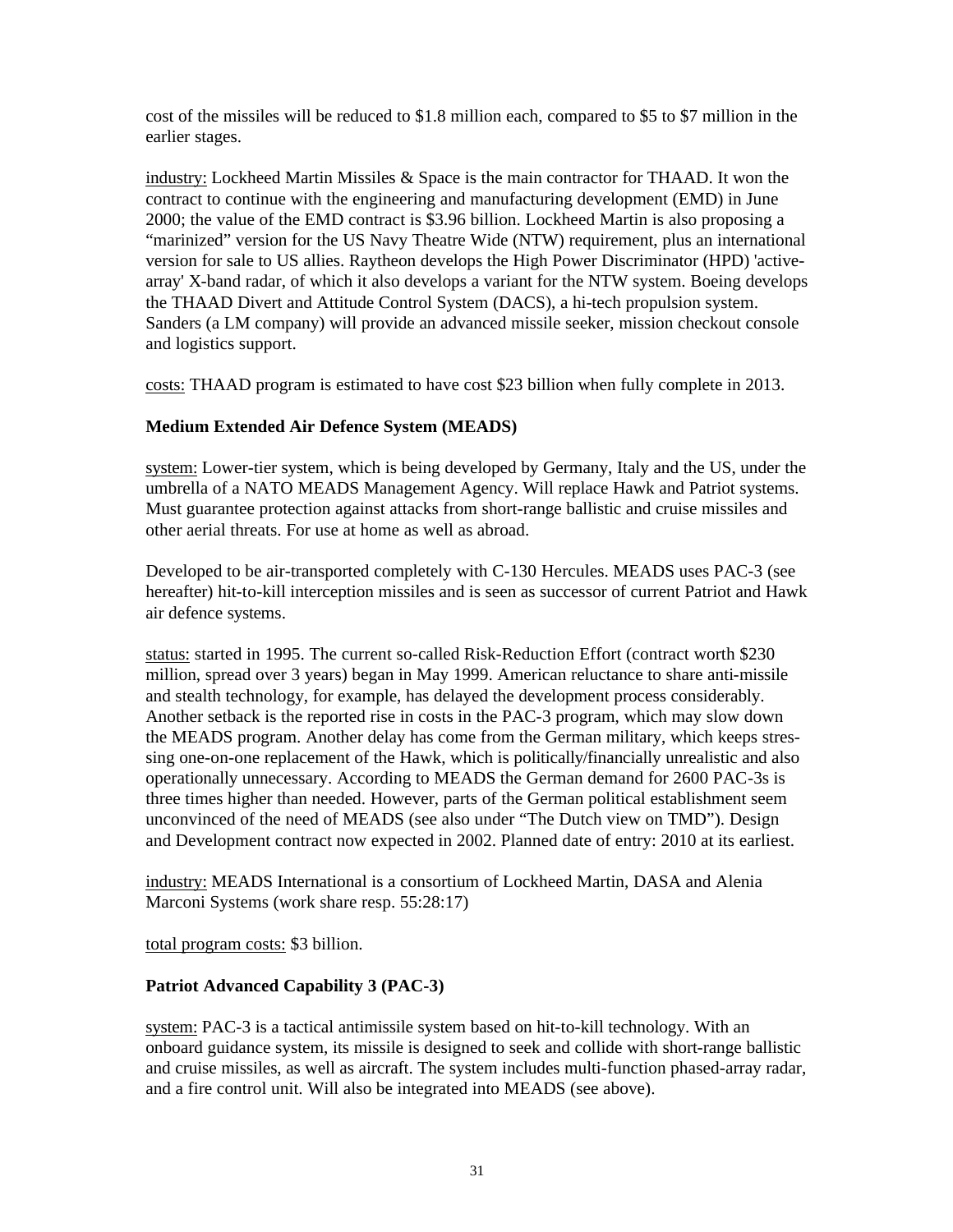status and program costs: 16 October 2000 the PAC-3 conducted its sixth successful intercept in a row. Another twelve tests are planned. This Patriot upgrade is however plagued by cost increases. A 31 July General Accounting Office (GAO) research paper reported a 77% rise from \$3.9 billion in 1994 to \$6.9 billion in 2000, largely due to underestimated hitto-kill technology development costs. More cost growth (by as much as \$500 million between now and 2004) is likely to occur as the Pentagon's test and evaluation office requires extensive additional testing of the PAC-3 missile. In response to the cost increases the number of missiles procured may be cut from an initially planned 1,200 to 800. However, decreasing numbers will eventually cause a rising unit price. Also, PAC-3 is under pressure because of competing naval TMD systems.

Follow-on phase is planned to start in 2001. Greece and the Netherlands may consider purchase, the latter as an upgrade of their current Patriot system. Qatar, South Korea, Saudi Arabia, Taiwan and Kuwait have also expressed interest.

industry: Lockheed Martin Missiles and Fire Control is prime contractor. Boeing is among subcontractors.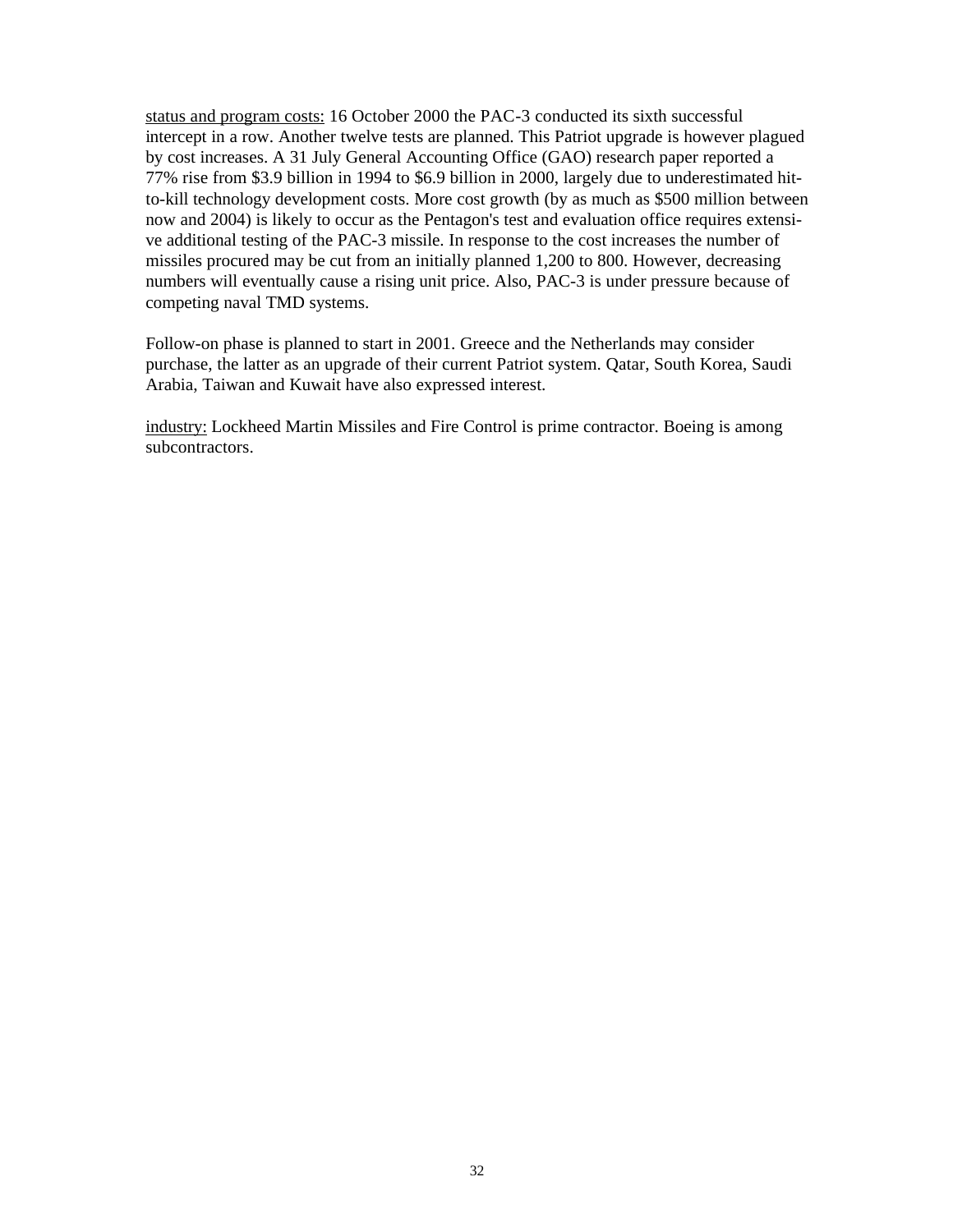#### **Internet sources for further research**

#### **Websites:**

#### **Most of them supported by a good search engine**

- The Acronym Institute http://www.acronym.org.uk/
- British American Security Information Center http://www.basicint.org/wtindx.htm
- 
- 
- Federation of American Scientists http://www.fas.org
- Global Network Against Weapons and Nuclear Power in Space http://www.globenet.free-online.co.uk/
- Hessische Stiftung Friedens- und Konfliktforschung http://www.hsfk.de/abm/
- Jane's Information Group http://www.janes.com/
- 
- NATO Parliamentary Assembly http://www.naa.be/
- 
- 
- 

#### **Email information:**

- Berlin Information-center for Transatlantic Security (BITS) BITS Information Service news-project@bits.de (Information on a wide range of military related issues, included TMD and NMD)
- Global Network Against Weapons & Nuclear Power in Space globalnet@mindspring.com (Day to day stream of information, mainly on NMD, but also TMD)

• Center for Defence Information http://www.cdi.org/hotspots/issuebrief/<br>• Defense News http://www.defensenews.com/home.php • Defense News http://www.defensenews.com/home.php • NATO http://www.nato.int • START Web Site http://www.armscontrol.ru/start/ • US General Accounting Office http://www.gao.gov/<br>• WEU http://www.weu.int/a • WEU http://www.weu.int/assembly/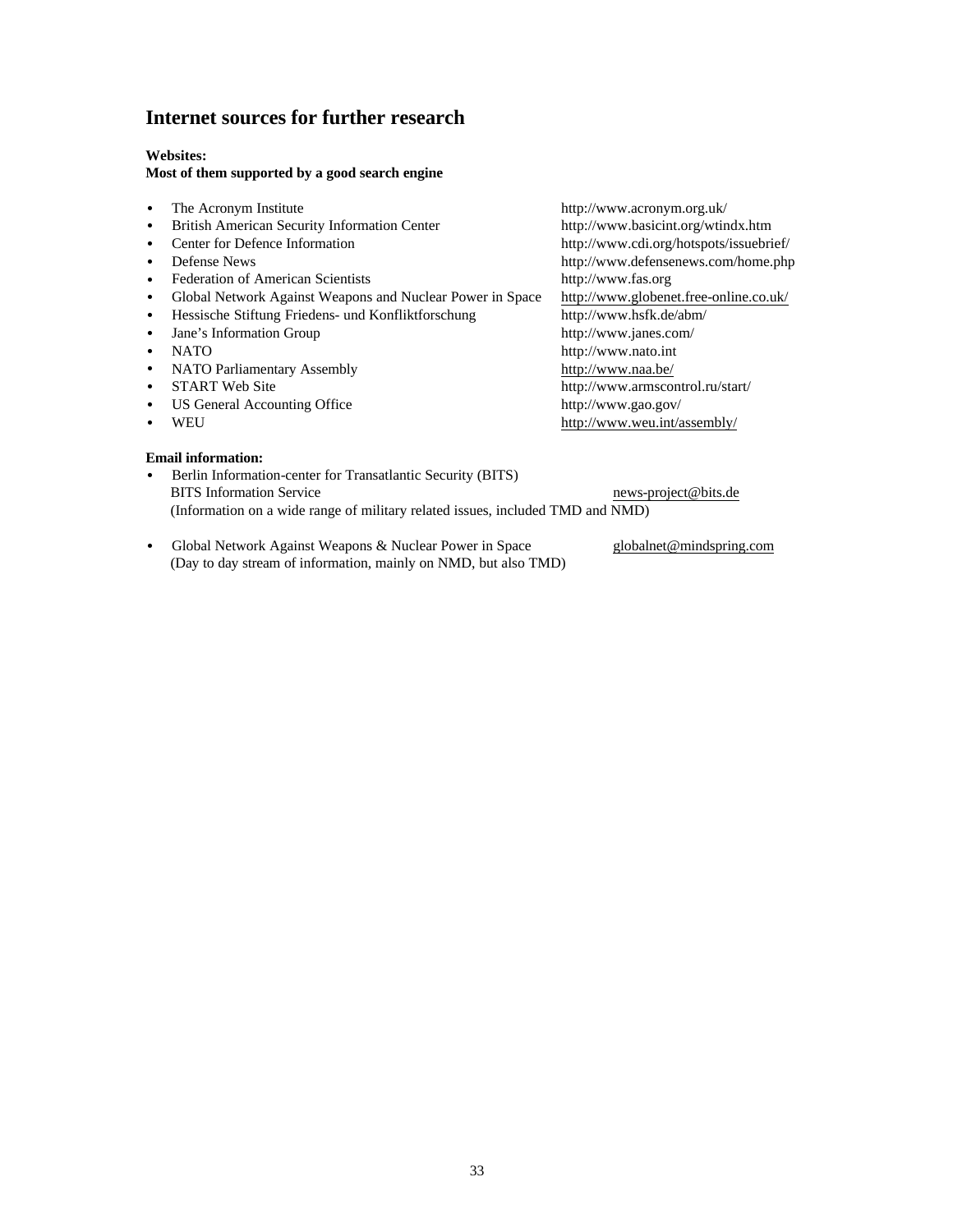#### **Note on the authors**

#### **Martin Broek (1962)**

Works for the 'Campagne tegen Wapenhandel' (Dutch campaign against arms trade) and has published extensively on arms trade and the defence industry. The most important publications authored or co-authored are: 'STOP Arming Indonesia' (1994);'Indonesia: arms trade to a military regime' (1997) (both also published in Indonesian and (partly) in Dutch); 'Turkije Connectie' [The Turkey Connection], (1993) (translated and published in German and English); 'Europe-Asia Arms Trade Challenges', ASEM Security Dialogue (1998); 'Nederlandse Wapenhandel in de jaren '90 ' [Dutch arms trade in the nineties] (1998); and 'Up in arms; Europe's Arming of South Korea and its implications for Peace in East Asia' (2000) (also being translated into Korean).

#### **Drs. Frank Slijper (1970)**

Graduated as economist on the Dutch arms trade offset policy. Works at AMOK-Noord [Dutch acronym for 'antimilitarist research collective'] since 1993. Main focus is research on developments in the Dutch and international arms trade. He is a member of the board of the Landelijke India Werkgroep/India Committee of the Netherlands. Besides numerous publications in papers and magazines he wrote: 'Compensatiebeleid in Nederland: de aankoop van de Patriotraket' [Offset policy in the Netherlands: the acquisition of the Patriot missile] (1993). He is also coauthor of 'Nederlandse Wapenhandel in de jaren '90 ' (1998).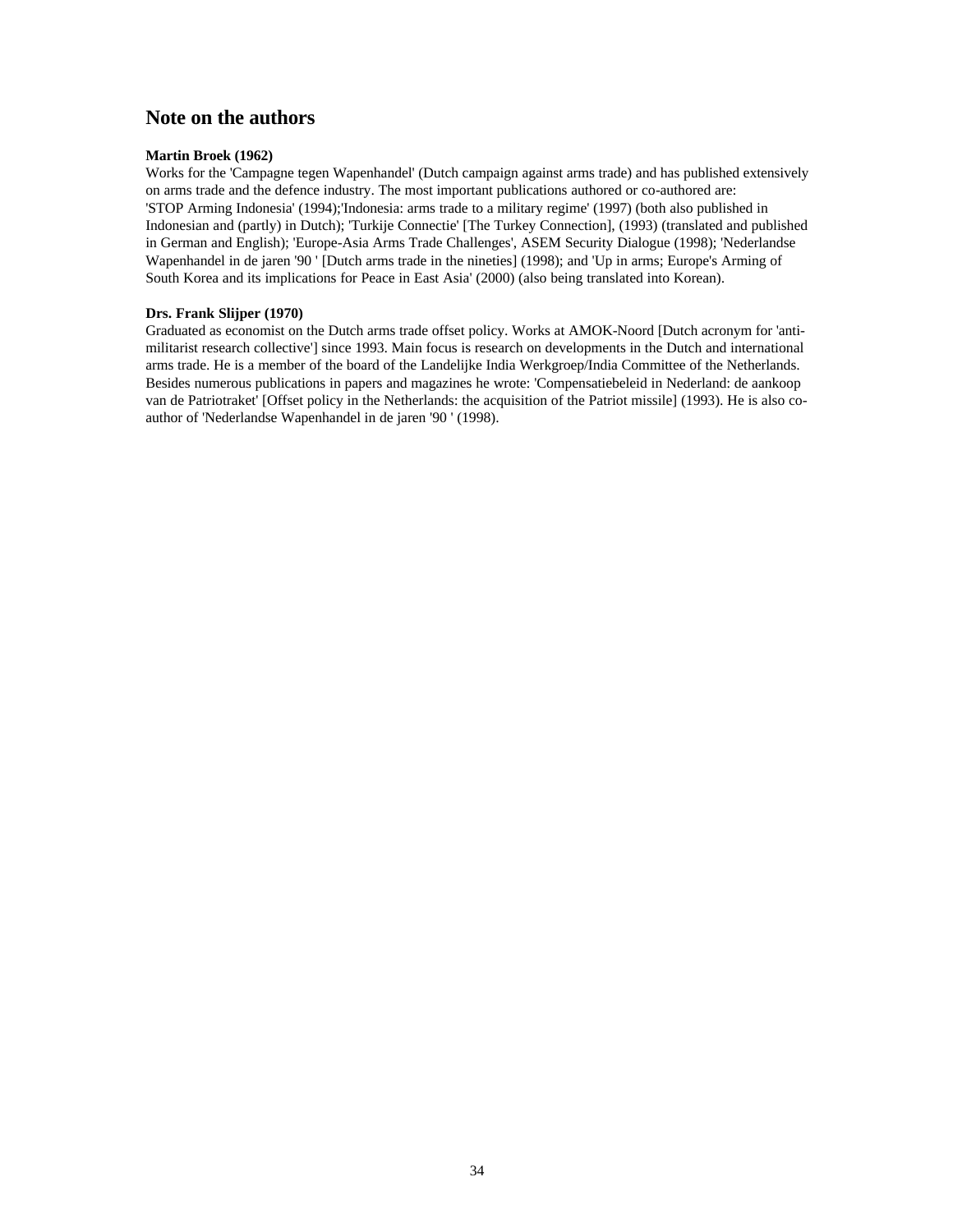#### Notes

1

<sup>1</sup> This is the first result of a study into TMD. We want to thank Brid Brennan of the Transnational Institute, Amsterdam and John Feffer of the American Friends Service Committee, Tokyo for their editorial support and John and Karel Koster, PENN-Netherlands for their valuable comments. Additions, criticism and other comments on this article are welcome.

4 Stephanie Connor, 'NATO steps ahead with Theatre Missile Defence Plans,' NATO Notes (Centre for European Security and Disarmament, CESD) Volume 2, no. 2, p. 1

<sup>5</sup> John Deutch, Harold Brown, John P. White, "National Missile Defence: Is there Another Way?" Foreign Policy, Spring 2000. A similar vision is put forward in Jack Spencer and Joe Dougherty, 'The Heritage Foundation Backgrounder, No. 1384, The Quickest Way to Global Missile Defense: First from the Sea," 13 July 2000. Opposition to this viewpoint is growing see e.g.: Rodney W. Jones, 'Taking national Missile Defense to sea: a critique of sea-based and boost phase proposals,' October 2000, the Council for a Liveable World Education Fund

http://www.clw.org/ef/seanmd.html and Charles Pena, 'From the Sea; National Missile Defense is neither cheap nor easy,' 6 September 2000 CATO Institute http://www.cato.org/pubs/fpbriefs/fpb-060es.html.

6 'Ballistic missile Defense Organisation Director Answers Critics,' BMDO statement 16 June, 2000.

<sup>7</sup> Robert Holzer and Gopal Ratham, 'Missile Defense on Budget Battlefield; Differing Priorities Presage Clash Between Pentagon Agency, Bush Administration,' Defense News, 22 January 2001, pp. 1 & 28.

8 Jim Garamone, 'It's Not 'National' or 'Theater,' It's Just Missile Defense,' American Forces Press Service, 9 March 2001. 9 Frank Barnaby, "Restrained reply: defying a limited ballistic missile attack; Resurgent interest prompts a rethink on ballistic missile defence," Jane's International Defence Review no. 6 1998, pp. 69-73.

 $10$  Mr. Arnau Navarro (reporter), 'The gap in defence research and technology between Europe and the United States,' Assembly of WEU report, 15 November 2000, p. 16.

<sup>11</sup> BASIC Press Release, THE CONSERVATIVE MISSILE DEFENSE PLAN: AT WHAT COST?, 9 February, 2001.

<sup>12</sup> Roberto Suro, 'Pie in the Sky,' Washington Post 12 February 2001.

<sup>13</sup> Hewish (2000).

<sup>14</sup> See for example "Theatre Missile Defences in the Asia-Pacific region," A Henry L Stimson Centre Working Group Report no. 34, June 2000 (internet version) which states: "TMD and NMD programs are not easily distinguishable in the Asia-Pacific region"; John Deutch et.al. (2000) talk about "the artificial boundary between national and theatre missile defence systems." This is also illustrated by a proposed design change to enhance the capabilities of the NMD SBIRS (Space Based Infrared System) to detect theatre missile attacks (see Jeremy Singer "Design Change To Heighten SBIRS Missile- Launch Spotting", Defense News, 4 December 2000, p. 8).

<sup>15</sup> See for example: Barry Schweid, 'Solana: U.S. Can Deploy Shield,' AP 5/2/01; 'Missile shield is a debate for the US alone: British minister Cook said,' AFP, 4/2/01; John Vinocur, 'France Shifts to Softer Stance as U.S. Plans Its Missile Shield,' International Herald Tribune, 10 March 2001; and 'Germany's Schroeder takes waitand-see stance on NMD,' AFP, 7 March 2001.

<sup>16</sup> "Verhärtete Russische Position im Raketenstreit. Moscau betrachtet die Missile Defense als Bedrohung," [Hardened Russian position in missile dispute; Moscow is regarding Missile Defense as threat] Neue Zürcher Zeitung, 23 June 2000 <sup>17</sup> "Tortured Ideas On Missile Defence," New York Times, Editorial, 19 June 2000; See for detailed information: The White House – Office of the Press Secretary, Joint Statement: Strategic Stability Co-operations Initiative between the United States of America and the Russian federation, New York, 6 September 2000

<sup>18</sup> Michael R. Gordon, Steven Lee Myers, "Risk of Arms Race seen in U.S. Design of Missile Defence, "New York Times 27 May 2000.

<sup>19</sup> Theodore A. Postol "The target is Russia," the Bulletin of the Atomic Scientists, March/April 2000, pp. 30-35.

<sup>20</sup> Linda D. Kozaryn, 'Scud Alert: After the Blast,' American Forces Press Service 27 February 2001.

<sup>21</sup> Mark Farmer, "Northern Edge boasts firsts in TMD," JDW, 14 April 1999, pp. 29-30.

<sup>22</sup> "Missile defence: A Pipe dream," Defense News Early Bird news service for 2 August 2000.

<sup>23</sup> Mr. Atkinson (Chairman and Rapporteur), 'Transatlantic cooperation on anti-missile defence,' Assembly of Western European Union WEU, 15 November 2000, p. 20.

<sup>24</sup> Mr. Atkinson (Reporter) 'Transatlantic cooperation on European anti-missile defence – Part II,' Assembly of the Western European Union, 4 November 1997, p. 2.

 $25$  Frank Barnaby (1998)

<sup>26</sup> William D. Smith and John E. Carey, "A Naval Ballistic Missile Defence Solution for Europe?" Naval Forces no. 3 1999, pp. 8-14

Mark Hewish (1998), p. 34

<sup>28</sup> Mark Hewish (2000). Discussions are ongoing between Israel and Turkey for the sale of the missile as part of the twotier system Turkey wants to acquire. See also: note 16 (JDW, 16 February 2000, p. 3).

 $29$  See: NATO handbook 1998 edition "Programs and Activities: 'Air Defence,' on:

http://www.nato.int/docu/handbook/1998/v132.htm

<sup>&</sup>lt;sup>2</sup> See for an up-to-date overview of TBMs: http://www.ceip.org/programs/npp/bmchart.htm#13

 $3$ Mark Hewish, "Raising the ballistic shield; the latest advances in ballistic missile defence are emerging," Jane's International Defence Review no. 9 2000, pp. 30-35.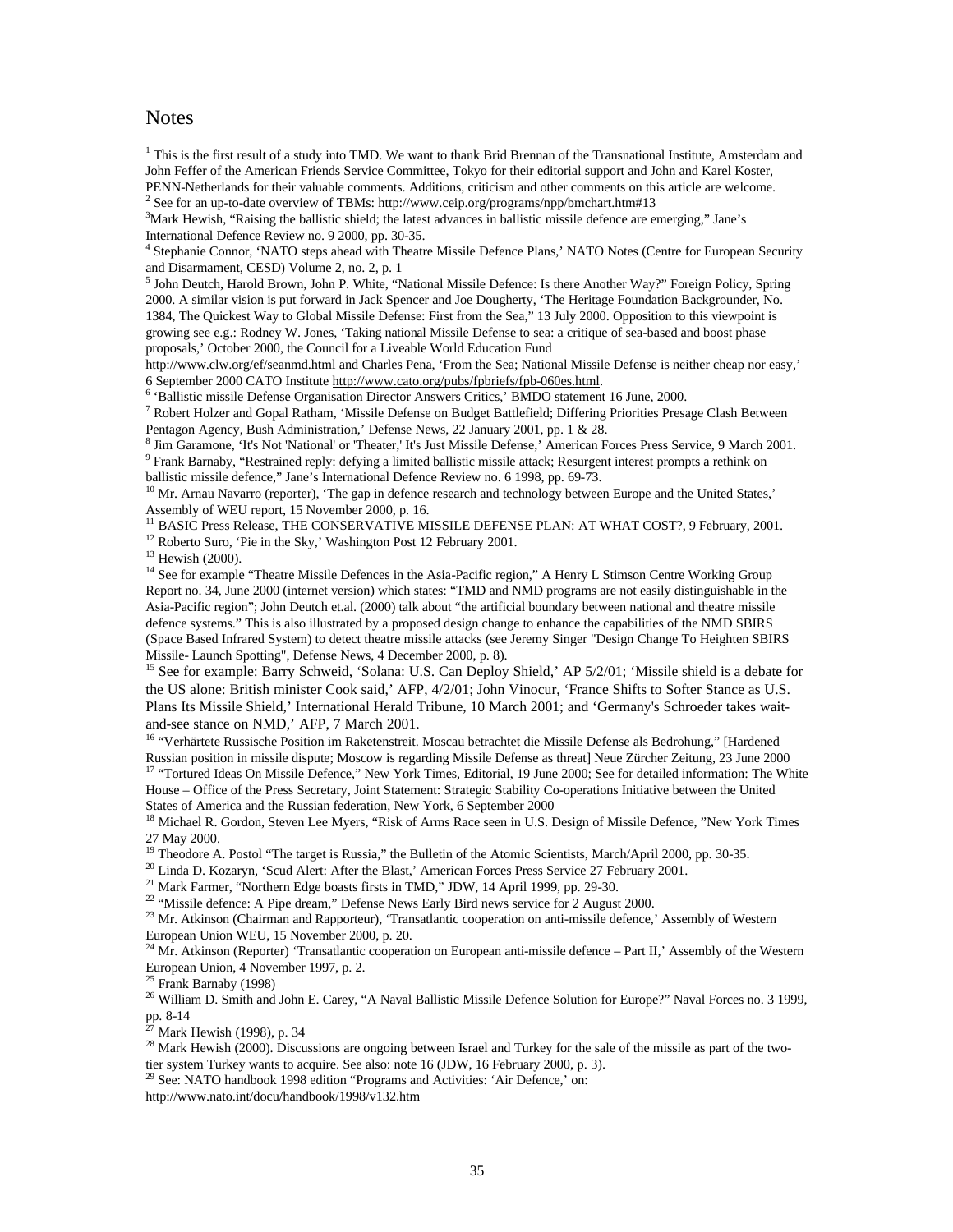<sup>30</sup> Craig Hoyle, "NATO to sign \$500m ACCS contract," JDW, 21 July 1999, p. 5 and Luke Hill, "Air Defence Centre Offers Glimpse Of Access", Defense News, 26 June 2000, p. 62

<sup>31</sup> "The Czech Republic, Hungary and Poland will be fully involved in implementing the first military requirement on the Alliance priority list, the Air Command and Control System (ACCS)." NATO Update 17-23 March 1999: http://www.nato.int/docu/update/1999/u990317e.htm

 $32$  Joris Janssen Lok, "Ballistic missile defence 'should be NATO-wide," JDW, 5 March 1997, p. 5

<sup>34</sup> John Deutch (2000) Until now we have not been able to do in-depth research into the issue of the speed of incoming missiles and the needed velocity of the interceptors.

<sup>35</sup> Holly Porteous, "China's view of strategic weapons," Jane's Intelligence Review, March 1996, pp. 134-137.

<sup>36</sup> Frank Barnaby (1998), p. 73.

 $\overline{a}$ 

<sup>37</sup> Mr. Atkinson (Rapporteur) Transatlantic co-operation on European nati-missile defence, WEU Parliamentary Assembly Document 1435, 9 November 1994, , p. 21

<sup>38</sup> From Anti-Ballistic Missile Treaty Chronology, Federation of Atomic Scientists

(http://www.fas.org/nuke/control/abmt/chron.htm)

 $39$  Holly Porteous (1996), p. 135, op.cit.

<sup>40</sup> A Scud TBM with a range of 300 km reaches its target in 4 minutes; a TBM with a range of 1,000 km after 15 minutes; and an ICBM after 30 minutes.

<sup>41</sup> Although it is often stated otherwise, the TMD program can also violate the ABM treaty depending on its scope and the capabilities of the weapon systems deployed.

<sup>42</sup> John Deutch, Harold Brown, John P. White (2000); see also Spencer/Dougherty (2000) op.cit. for a good overview of proponents of this track.

Andrew Koch, "Stop and START summit," JDW, 21 June 2000, p. 19

44 See for example: Hui Zhang, 'US must consider how missile defense plan will play in China,' Boston Globe Online, 18 January 2001

http://www.boston.com/dailyglobe2/018/oped/US\_must\_consider\_how\_missile\_defense\_plan\_will\_play\_in\_ChinaP.shtml <sup>45</sup> Greg May, "China's Opposition to TMD is More About Politics Than Missiles," Foresight Magazine, no. 2 2000; see also David J. Smith, "Sun Tzu and the modern art of countering missile defence," Jane's Intelligence Review, no. 1 2000, pp. 35- 39

<sup>46</sup> Greg Seigle, "Russia and China worried over US plans for NMD system," JDW, 24 March 1999, p. 5. <sup>47</sup> Holly Porteous (1996)

<sup>48</sup> Lee Sam Sung, "A Nuclear Weapons Free Zone in Northeast Asia: the Political and Security Context", in ASEM 2000 (Security Workshops Booklet).

<sup>49</sup> Mr. Karl A. Lamers (Rapporteur), 'Draft Interim Report: NMD and Implications for the Alliance,' NATO Parliamentray Assembly, 6 October 2000, p. 17.

 $50$  "Op cit in Stimson Center (2000), p. xviii).

<sup>51</sup> Philip Finnegan, "ONE ON ONE," Interview with Tsutomu Kawara, Japanese Minister Of State For Defense, Defense News, 28 February 2000.

<sup>52</sup> Philip Finnegan and Naoki Usui, "Japan, U.S. Near pact on Missile Defence Shield; Growing North Korean Threat Provides Incentive for Move," Defense News, 9 August 1999

<sup>53</sup> "S Korea refuses participation in TMD," JDW, 17 March 1999, p. 16.

<sup>54</sup> This does not mean TMD is absolutely out of the South Korean discussion. See e.g. a recent report in the Korea Times on the acquisition of (outdated) Patriot missiles: Kim Kwant-tae, "Defense Ministry Urged to Withdraw SAM-X Project," Korea Times, 8 November 2000.

<sup>55</sup> Taiwan however got the software so it can practise its use, see: Peng Hui, "Analyzing Chen Shui-bian's Moves Concerning the Taiwan Military Ever Since He Came to Power," Hong Kong Chiao Ching (in Chinese), 16 September 2000 (translated by FBIS)

<sup>56</sup> Wendell Minnick, "Taiwan targets \$30 m radar upgrades", JDW, 1 November 2000.

<sup>57</sup> Paul Eckert, 'China Open to Missile Shield Talks with U.S.,' Reuters 14 March 2001.

<sup>58</sup> "Putin offers to reduce Strategic Weapons to 1,500," Segodnya, 22 June 2000. (translated by FBIS)

<sup>59</sup> Claus Telp, "The British Government's Position in the Ballistic Missile defence Debate," Hessische Stiftung f ür Friedens- und Konfliktforschung (HFSK), June 2000;

<sup>60</sup> Bahig Nassar (Co-ordinator, Arab coordination Center of NGOs), "Reviewing Clinton Remarks on NMD," 17 September 2000

<sup>61</sup> Alexei Arbatov, 'The ABM Treaty and theatre ballistic missile defence,' SIPRI Yearbook 1995.

 $62$  Mr. Atkinson (1994), p. 28, op.cit. p. 28

<sup>63</sup> David Martin, "Towards an alliance framework for extended air defence/theatre missile defence," NATO Review (web edition) no. 3 – May 1996, vol. 44 – pp. 32-35.

<sup>64</sup> Joris Janssen Lok, "Ballistic missile defence should be NATO-wide," JDW, 5 March 1997, p. 5. For a summary of ongoing NATO programs on TMD see: U.S. Department of Defense, 'Strengthening Transatlantic Security; a U.S. Strategy for the 21st century,' December 2000, p. 53.

<sup>65</sup> Atkinson (1997), p. 5-7. This is a very good overview of the history of the introduction of TMD in NATO and the

<sup>&</sup>lt;sup>33</sup> In the past NATO used the term sub-strategic for those missiles.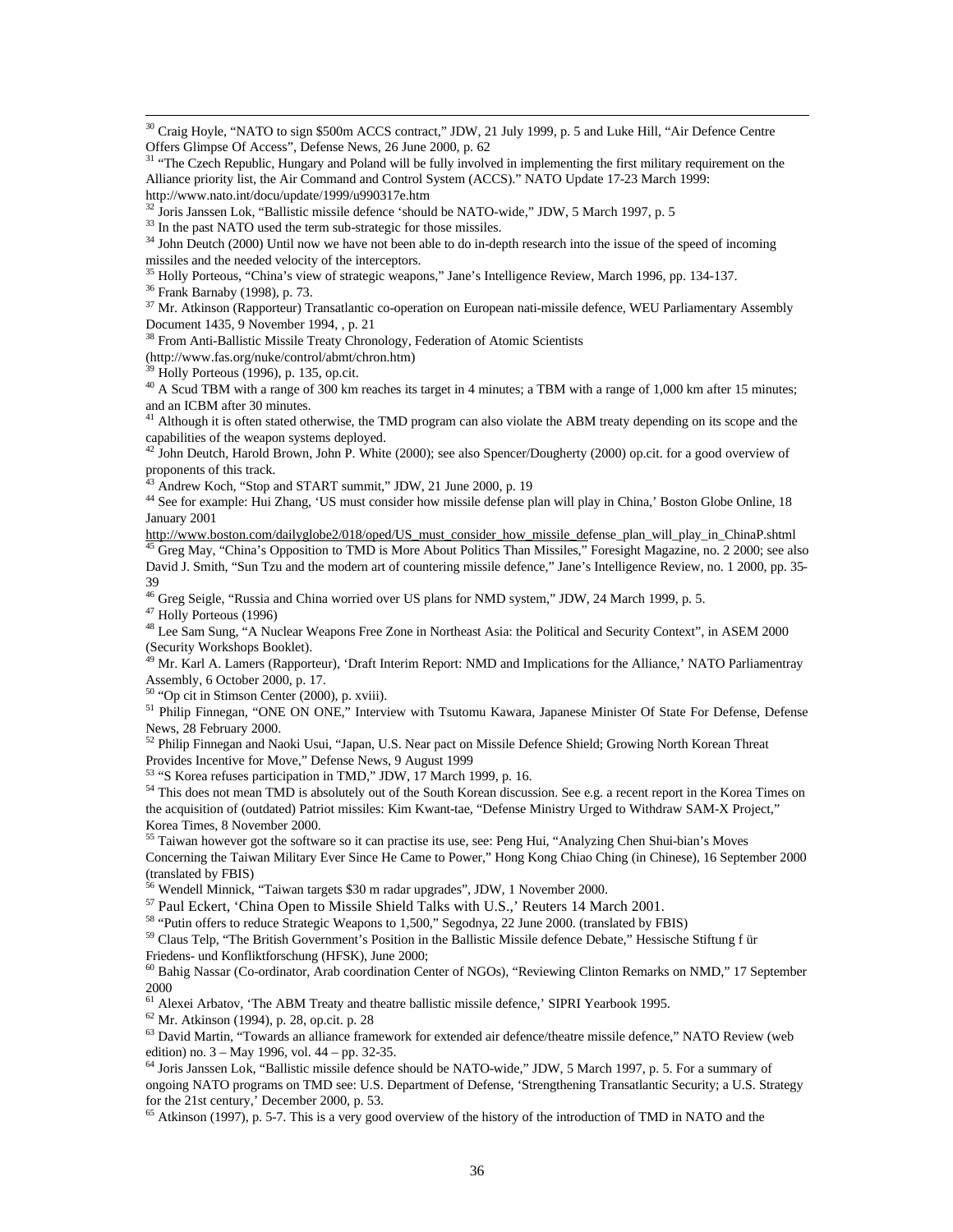structures created for implementing the program.

<sup>66</sup> Atkinson 2000, op.cit. Mr. Atkinson (Chairman and Rapporteur), 'Transatlantic cooperation on anti-missile defence,' Assembly of WEU, 15 November 2000, pp. 1- 2.

<sup>67</sup> 'Background briefing on Cohen's upcoming trip to Munich, Germany,' Defense LINK, 1February 2000.

<sup>68</sup> 'The Alliance's Strategic Concept,' 23rd and 24th April 1999 (http://www.nato.int/docu/pr/1999/p99-065e.htm) paragraphs 28, 43, 44, 53.h. and 56.

 $69$  WASHINGTON FILE, 24 January 2000.

<sup>70</sup> For the Maritime BMDO Forum see: Richard Scott, 'USA woos naval TMBD partners,' JDW, 1 November 2000, p. 5.

 $71$  Department of Defense (US), Strengthening transatlantic security; A U.S. strategy for the 21st century, December 2000, p. 53.

 $72$  Atkinson (1997), p. 5-6, op.cit.

 $\overline{a}$ 

<sup>73</sup> Information on the involvement of the Japanese defence industry has not been included in this paper.

 $^{74}$  Brian Bender, "USN missile defence is prime target for cash injection," JDW 11/11/98, p. 11. See William D. Hartung / Michelle Ciarocca "Nuclear Missile Deception," (World Policy Institute, 17 July 2000) for a critical review of the role of the US defence industry in NMD.

<sup>75</sup> Gopal Ratham and Luke Hill, "Stakes Rise for Studies of NATO Missile Defence; Four Contractor teams Bring together U.S., European Companies To Submit Bids," Defence News 28/08/00, p. 22.

 $^{76}$  Mr. Jan Hoekema (Rapporteur) 'Draft general report; national missile defence and the alliance after Kosovo,' NATO Parliamentary Assembnly Report on defence and security, 3 October 2000, p. 17.

<sup>77</sup> "Koninklijke Marine wil steentje bijdragen aan Theatre Missile Defence; LCF contra ballistische raketten" [Dutch Royal Navy wants to contribute to TMD; LCF contra BMs], Alle Hens, no. 6 1998, pp. 8-11.

<sup>78</sup> Stephanie Connor (note 4) and see also Gopal Ratnam, "NATO will Review Theatre Missile Defence Needs," Defense News 26 June 2000, p. 20.

<sup>79</sup> See William D. Hartung / Michelle Ciarocca "Nuclear Missile Deception," (World Policy Institute, 17 July 2000) for a critical review of the role of the US defence industry in NMD.

<sup>80</sup> See for information on this radar system: Inge Sellevag, 'Vardo Exposed,' The Bulletin of Atomic Scientists, March/April 2000, pp. 26-29; Thedore A. Postol, 'The Target is Russia,' The Bulletin of Atomic Scientists, March/April 2000, vol. 56, no. 2, pp. 30-35; and Elisabeth Becker, 'Russians Challenge U.S. Over Radar in Norway,' The New York Times, 22 February 2000.

<sup>81</sup> "Russia threatens nuclear attack on radar," JDW, 26 July 2000, p. 6.

<sup>82</sup> Nicolai Proskov, 'The World is Tottering on the Edge of Nuclear Anarchy,' Interview with Colonel-General Vladimir Yakolev (Commander of the Strategic Missile Force), Vek, No. 25, June 2000 (translation from RIA Novosti, provided by CDI Russia Weekly).

<sup>83</sup> "Account of a general consultation", 27 October 1998 (Tweede Kamer, 1998-1999, 26051 nr.3); author's translation. 84 "Letter of the Secretary of State of Defence", 18 April 1995 (Tweede Kamer, 1994-1995, 23900 X 57); author's translation.

<sup>85</sup> At that time The Netherlands was finalising the Product Improvement Program (PIP), including PAC-2 missiles.

<sup>86</sup> "Letter of the Secretary of State of Defence", 4 July 1995 (Tweede Kamer, 1994-1995, 23900 X 96); author's translation.

 $87$  "List of questions and answers", 7 November 1995 (Tweede Kamer, 1995-1996, 24400 X 29).

<sup>88</sup> 64 planned to be introduced between 2001 and 2005, plus an option for 64 more, costing another 160 million guilders, to be exercised around 2002 and to be introduced from 2005 ("Letter of the Secretary of State of Defence", 3 September 1997 (Tweede Kamer, 1996-1997, 25000 X 99).

 $89$  Defense News, 29 May 2000.

<sup>90</sup> See for example Defense News, 4 December 2000, 8, 15 and 29 January 2001.

91 "MEADS Team Wins Approval From Key German Official", Gopal Ratnam and Amy Svitak, Defense News, 9 April 2001, p3/44.

<sup>92</sup> "Defensienota 2000" [Dutch Defence White Paper 2000], 29 November 1999.

93 "Hoofdlijnennotitie", Dutch MoD policy paper, January 1999.

<sup>94</sup> Frank J. Gaffney Jr., "Missile Defence for Us and our Allies," 01 June 2000

http://intellectualcapital.com/issues/issue379/item9572.asp; see also Spencer (2000).

<sup>95</sup> Robert Holzer, "Warhead Glitch Threatens NTW Schedule," Defence News, 19 June 2000, pp. 1/28.

<sup>96</sup> Questions by Ann Clwyd, source: Hansard (House of Commons Debates), 26 June 2000.

 $97$  Op cit. In Claus Telp, "The British Government's Position in the Ballistic Missile defence Debate," Hessische Stiftung für Friedens- und Konfliktforschung (HFSK), June 2000.

 $98$  Atkinson (1994), p. 32, op.cit.

<sup>99</sup> A rough estimate based on information in Jane's Fighting Ships brings the European total to around 1,000. On the financial value of those ships we did not make an estimate.

<sup>100</sup> An overview of current co-operation can be found in Robert Holzer, "Trans-Atlantic Alliances Prepare to Meet Radar Demand," Defense News, 28 August 2000, p. 6.

<sup>101</sup> It is stated that active phased-array technology is ahead of the Spy-1 radar, which is connected to the Aegis combat data system, and the US Ballistic Missile Defence Organisation was testing the UK-developed Multi-function Electronically